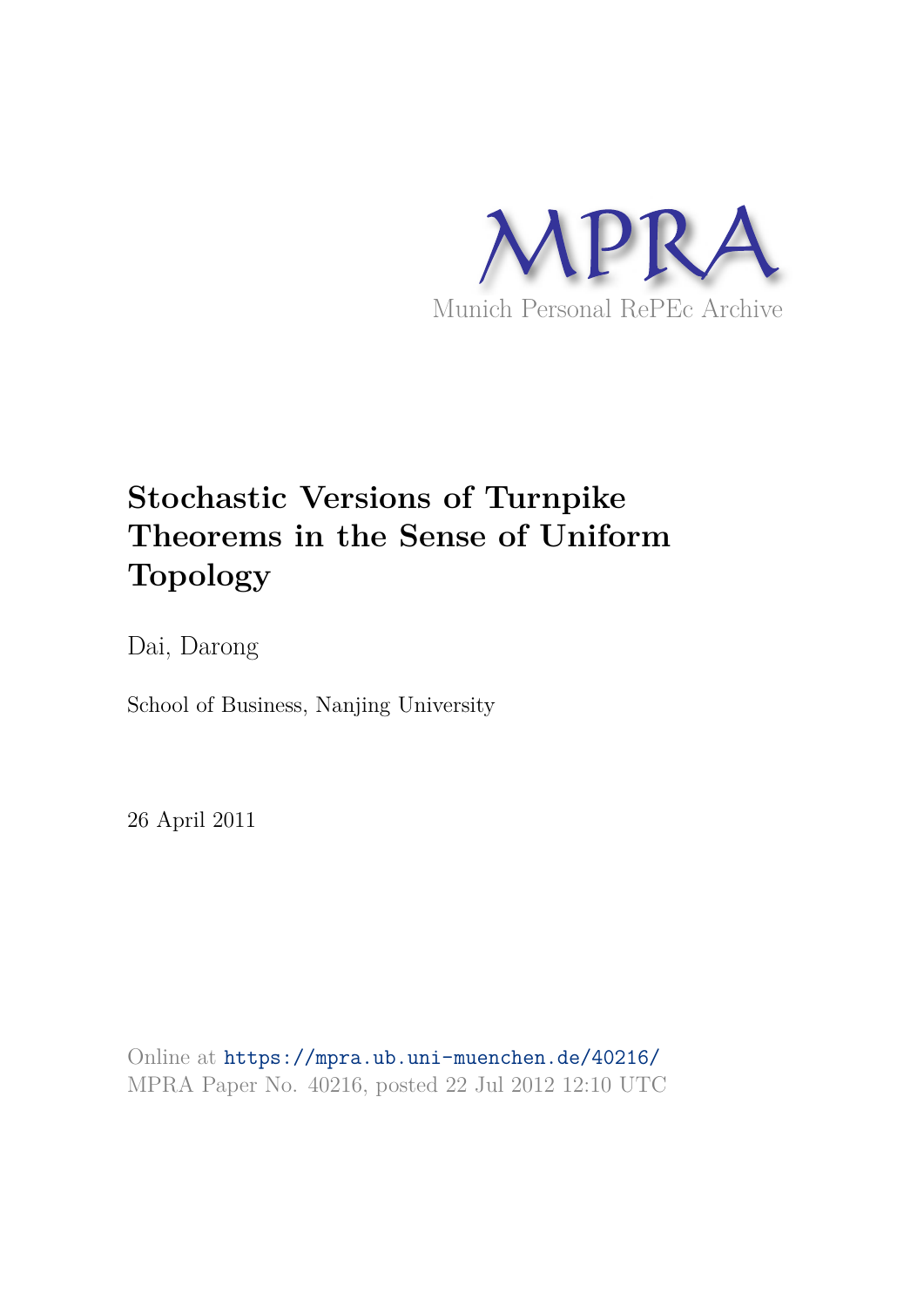# **Stochastic Versions of Turnpike Theorems in the Sense of Uniform Topology**

Darong Dai\*

*School of Business, Nanjing University, Nanjing 210093, P. R. China*  E-mail: daidarong998@163.com

In this paper, a stochastic endogenous aggregative growth model is constructed and two main results are established, based on endogenous horizon of the economy and endogenous terminal capital stock, which is also efficient capital accumulation in some sense. First, strong turnpike theorems under uncertainty and in the sense of uniform topology are obtained; second, inefficacy of temporary fiscal policy, which is chosen to be capital income taxation, has been demonstrated in comparatively weak conditions different from Yano (1998)'s.

*Key Words*: Stochastic endogenous growth; Uniform-topology turnpike theorems; Endogenous terminal stock; Endogenous welfare function; Capital income taxation.

*JEL Classification Numbers*: C61, C62, E21, E22, E62.

 \* Corresponding author.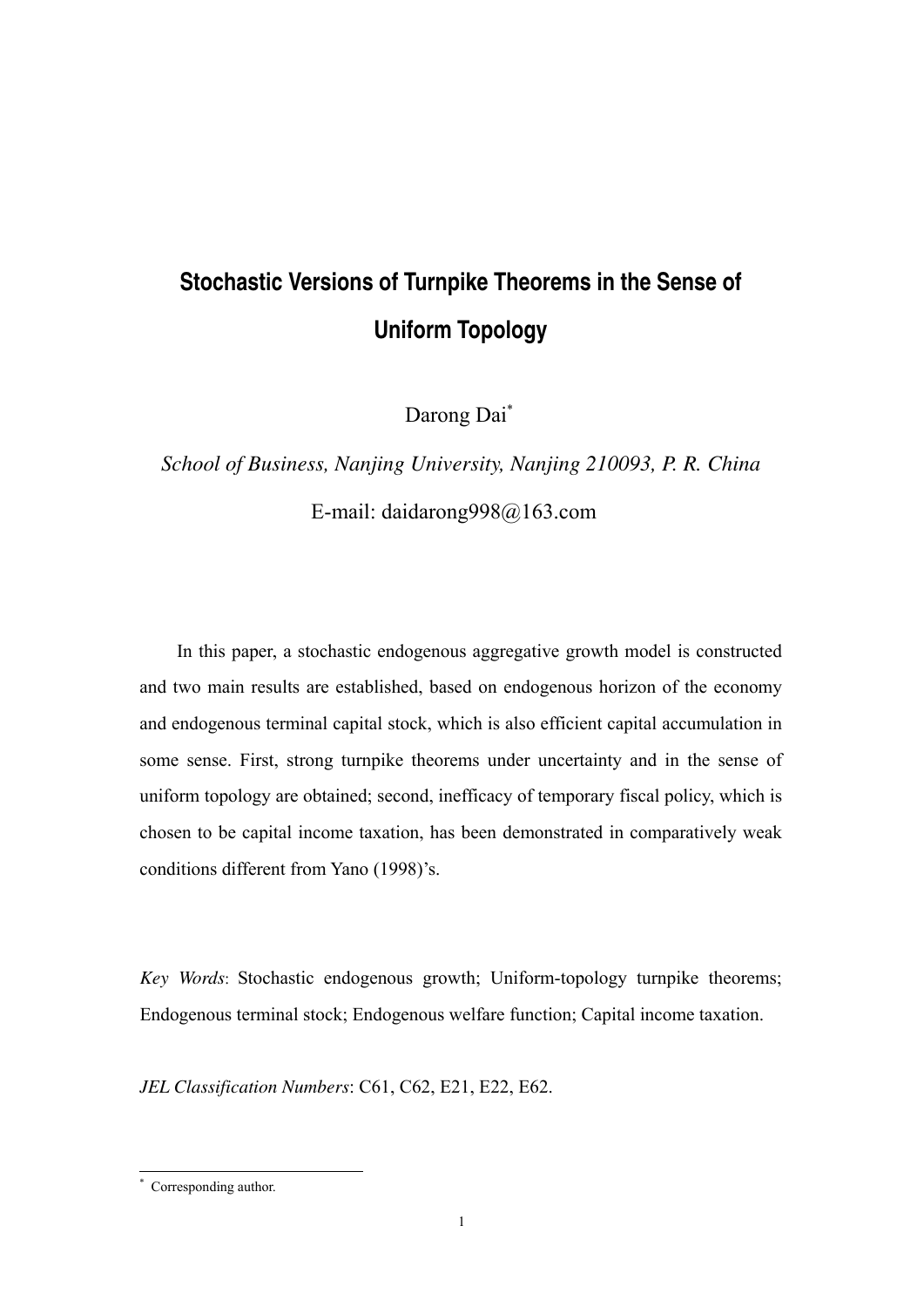#### **1. INTRODUCTION**

Our goal of this paper is to study turnpike theorems and the effects of temporary fiscal policy, which is specifically chosen to be capital income taxation, in a stochastic endogenous growth model, with the source of uncertainty is the population size of the representative household. Competitive equilibrium assumptions are also employed, that is the firm, using AK production technology (e.g., Barro, 1990; Rebelo, 1991; Turnovsky, 2000; Aghion, 2004), has zero profit in the equilibrium of the economy.

In the past several decades, the so-called turnpike theorems have been extensively studied and well understood. Most of them (e.g., Morishima, 1961, 1965; Tsukui, 1966, 1967; McKenzie, 1963, 1976; Winter, 1967; Coles, 1985; Yano, 1984a, 1984b, 1985; Bewley, 1982; Gale, 1967; Gantz, 1980; Drandakis, 1966; and Araujo and Scheinkman, 1977), however, focused on the following four types of specifications: first, multi-sector economies or general equilibrium models with many consumers and producers; second, fiscal policies are generally excluded in their models; third, they just concern the deterministic cases, i.e., uncertainty is usually excluded in their models; and fourth, the horizon of the abstract economy, fixed finite of infinite, and the terminal stock are all exogenously given. There are certainly some exceptions, for instance, fiscal policy has been considered and carefully studied in Yano (1998)'s model. Rather, Yano demonstrated that a temporary change in fiscal policy has almost no effect on present and future consumption with taking the general equilibrium price effect into account in a dynamic general equilibrium model, hinging on the following three types of assumptions: first, the existence of an interior dynamic general equilibrium; second, the smoothness of utility and production functions; and third, the uniqueness of a stationary equilibrium consumption vector in the case of undiscounted future utilities. Moreover, Joshi (1997) provided a comprehensive development of turnpike theory in a stochastic aggregative growth model, extending the classical turnpike theory to general non-convex and non-stationary environments. Although the model in the paper is a stochastic aggregative growth model with the effect of temporary fiscal policy being thoroughly examined, unlike Yano (1998), our conclusion of the inefficacy of temporary fiscal policy on equilibrium consumption path holds true in comparatively weak conditions, say, given the initial level of capital stock sufficiently low, in the case of discounted future utilities, and in a more realistic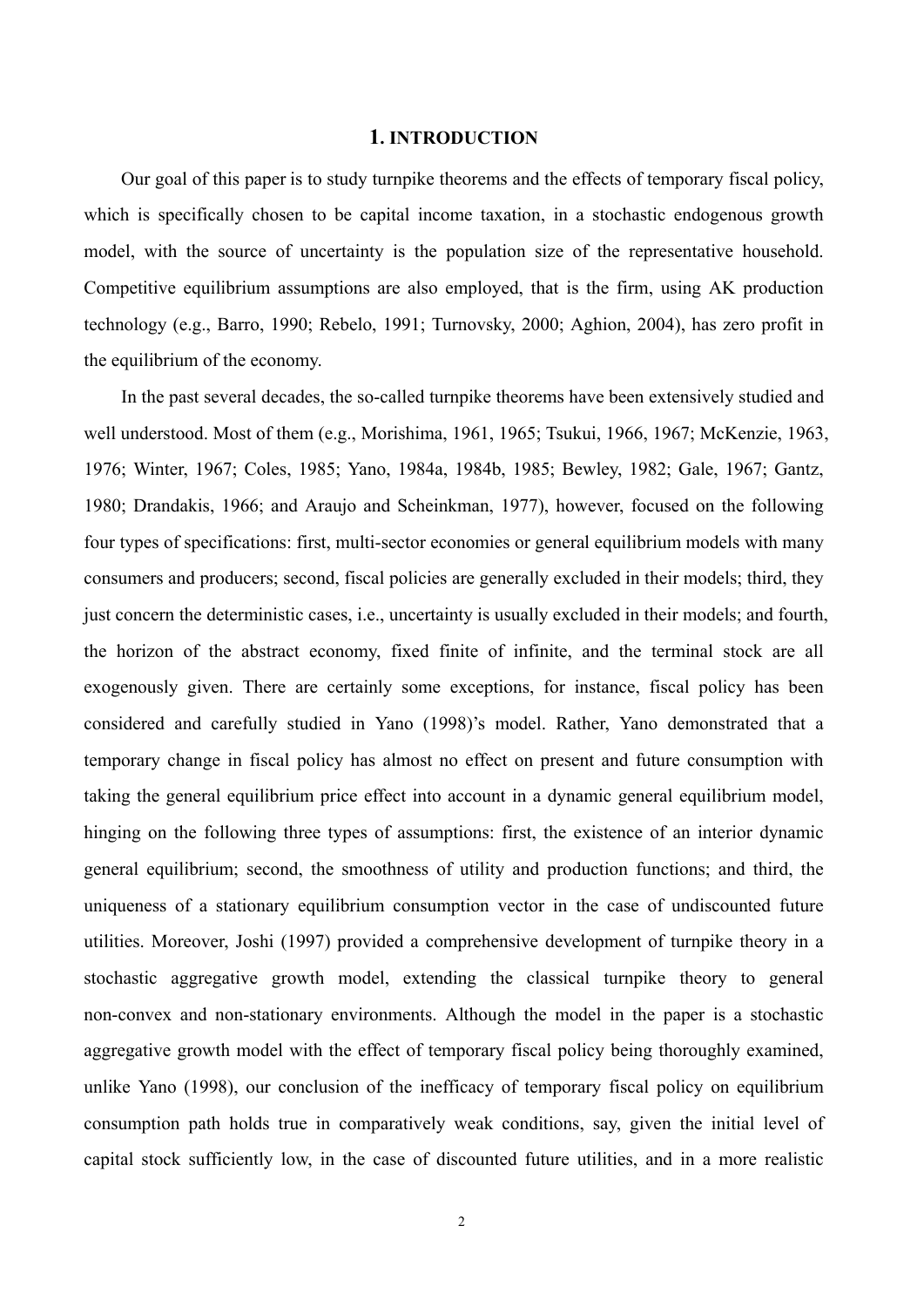stochastic environment. What's more, here the source of uncertainty is supposed to be population size of the representative household, thereby leading to a stochastic diffusion process of capital accumulation, while Joshi (1997) directly and exogenously introducing the stochastic environments as independent variables into production functions.

Furthermore, when discussing efficient capital accumulation (e.g., Gong and Zou, 2000,2002), efficiency is usually defined with reference to the final state (see, Radner, 1961; Kurz, 1965) or the terminal stocks (see, McKenzie, 1963, 1976). In this paper, also, the terminal stock, equivalent to efficient capital accumulation in some sense, is endogenously determined as well as the stopping time of the economy, which is an optimal stopping time that maximizes the final-state objective function of the representative household, i.e., choosing a minimum time so as to maximize the discounted utility function, which, to some extent, resembles Kurz (1965)'s specification, that is, minimizing the time to economic maturity. And hence it is argued that one contribution of this paper is to show that the horizon of the economy and the terminal capital stock, also efficient capital accumulation, can be simultaneously and endogenously determined, thereby endogenously generating a single welfare function in an *aggregated model* of optimal growth. And it is easy to see that our result is a natural correspondence to Bewley (1982)'s, which shows that the social welfare function is endogenously determined by the market mechanism in *decentralized models* of optimal growth.

Finally, noting that existing turnpike theorems, in optimal growth theory, as Yano (1985) argued that, can be summarized as the following two types, one is neighborhood turnpike theorem (see, Yano, 1984b; McKenzie, 1982) which asserts that an optimal path in a growth model converges to a small neighborhood of a stationary path, the other is asymptotic turnpike theorem (e.g., Araujo and Scheinkman, 1977; Bewley, 1982; Yano, 1985) which means that an optimal path converges to a stationary path. Here, we have proved much stronger turnpike theorems in the sense of uniform topology, which we may call *uniform-topology turnpike theorems*, and this would appear to be the second innovation of the present paper.

The rest of the paper is organized as follows: section 2 presents the model and our key theorems, section 3 gives some concluding remarks and the appendix provides the main mathematical derivations.

3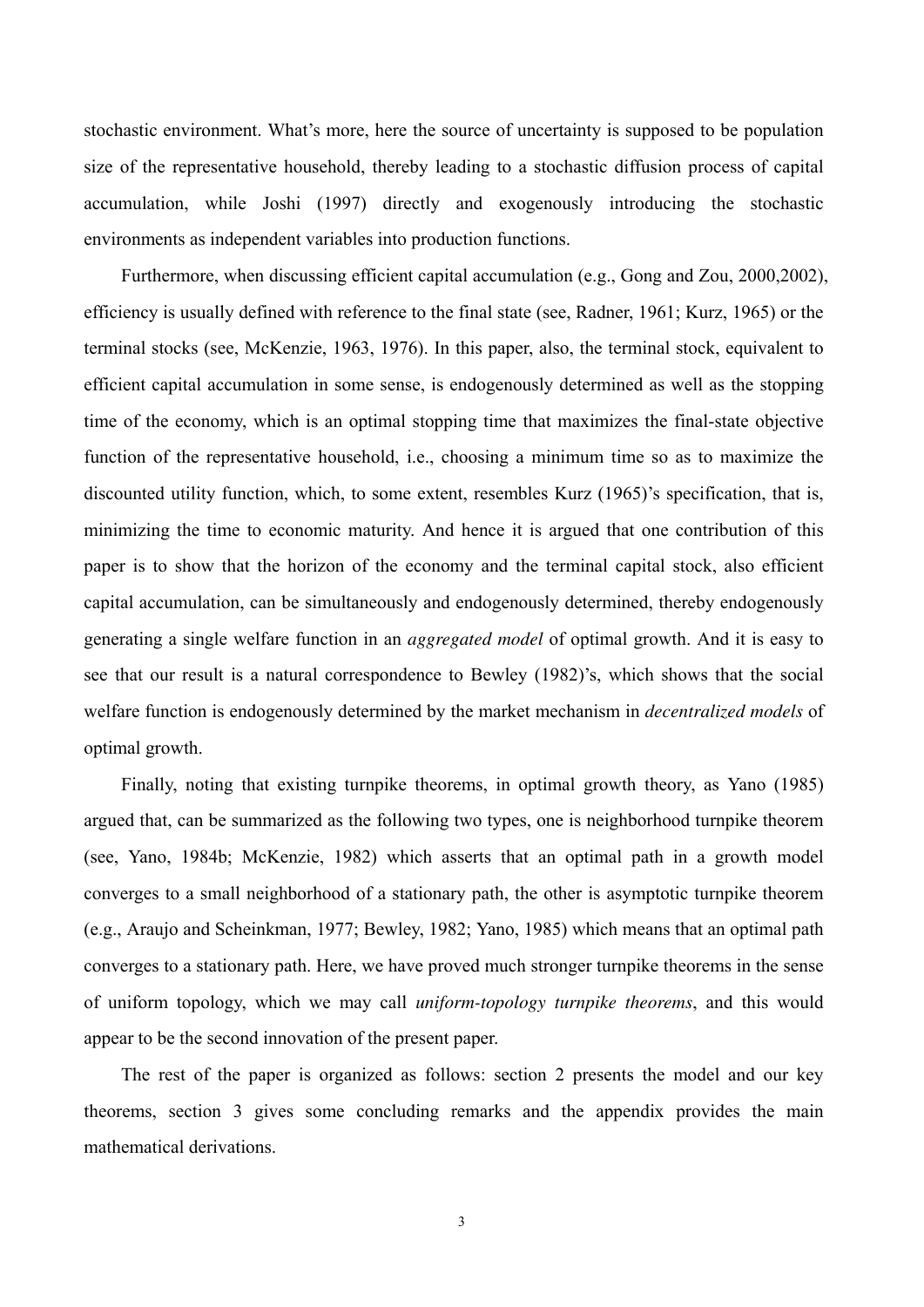#### **2. THE MODEL**

We assume that the economy admits a representative household with instantaneous utility function  $u(\cdot) = \ln(\cdot)$ , i.e., with log preferences. Our goal in the paper is to investigate turnpike theorems in a stochastic abstract economy, and here the source of uncertainty is the population size  $L(t)$  (e.g., Merton, 1975), which grows in accordance with the following stochastic differential equation (SDE),

$$
dL(t) = nL(t)dt + \sigma L(t)dB(t)
$$
\n(1)

where  $\sigma \in \mathbb{R}$  is some constant and  $B(t)$  is a standard Brownian motion on a given complete probability space  $(\Omega, \mathcal{F}, \{\mathcal{F}_t\}_{t\geq 0}, \mathbb{P})$  with natural filtration  $\{\mathcal{F}_t\}_{t\geq 0}$  and  $B(0) = 0$   $\mathbb{P}-a.s.$ .

To prepare for the household optimization, let us denote the asset holdings of the representative household at time *t* by  $A(t)$ , then we get the following law of motion for the total assets of the household

$$
\dot{\mathbb{A}}(t) = (1 - r^{t})r(t)\mathbb{A}(t) + w(t)L(t) - c(t)L(t)
$$
\n(2)

where  $c(t)$  is consumption per capita of the household,  $r(t)$  is the interest rate on assets,  $w(t)L(t)$  is the flow of labor income earnings of the household and  $r<sup>t</sup>$  is supposed to be an effective tax rate on the rate of return from capital income. Put per capita assets as  $a(t) = \mathbb{A}(t)/L(t)$ , then it follows from (1), (2) and Itô formula that,

$$
da(t) = [(1 - r^{t})r(t)a(t) + w(t) - c(t) - na(t) + \sigma^{2}a(t)]dt - \sigma a(t)dB(t)
$$
\n(3)

On the other hand, we specifically adopt the following aggregate production function,

$$
Y(t) = AK(t)
$$

with  $A > 0$ . Notice that this production function does not depend on labor, thus wage earnings,  $w(t)$ , in (3) will be equal to zero. Dividing both sides of this equation by  $L(t)$ , and as usual, define  $k(t) \triangleq K(t)/L(t)$  as the capital-labor ratio, we obtain per capita output as

$$
f(k(t)) = y(k(t)) \equiv y(t) \triangleq Y(t)/L(t) = Ak(t)
$$
\n<sup>(4)</sup>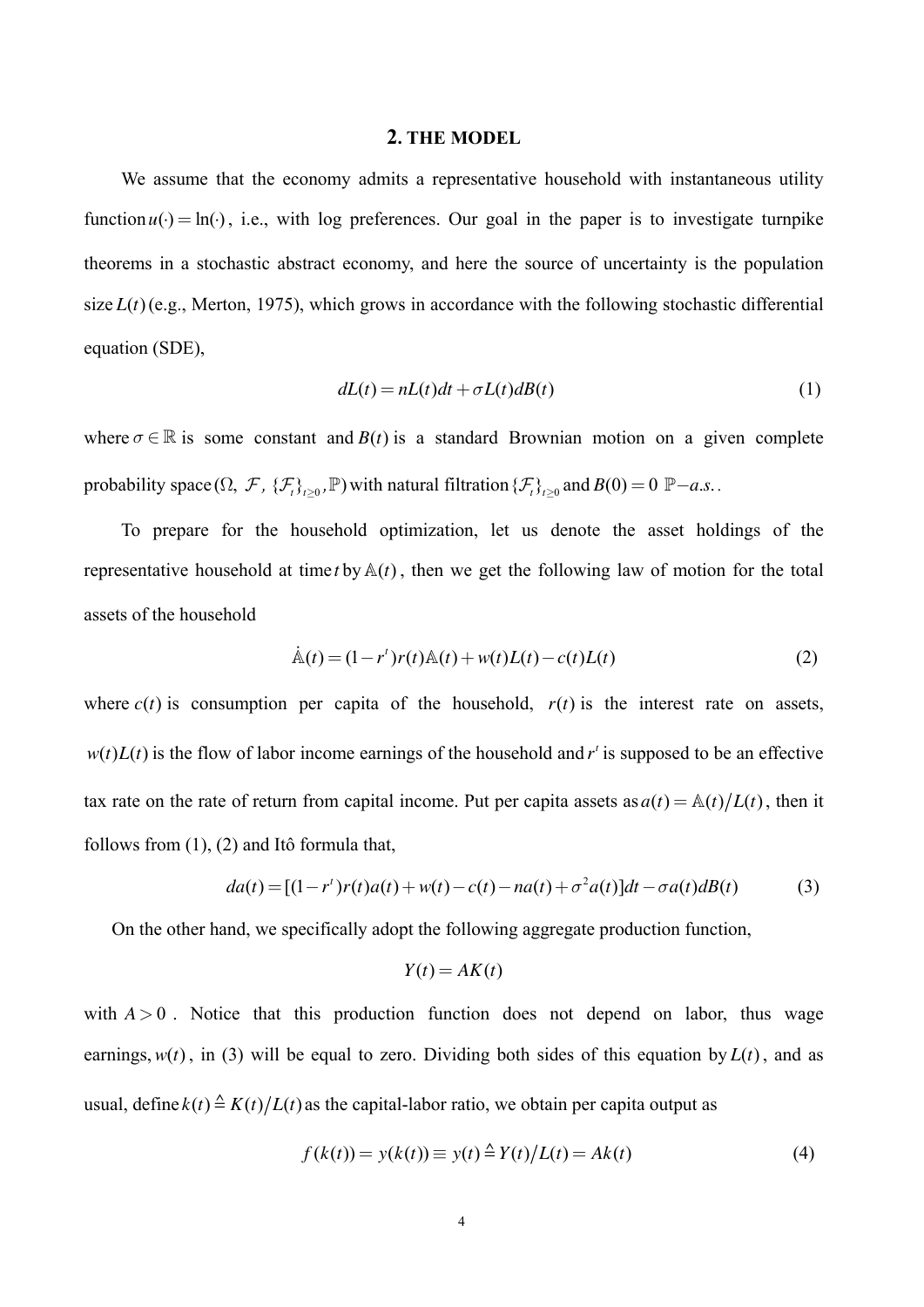from which it is easily seen that output is only a function of capital, and there are no diminishing returns. What's more, the Inada conditions are no longer satisfied. In particular,

$$
\lim_{k(t)\to\infty} f'(k(t)) = A > 0
$$

which is essential for sustained growth.

The conditions for profit-maximization require that the marginal product of capital be equal to the rental price of capital,  $R(t) = r(t) + \delta$ , in which  $\delta$  is the depreciation rate. Since, as is obvious from equation (4), the marginal product of capital is constant and equal to A, thus  $R(t) = A$  for all t, which implies that the net rate of return on the savings is constant and equal to

$$
r(t) = A - \delta, \quad \forall \ t \ge 0 \tag{5}
$$

Next using the fact that  $a(t) = k(t)$ ,  $w(t) = 0$ ,  $c(t) = (1 - r<sup>s</sup>)Ak(t)$  and equation in (5), one can rewrite  $(3)$  as

$$
dk(t) = [rsA - \delta - (A - \delta)r' - n + \sigma2]k(t)dt - \sigma k(t)dB(t)
$$
\n(6)

with  $k(0) \triangleq k$  and r<sup>s</sup> denoting the saving rate. Then it follows that,

LEMMA 1. There is some  $e(p,T) < \infty$  such that

$$
\mathbb{E}\bigg[\sup_{0\leq t\leq T}\big|k(t)\big|^p\bigg]\leq e\big(p,T\big)
$$

for  $\forall 2 \leq p < \infty$  and  $\forall 0 < T < \infty$ .

*Proof.* See Appendix A.

Now, we consider the following special objective function,

$$
\int_{s}^{\tau^*} \exp(-\rho(t-s)) \ln[c(t)]dt + U^{\tau^*}
$$
 (7)

where  $0 \le s < \tau^*$  and  $\tau^*$  is an  $\mathcal{F}_t$ -stopping time, which with the term  $U^{\tau^*}$  are determined by the following optimal stopping problem

$$
g^*(\tau, k(\tau)) \stackrel{\Delta}{=} \sup_{\tau \in \mathcal{T}} \mathbb{E}^{(s,k)} \Big[ e^{-\rho \tau} \ln[(1 - r^s) Ak(\tau)] \, | \, \mathcal{F}_\tau \Big]
$$

$$
\left( = \sup_{\tau \in \mathcal{T}} \mathbb{E}^{(s,k)} \Big[ e^{-\rho \tau} \ln[c(\tau)] \, | \, \mathcal{F}_\tau \Big] \right)
$$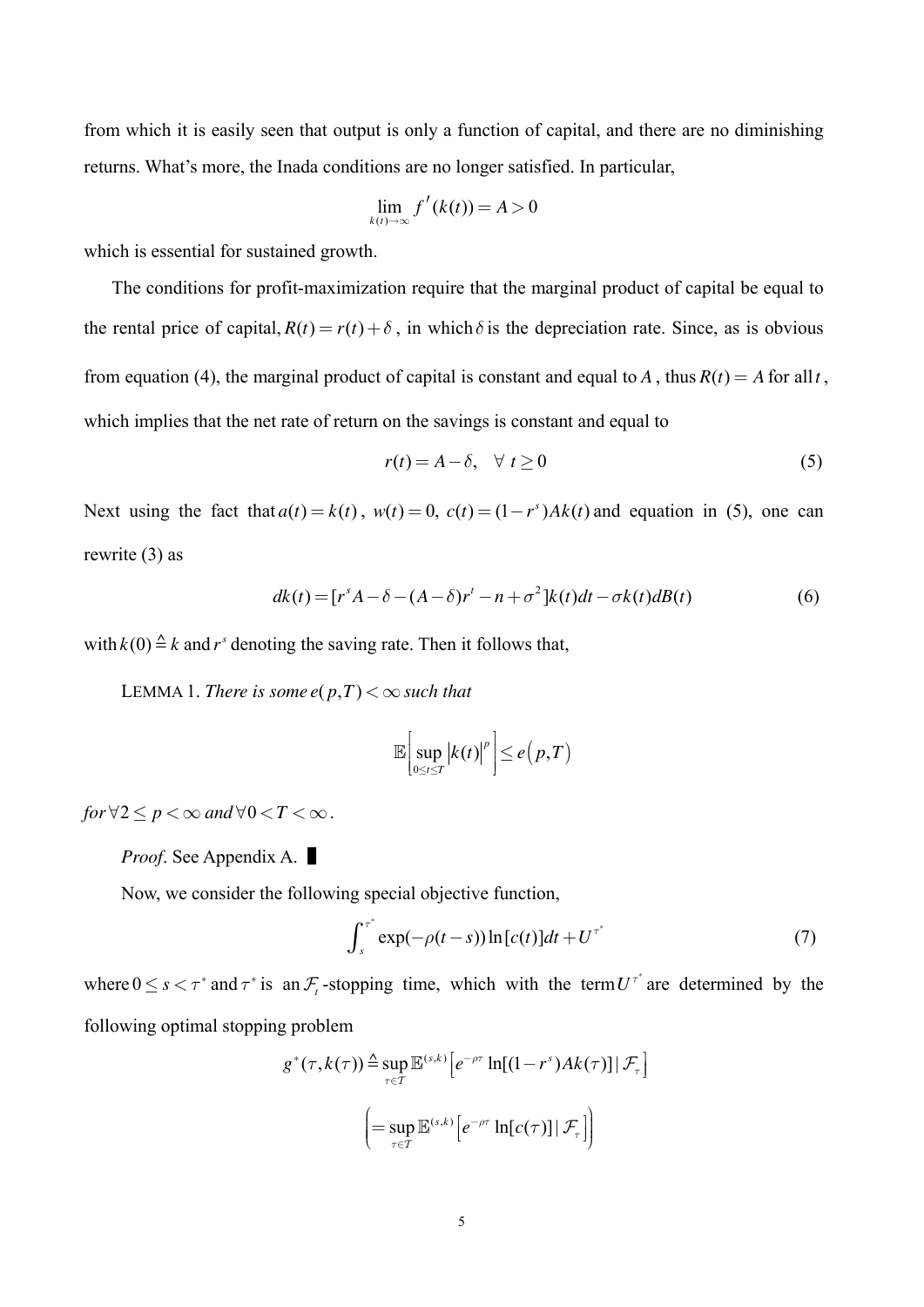$$
= \mathbb{E}^{(s,k)} \left[ e^{-\rho \tau^*} \ln[(1-r^s) Ak(\tau^*)] | \mathcal{F}_{\tau^*} \right] \tag{7'}
$$

subject to the stochastic differential equation in (6), and  $T \triangleq \{F -$ stopping times}. In what follows, we will calculate the optimal stopping time in a stochastic diffusion process.

Let  $Y(t) \triangleq (s + t, k(t))^T$  and  $Y(0) = (s, k(0))^T \triangleq (s, k)^T$ , then the generator of  $Y(t)$  is,

$$
\mathcal{A}\phi(s,k) = \frac{\partial\phi}{\partial s} + [r^s A - \delta - (A-\delta)r^t + \sigma^2 - n]k\frac{\partial\phi}{\partial k} + \frac{1}{2}\sigma^2 k^2\frac{\partial^2\phi}{\partial k^2}
$$
(8)

If we try a function  $\phi$  of the form

$$
\phi(s,k) = e^{-\rho s} k^{\lambda} \quad \text{ for some constant } \lambda \in \mathbb{R}
$$

we get

$$
\mathcal{A}\phi(s,k) = e^{-\rho s}k^{\lambda}\{-\rho + [r^sA - \delta - (A-\delta)r^t + \sigma^2 - n]\lambda + [\sigma^2\lambda(\lambda - 1)/2]\}
$$
  
=  $e^{-\rho s}k^{\lambda}h(\lambda)$ 

in which

$$
h(\lambda) \triangleq (\sigma^2 \lambda^2 / 2) + [r^s A - \delta - (A - \delta)r^t + (\sigma^2 / 2) - n]\lambda - \rho
$$
\n(9)

Solving equation  $h(\lambda) = 0$  gives the unique positive root,

$$
\lambda = \frac{\delta + (A - \delta)r' + n - r^s A - (\sigma^2/2) + \sqrt{\Delta}}{\sigma^2} \tag{10}
$$

where

$$
\Delta = [r^s A - \delta - (A - \delta)r' + (\sigma^2/2) - n]^2 + 2\sigma^2 \rho
$$

with this value of  $\lambda$  we put

$$
\phi(s,k) = \begin{cases} e^{-\rho s} C k^{\lambda}, & (s,k) \in D \\ e^{-\rho s} \ln[(1-r^s)Ak], & (s,k) \notin D \end{cases}
$$
(11)

for some constant *C*, to be determined. If we let  $g(s, k) \triangleq e^{-\rho s} \ln[(1 - r^s)Ak]$ , we have

$$
\mathcal{A}g(s,k) = e^{-\rho s} \{-\rho \ln[(1-r^s)Ak] + [r^s A - \delta - (A-\delta)r^t + \sigma^2 - n] - (\sigma^2/2) \}
$$
  
> 0  

$$
\Leftrightarrow k < \exp\{[r^s A - \delta - (A-\delta)r^t - n + (\sigma^2/2)]/\rho\} / [(1-r^s)A]
$$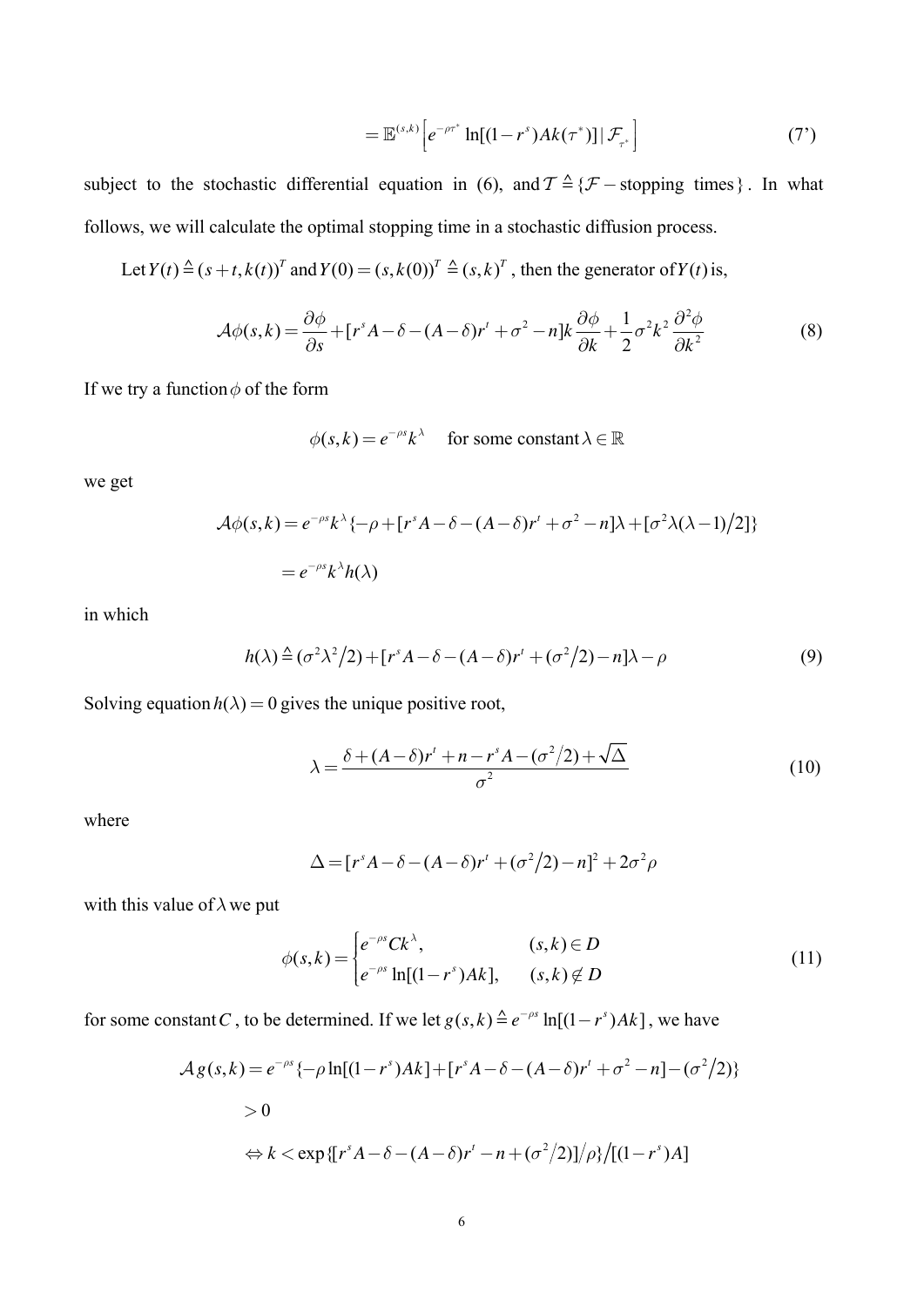Therefore,

$$
U = \{(s,k); k < \exp\{\left[r^s A - \delta - (A - \delta)r^t - n + (\sigma^2/2)\right]/\rho\} / \left[(1 - r^s)A\right]\} \tag{12}
$$

Thus, we guess that the continuation region *D* has the form

$$
D = \{(s, k); 0 < k < k^*\} \tag{13}
$$

for some  $k^*$  such that  $U \subseteq D$ , i.e.,

$$
k^* \ge \exp\{[r^s A - \delta - (A - \delta)r^t - n + (\sigma^2/2)]/\rho\}/[(1 - r^s)A] \tag{14}
$$

Hence, by  $(13)$  we can rewrite  $(11)$  as

$$
\phi(s,k) = \begin{cases} e^{-\rho s} C k^{\lambda}, & 0 < k < k^* \\ e^{-\rho s} \ln[(1-r^s)Ak], & k \ge k^* \end{cases} \tag{15}
$$

for some constant  $C > 0$  (to be determined). We guess that the value function  $\phi$  is  $C^1$  at  $k = k^*$  and this gives the following "high contact"-conditions,

$$
C(k^*)^{\lambda} = \ln[(1 - r^s)Ak^*]
$$
 (continuity at  $k = k^*$ ) (16)

and

$$
C\lambda(k^*)^{\lambda-1} = (k^*)^{-1} \quad \text{(differentiability at } k = k^*)
$$
 (17)

Combining (16) with (17) one can get

$$
\frac{C(k^*)^{\lambda}}{C\lambda(k^*)^{\lambda-1}} = \frac{\ln[(1-r^s)Ak^*]}{(k^*)^{-1}}
$$

$$
\Leftrightarrow k^* = [\exp(1/\lambda)]/[(1-r^s)A]
$$
(18)

and

$$
C = (k^*)^{-\lambda} / \lambda = \{ [\exp(1/\lambda)] / [(1 - r^s)A] \}^{-\lambda} / \lambda
$$
 (19)

To summarize, then we get,

THEOREM 1. (ENDOGENOUS EFFICIENT TERMINAL CAPITAL STOCK)

*Under above assumptions and constructions, if*  $\sigma$  < 0, $\sigma$ <sup>2</sup> <  $\rho$ , and

$$
\delta + (A - \delta)r' + n + (\sigma^2/2) < \sigma^2 + r^s A \leq \delta + n + (A - \delta)r' + \rho - (\sigma^2/2),
$$

*then we obtain the optimal*  $\mathcal{F}_t$  – *stopping time*  $\tau^* = \tau_D \stackrel{\Delta}{=} \inf\{t \geq 0; k(t) = k^*\}$ . In other words,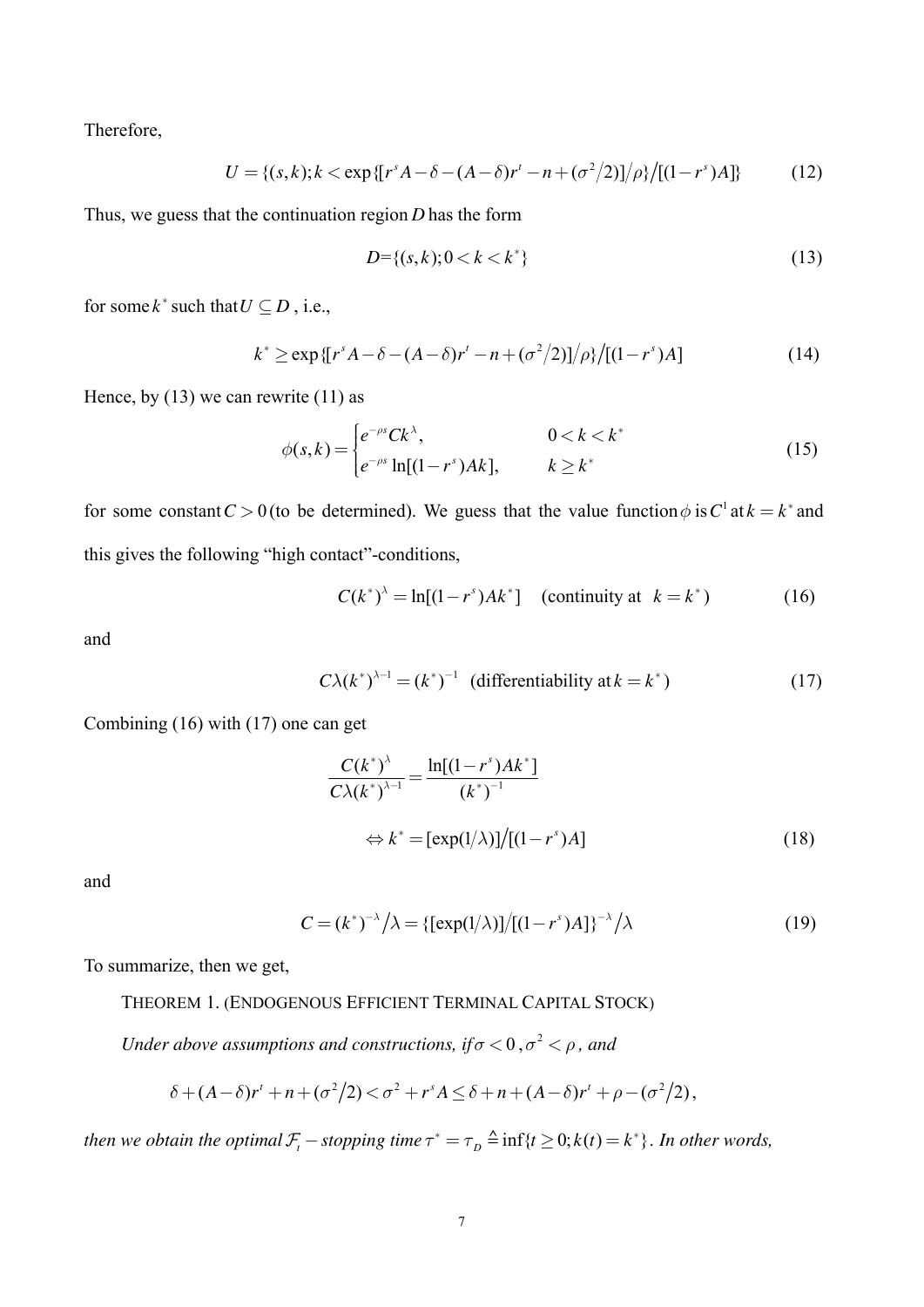$$
g^*(s,k) = e^{-\rho s} (k^*)^{-\lambda} k^{\lambda} / \lambda = U^{\tau^*},
$$

which is a supermeanvalued majorant of  $g(s, k)$  with  $k^*$  and  $\lambda$  is given by (18) and (10), *respectively.*

*Proof.* See Appendix B. ■

REMARK. The theorem shows that the horizon of the economy and the terminal stock, which is also efficient capital accumulation in the sense of maximizing the discounted welfare function of the representative household referring to (7'), are endogenously determined. Next we will study the turnpike theorems in the stochastic growth model.

THEOREM 2. (LOCAL UNIFORM-TOPOLOGY TURNPIKE THEOREM)

*Given a complete filtered probability space* ( $\Omega, \mathcal{F}, {\{\mathcal{F}_t\}}_{t\geq0}$  ,  $\mathbb{P})$  .If

$$
r^{s}A+\sigma^{2}=\delta+(A-\delta)r^{t}+n,
$$

*then*  $k(t)$  *is uniformly bounded for*  $t \in [0, T](\forall T > 0)$  *and for a.a.w, and furthermore*  $k(t)$  *uniformly converges to*  $k^*$  *for*  $t \in [0, \tau_D]$  *and for a.a.* ..., *where*  $\tau_D$  *is the optimal stopping time defined in Theorem 1.*

*Proof*. See Appendix C. ▌

Now, we will provide some local characterizations of the efficient terminal capital stock by the following theorem.

THEOREM 3. (NEIGHBORHOOD PROPERTIES OF THE EFFICIENT CAPITAL STOCK)

If  $r^s A + \sigma^2 \neq \delta + n + (A - \delta)r^t$ ,  $k(t)$  will still be a local martingale on probability *space*  $(\Omega, \mathcal{F}_T, \mathbb{Q})$  ( $\forall T > 0$ ), where  $\mathbb{Q}$  *is equivalent to*  $\mathbb{P}$ , and  $k(t)$  *is stochastically ultimately bounded. Moreover, there exists a constant*  $E > 0$  *and a Wiener measure*  $\nu$ , *defined on the canonical probability space for Brownian motion, on Borel sigma algebra*  $\mathcal{B}(C[0,\infty))$  *generated*  $b\mathbf{y}(k(t); t \geq 0)$  *such that* 

(i) 
$$
\mathbb{E}_{\mathbb{Q}}^k \left[ \tau_{\overline{B}_{\alpha}(k^*)} \right] \leq \frac{\text{dist}(k, k^*)}{\alpha^2 - E},
$$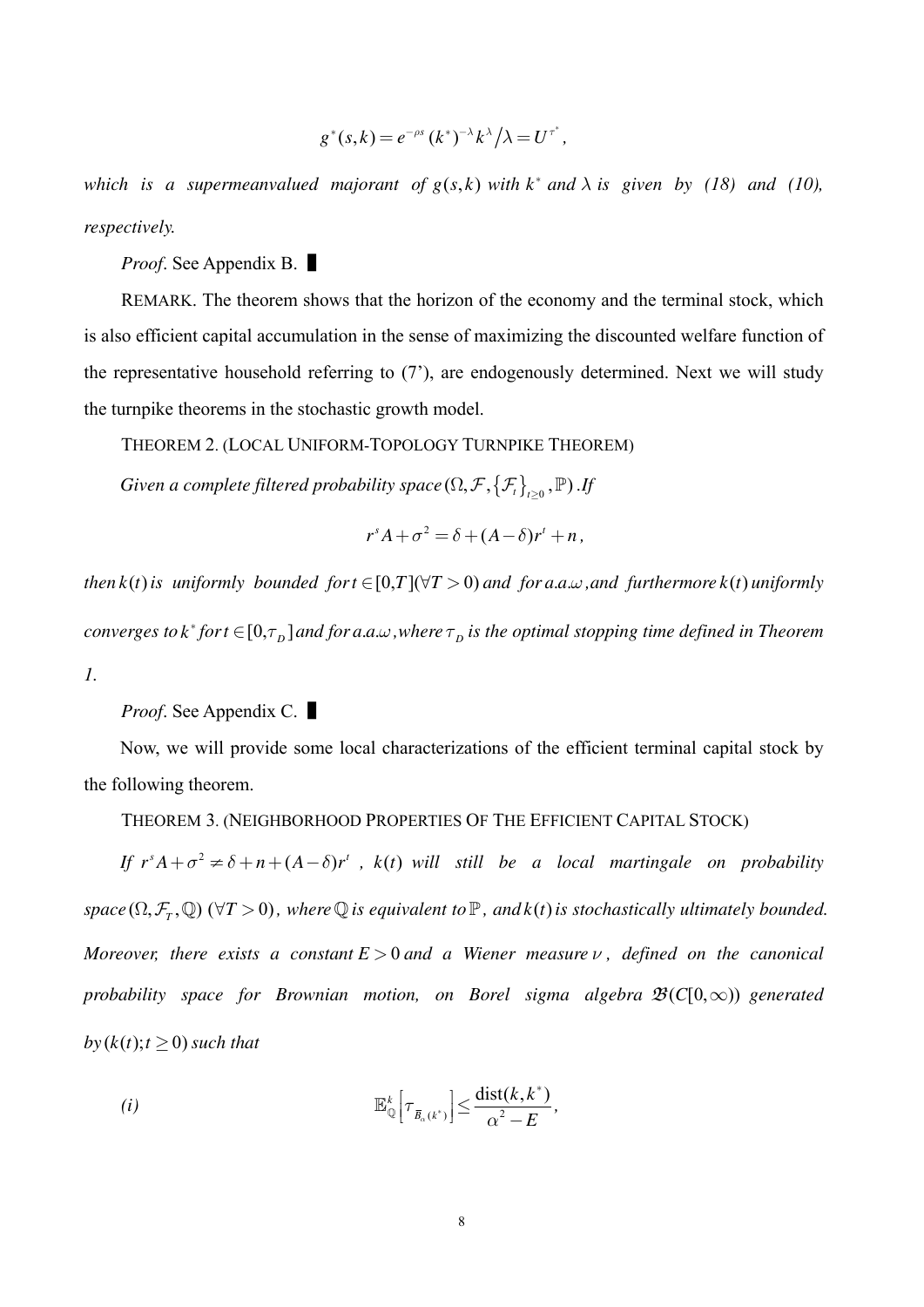$$
\limsup_{t \to \infty} \mathbb{E}_{\mathbb{Q}}^k \left\{ \frac{1}{t} \int_0^t \left| k(s) - k^* \right|^2 ds \right\} \le E
$$

$$
(iii) \t\t\t \nu\left\{B_{\alpha}(k^*)\right\} \ge 1 - \frac{E}{\alpha^2}
$$

in which

$$
B_{\alpha}(k^*) \triangleq \left\{k(t); \left|k(t) - k^*\right| < \alpha, \forall t \geq 0\right\}, \tau_{\overline{B}_{\alpha}(k^*)} \triangleq \inf\left\{t; k(t) \in \overline{B}_{\alpha}(k^*)\right\},\
$$

And

$$
dist(k, k^*) \stackrel{\Delta}{=} k^* \log(k^*/k),
$$

which is the Kullback-Leibler distance between k and k\* with  $E < \alpha^2$ ,  $\forall \alpha > 0$ ,  $\forall k(0) = k > 0$ 

and  $k^*$  is defined in (18).

*Proof.* See Appendix D.

Moreover, we can obtain the following turnpike theorem about capital accumulation, thereby extending the conclusion in Theorem 2.

THEOREM 4. (UNIFORM-TOPOLOGY TURNPIKE THEOREM 1)

There exists some  $C(p,T) > 0$  such that

$$
\mathbb{E}\bigg[\sup_{0\leq t\leq T}\bigg|k(t)-k^*\bigg|^p\bigg]\leq C(p,T)\quad \text{for } \forall p>2 \text{ and } \forall T>0
$$

Particularly, if  $\sigma \rightarrow 0$ , then we have

$$
\mathbb{E}\left[\lim_{T\to\infty}\sup_{0\leq t\leq T}\left|k(t)-k^*\right|^p\right]\to 0.
$$

*Proof.* See Appendix E.

REMARK. This turnpike theorem implies that the path of capital accumulation will uniformly converge to the efficient capital stock, also the terminal capital stock, if the stochastic effect is sufficiently close to zero. And thus this theorem provides conditions under which the terminal capital stock is *uniformly reachable*, which is obviously much stronger than Joshi (1997)'s argument.

Now we consider the following stochastic optimal control problem facing the representative household.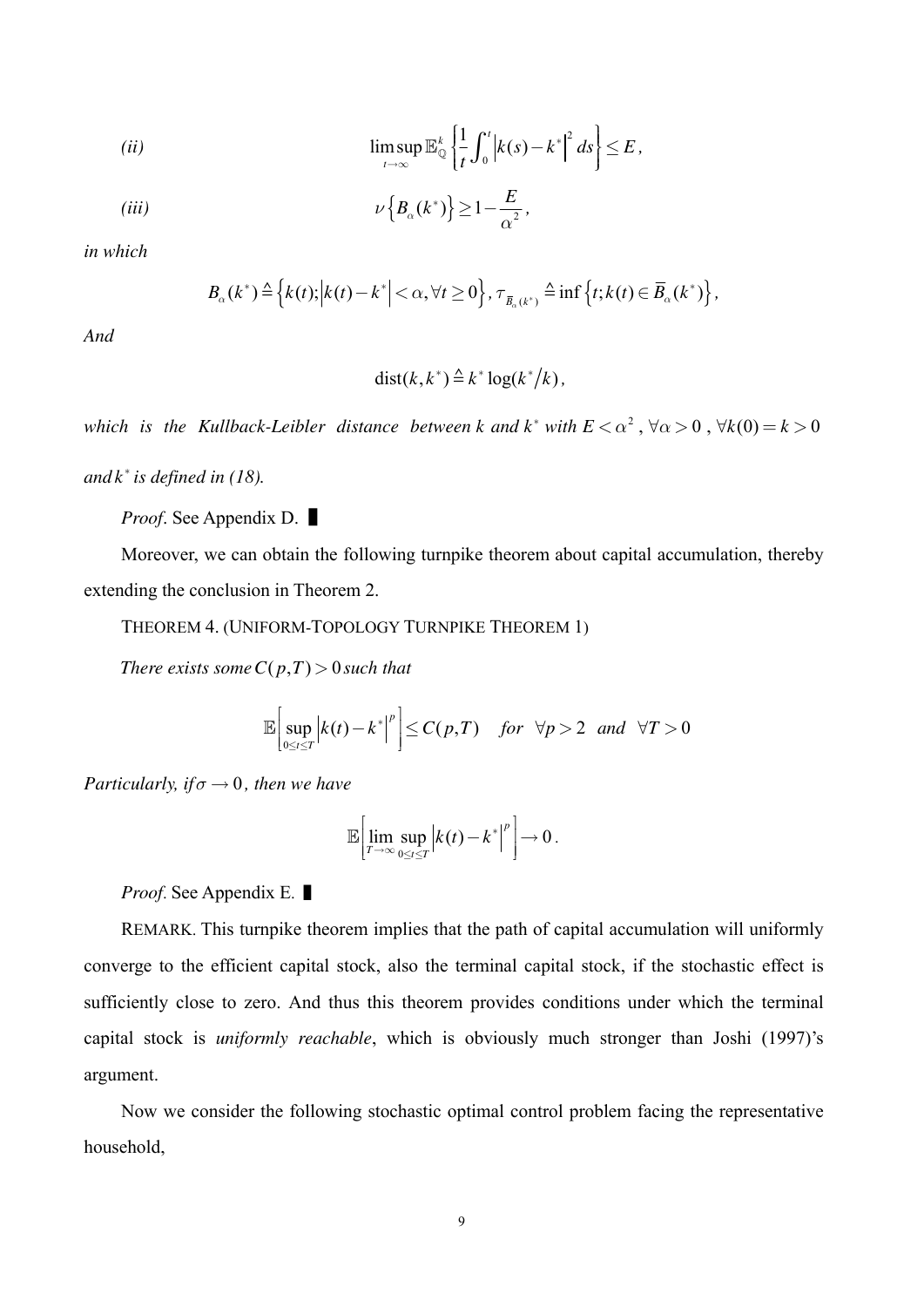$$
\max_{c(t)} \int_{s}^{\tau^*} \exp(-\rho(t-s)) \ln(c(t)) dt
$$

subject to

$$
dk(t) = \{ [(1 - r^{t})(A - \delta) - n + \sigma^{2}]k(t) - c(t) \}dt - \sigma k(t)dB(t)
$$

We prove that there exists a continuously differential function  $W(k(t))$ , satisfying the following Bellman-Isaacs-Fleming differential equation,

$$
\rho W(k(t)) - \frac{1}{2}\sigma^2 k(t)^2 W_{kk}(k(t)) = \max_{c(t)} \left( \ln(c(t)) + W_k(k(t)) \{ [(1 - r^t)(A - \delta) - n + \sigma^2] k(t) - c(t) \} \right) (20)
$$

Applying the maximization operator, yields the following condition for a maximum as

$$
c^*(t) = 1/W_k(k(t))
$$
\n(21)

Substituting (21) into (20) produces

$$
\rho W(k(t)) - \frac{1}{2}\sigma^2 k(t)^2 W_{kk}(k(t)) = -\ln[W_k(k(t))] + W_k(k(t))[(1-r^t)(A-\delta) - n + \sigma^2]k(t) - 1
$$

**Try** 

$$
W(k(t)) = C1 + C2 ln(k(t))
$$

for some constants  $C_1$ ,  $C_2$  to be determined. Then it is easy to get,

$$
C_1 = \{\ln(\rho) - (\sigma^2 \rho^{-1}/2) + \rho^{-1}[(1 - r^t)(A - \delta) - n + \sigma^2] - 1\}/\rho
$$

And

$$
C_2 = \rho^{-1}
$$

And hence by (21)

$$
c^*(t) = \rho k(t) = \rho k(0) \exp\{ [r^s A - \delta - (A - \delta)r^t + (\sigma^2/2) - n]t - \sigma B(t) \}
$$
(22)

Thus, in order to study the effect of temporary fiscal policy, i.e., capital income taxation, on equilibrium consumption path, we now define

$$
\overline{c}^*(t) \triangleq c^*(t, \overline{r_0}^t) = \rho \overline{k}(t) \triangleq \rho k(t, \overline{r_0}^t), \tilde{c}^*(t) \triangleq c^*(t, \tilde{r_0}^t) = \rho \tilde{k}(t) \triangleq \rho k(t, \tilde{r_0}^t), \overline{k}(0) \equiv \tilde{k}(0)
$$

where  $\overline{r}_0^t$  and  $\tilde{r}_0^t$  are two different temporary fiscal policies. Then we get the following theorem,

THEOREM 5. (INEFFICACY OF TEMPORARY FISCAL POLICY)

*If* we choose  $k(0)$  such that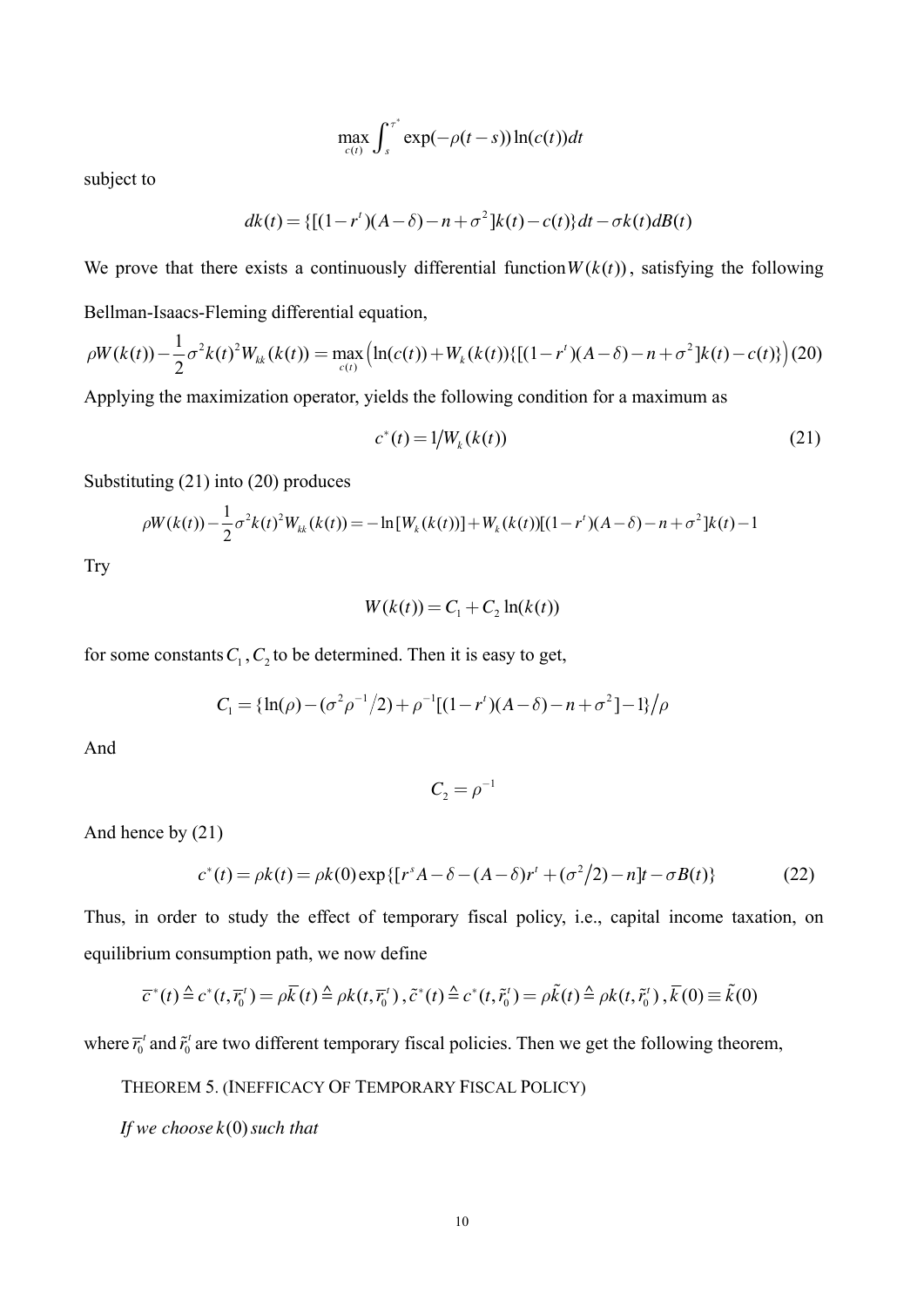$$
2T\left|\bar{\kappa}-\tilde{\kappa}\right|^2\frac{\left|k(0)\right|^2}{\tilde{\kappa}_1}\left(\exp(\tilde{\kappa}_1T)-1\right)e^{2(T|\bar{\kappa}|^2+\sigma^2)T}\leq \varepsilon/3\,,\ \ \forall 00
$$

where

$$
\overline{\kappa} \stackrel{\Delta}{=} r^s A - \delta - (A - \delta) \overline{r}_0^t + \sigma^2 - n,
$$
  
\n
$$
\tilde{\kappa} \stackrel{\Delta}{=} r^s A - \delta - (A - \delta) \tilde{r}_0^t + \sigma^2 - n,
$$
  
\n
$$
\tilde{\kappa}_1 \stackrel{\Delta}{=} 2r^s A - 2\delta - 2(A - \delta) \tilde{r}_0^t + 3\sigma^2 - 2n,
$$
  
\n
$$
\sigma \neq 0,
$$

Then we obtain,

$$
\mathbb{E}\bigg[\lim_{T\to\infty}\sup_{0\leq t\leq T}\big|\overline{c}^*(t)-\tilde{c}^*(t)\big|^2\bigg]\to 0 \text{ as } \varepsilon\to 0.
$$

*Proof.* See Appendix F.

REMARK. This theorem shows that, given two different temporary capital income taxation policies  $\overline{r}_0^t$  and  $\widetilde{r}_0^t$ , the distance between the corresponding equilibrium paths of consumption allocation,  $\overline{c}^*(t)$  and  $\overline{c}^*(t)$ , is arbitrarily small in the sense of mean-square uniform topology if the initial level of capital stock is sufficiently low, which differs from Yano (1998)'s requirement that the discount factor is sufficiently close to 1.

By Theorem 1, one can put,

$$
c^* \triangleq (1 - r^s) Ak^*
$$

And, by  $(22)$ , Itô formula and  $(6)$ , we get

$$
dc^*(t) = \rho[r^s A - \delta - (A - \delta)r^t - n + \sigma^2]k(t)dt - \rho \sigma k(t)dB(t)
$$
\n(23)

Then we get the following theorem,

THEOREM 6. (UNIFORM-TOPOLOGY TURNPIKE THEOREM 2)

There exists some  $C(p,T) > 0$  such that

$$
\mathbb{E}\bigg[\sup_{0\leq t\leq T}\bigg|c^*(t)-c^*\bigg|^p\bigg]\leq C(p,T)\quad \forall p\geq 2
$$

Moreover, if  $\rho \rightarrow 0$  or  $\sigma \rightarrow 0$ , then we get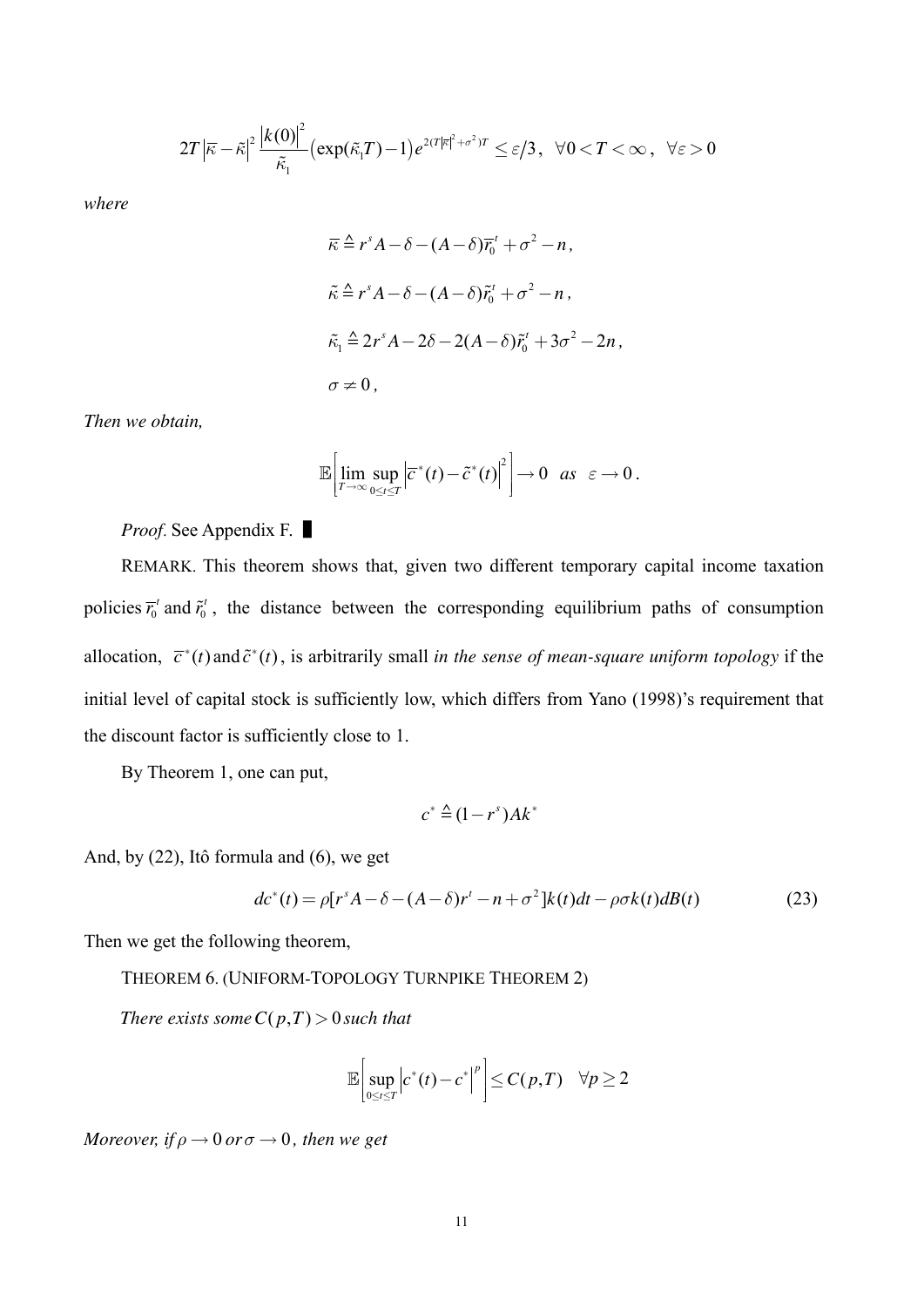$$
\mathbb{E}\bigg[\lim_{T\to\infty}\sup_{0\leq t\leq T}\Big|c^*(t)-c^*\Big|^p\bigg]\to 0\qquad\forall p\geq 2\,.
$$

#### *Proof.* See Appendix G.

REMARK. This turnpike theorem shows that the equilibrium consumption path will uniformly converge to the efficient consumption allocation of the dynamic equilibrium economy, conditioned on sufficiently small discount factor or stochastic effect. And it is easy to find out the difference between this turnpike theorem and those in Yano (1984a, 1984b, 1985), which, in stationary environments, require the discount factor sufficiently close to one.

Now we will prove the turnpike theorem for equilibrium allocation vector paths of the dynamic economy, and we define

$$
\mathbf{\Phi}(t) \triangleq \begin{pmatrix} -k(t) & y(t) & c^*(t) \end{pmatrix}^T
$$
 (24)

$$
\Phi^* \triangleq \begin{pmatrix} -k^* & y^* & c^* \end{pmatrix}^T \tag{25}
$$

where k<sup>\*</sup> is defined in (18), and  $c^* \triangleq (1 - r^s)Ak^* = (1 - r^s)y^*$ . Then by (4), (6) and (23), we put

$$
d\Phi(t) = \begin{pmatrix} -dk(t) \\ dy(t) \\ dz^*(t) \end{pmatrix} = \begin{pmatrix} -[r^s A - \delta - (A - \delta)r^t - n + \sigma^2] \\ A[r^s A - \delta - (A - \delta)r^t - n + \sigma^2] \\ \rho[r^s A - \delta - (A - \delta)r^t - n + \sigma^2] \end{pmatrix} k(t)dt + \begin{pmatrix} 1 \\ -A \\ -\rho \end{pmatrix} \sigma k(t)dB(t) \tag{26}
$$

$$
\triangleq \begin{pmatrix} \overline{\varsigma}_1 \\ \overline{\varsigma}_2 \\ \overline{\varsigma}_3 \end{pmatrix} k(t)dt + \begin{pmatrix} 1 \\ -A \\ -\rho \end{pmatrix} \sigma k(t)dB(t)
$$

Then we obtain the following theorem,

THEOREM 7. (UNIFORM-TOPOLOGY TURNPIKE THEOREM 3)

There exists some  $C(p,T) > 0$  such that

$$
\mathbb{E}\bigg[\sup_{0\leq t\leq T}\big\|\boldsymbol{\Phi}(t)-\boldsymbol{\Phi}^*\big\|_p^p\bigg]\leq C(p,T)\quad \forall p\geq 2,
$$

Moreover, if  $\sigma \rightarrow 0$ , then we have

$$
\mathbb{E}\bigg[\lim_{T\to\infty}\sup_{0\leq t\leq T}\bigg|\bigg|\mathbf{\Phi}(t)-\mathbf{\Phi}^*\bigg|_p^p\bigg]\to 0 \qquad \forall p\geq 2\,,
$$

where  $\|\,\|_p$  denotes  $L^p$  – norm.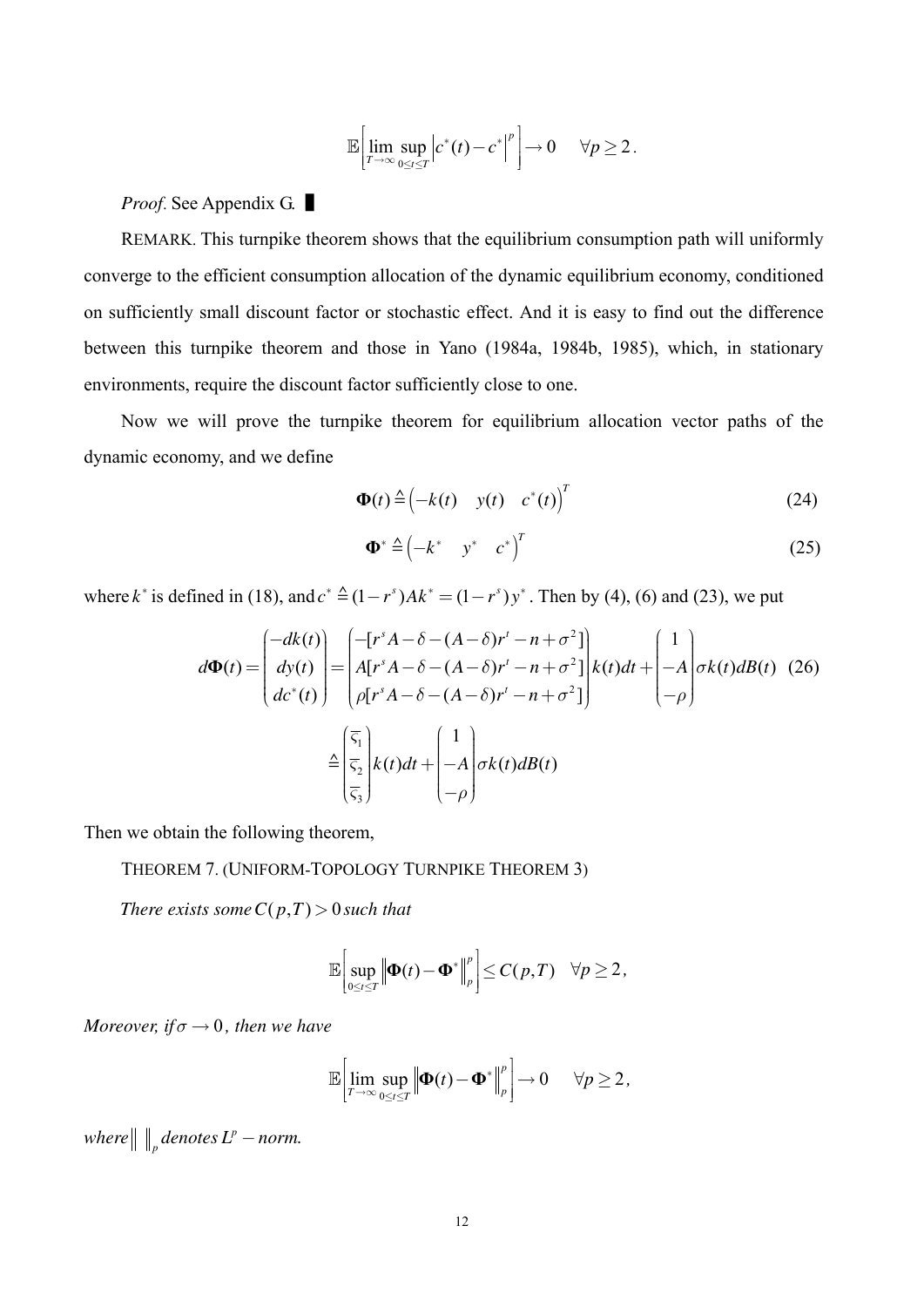*Proof.* See Appendix H. ■

REMARK. The economic intuition of this turnpike theorem is that the equilibrium allocation vector path of the dynamic economy will uniformly converge to the efficient allocation vector including capital, output and consumption, when the stochastic effect is sufficiently small. And, what's more, we can easily see that this turnpike theorem does not depend on the constraint of discount factor like those turnpike theorems proved in Yano (1984a, 1984b, 1985).

#### **3. CONCLUDING REMARKS**

In the paper, stochastic versions of turnpike theorems have been established in a stochastic endogenous growth model and the inefficacy of temporary fiscal policy which is specifically chosen to be capital income taxation has also been demonstrated under relatively weak conditions. To summarize, there are three novelties in the paper: first, we provide a possible way making the horizon of the economy and the terminal capital stock, also efficient capital accumulation in some sense, all endogenously determined; second, we prove that a single welfare function in *an aggregated model* of optimal growth can also be endogenously defined as is shown in decentralized models; third, we prove much stronger turnpike theorems under uncertainty and in the sense of uniform topology, which we call *uniform-topology turnpike theorems*.

Obviously, the present study can be easily extended at least from the following three directions: first, jump diffusion process like Itô-Lévy process can be introduced into stochastic optimal growth models; second, more complicated and more comprehensive method, say, integro-variational inequalities for optimal stopping problems (see, Øksendal and Sulem, 2007) in stochastic analysis, making the horizon, the terminal stock and further the welfare function of the abstract economy endogenously determined, can be reasonably employed; third, the methodology of studies on turnpike theorems can be naturally extended to investigate *the distance* and *the convergence* between different economical systems, when their evolutionary or development paths are abstractly determined by different differential equations, ordinary or stochastic, of capitals, including physical capital, environmental capital and also human capital.

#### **APPENDIX**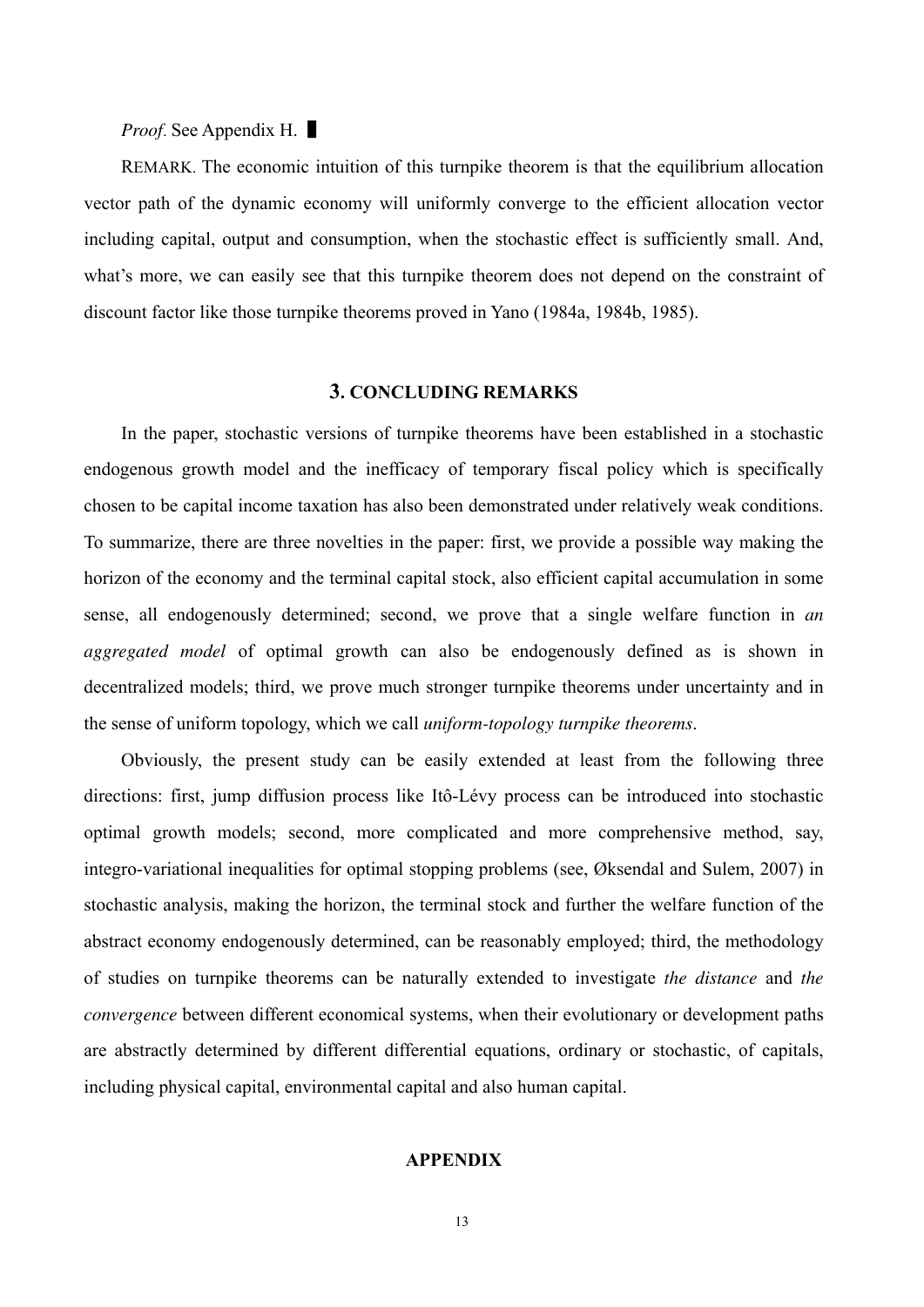#### **APPENDIX A: Proof of Lemma 1**

Since by  $(6)$ 

$$
dk(t) = f(k(t))dt + g(k(t))dB(t)
$$

where

$$
f(k(t)) \triangleq [r^{s} A - \delta - (A - \delta)r^{t} + \sigma^{2} - n]k(t) \triangleq \varpi k(t)
$$

$$
g(k(t)) \triangleq -\sigma k(t)
$$

Then by the Itô formula,

$$
|k(t)|^{2} = |k(0)|^{2} + 2 \int_{0}^{t} \langle f(k(s)), k(s) \rangle ds + \int_{0}^{t} |g(k(s))|^{2} ds + 2 \int_{0}^{t} \langle k(s), g(k(s))dB(s) \rangle
$$

where  $\langle\cdot\ ,\ \cdot\rangle$  denotes standard inner product. Choose some  $\gamma$  such that,

$$
\left| \langle f(k(t)), k(t) \rangle \right| \vee \left| g(k(t)) \right|^2 \leq (\gamma + \sigma)^2 \left| k(t) \right|^2
$$

Thus for some  $e = e(p)$  and  $t_1 \in [0, T]$ ,

$$
\sup_{0\leq t\leq t_1} |k(t)|^p \leq e \left\{ \left| k(0) \right|^p + \left( \int_0^{t_1} (\sigma + \gamma)^2 \left| k(s) \right|^2 ds \right)^{p/2} + \sup_{0\leq t \leq t_1} \left| \int_0^t \langle k(s), g(k(s))dB(s) \rangle \right|^{p/2} \right\}
$$

It follows from Cauchy-Schwarz inequality that

$$
\sup_{0 \leq t \leq t_1} |k(t)|^p \leq e \left( \left| k(0) \right|^p + \left| \sigma + \gamma \right|^p T^{(p-2)/2} \int_0^{t_1} \left| k(s) \right|^p ds + \sup_{0 \leq t \leq t_1} \left| \int_0^t \langle k(s), g(k(s)) dB(s) \rangle \right|^{p/2} \right)
$$

Taking expectations and for  $|\sigma + \gamma| > T^{(2-p)/2p}$ , we have

$$
\mathbb{E}\bigg[\sup_{0\leq t\leq t_1}\big|k(t)\big|^p\bigg]\leq e\big|\sigma+\gamma\big|^p\,T^{(p-2)/2}\left\{\mathbb{E}\big|k(0)\big|^p+\mathbb{E}\int_0^{t_1}\big|k(s)\big|^p\,ds+\mathbb{E}\bigg[\sup_{0\leq t\leq t_1}\big| \int_0^t\big\langle k(s),g(k(s))dB(s)\big\rangle\big|^{p/2}\big|\right\}
$$

Applying the Burkholder-Davis-Gundy inequality (see, Karatzas and Shreve, 1991, pp.166), and for some  $\tilde{e} = \tilde{e}(p)$ ,

$$
\mathbb{E}\bigg[\sup_{0\leq t\leq t_1}\big|k(t)\big|^p\bigg]\leq \tilde{e}\big|\sigma+\gamma\big|^p\,T^{(p-2)/2}\left\{\mathbb{E}\big|k(0)\big|^p+\int_0^{t_1}\mathbb{E}\big|k(s)\big|^p\,ds+\mathbb{E}\bigg[\int_0^{t_1}\big|k(s)\big|^2\big|g(k(s))\big|^2ds\bigg\|^{p/4}\right\}\quad(A-1)
$$

Next, by the Young inequality (see, Higham et al, 2003) and Hölder inequality,

$$
\mathbb{E}\bigg[\int_0^t \big|k(s)\big|^2 \big|g(k(s))\big|^2 ds\bigg|^{p/4}\leq \mathbb{E}\bigg[\sup_{0\leq s\leq t_1}\big|k(s)\big|^{p/2}\bigg(\int_0^{t_1}\big|g(k(s))\big|^2 ds\bigg)^{p/4}\bigg]
$$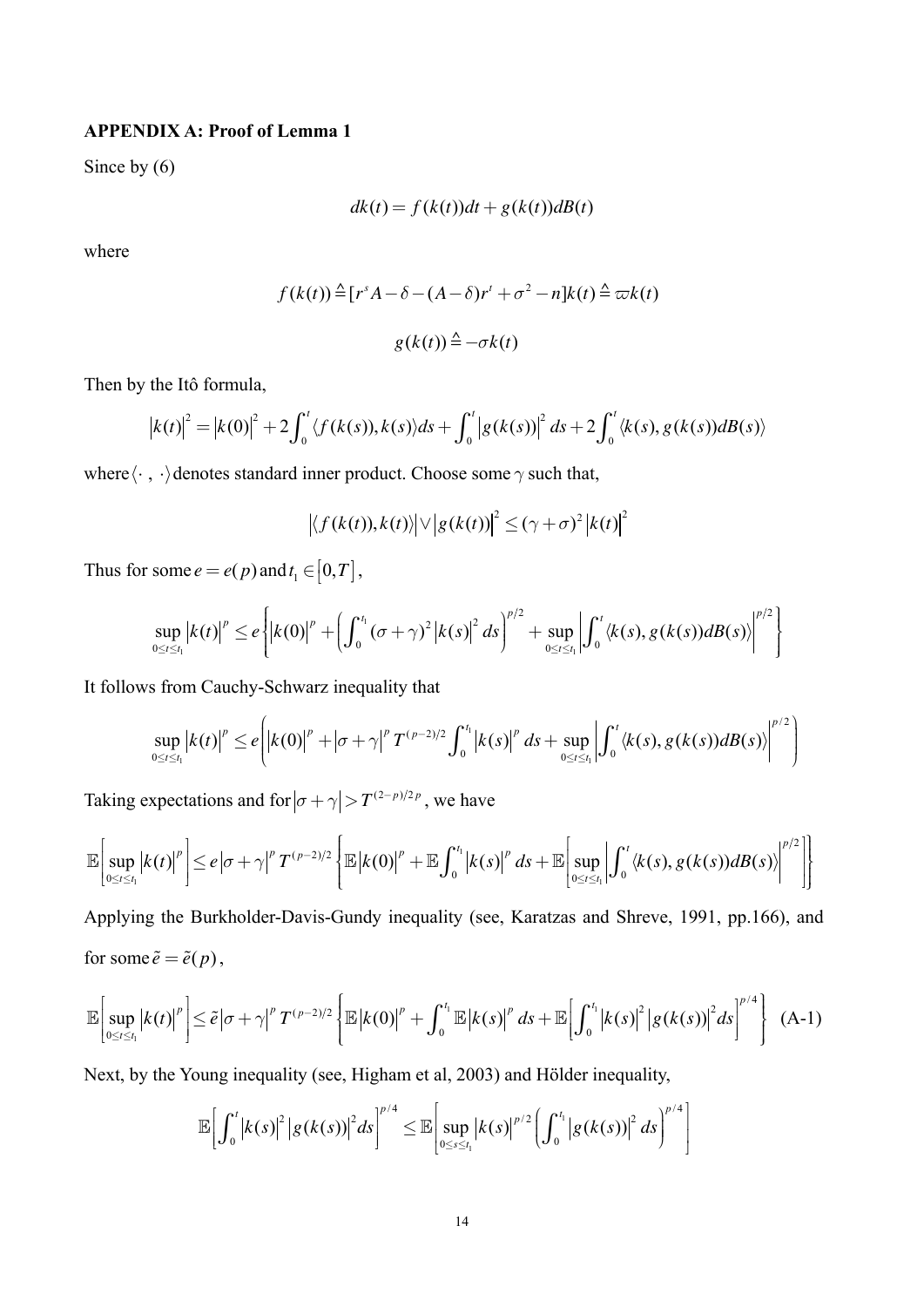$$
\leq \frac{1}{2\tilde{\epsilon}|\sigma+\gamma|^p T^{(p-2)/2}} \mathbb{E}\bigg[\sup_{0\leq s\leq t_1} |k(s)|^p\bigg]+\frac{\tilde{\epsilon}|\sigma+\gamma|^p T^{(p-2)/2}}{2} \mathbb{E}\bigg[\int_0^{t_1} |g(k(s))|^2 ds\bigg]^{p/2}
$$
  

$$
\leq \frac{1}{2\tilde{\epsilon}|\sigma+\gamma|^p T^{(p-2)/2}} \mathbb{E}\bigg[\sup_{0\leq s\leq t_1} |k(s)|^p\bigg]+\frac{\tilde{\epsilon}}{2}|\sigma+\gamma|^p |\sigma|^p T^{p-2} \mathbb{E}\bigg[\int_0^{t_1} |k(s)|^p ds\bigg]
$$

Substituting this into (A-1) yields,

$$
\mathbb{E}\left[\sup_{0\leq t\leq t_{1}}\left|k(t)\right|^{p}\right]\leq 2\tilde{e}\left|\sigma+\gamma\right|^{p}T^{(p-2)/2}\left\{\mathbb{E}\left|k(0)\right|^{p}+\int_{0}^{t_{1}}\mathbb{E}\left|k(s)\right|^{p}ds+\frac{\tilde{e}\left|\sigma+\gamma\right|^{p}\left|\sigma\right|^{p}T^{p-2}}{2}\mathbb{E}\left[\int_{0}^{t_{1}}\left|k(s)\right|^{p}ds\right]\right\}
$$
\n
$$
\text{If } (\tilde{e}\left|\sigma+\gamma\right|^{p}\left|\sigma\right|^{p}T^{p-2})\big/2\geq 1 \text{, then for some } \overline{e}=\overline{e}(p),
$$
\n
$$
\mathbb{E}\left[\sup_{0\leq t\leq T}\left|k(t)\right|^{p}\right]\leq\left|\sigma+\gamma\right|^{2p}\left|\sigma\right|^{p}T^{3(p-2)/2}\overline{e}\left(\mathbb{E}\left|k(0)\right|^{p}+\int_{0}^{t_{1}}\mathbb{E}\left|k(s)\right|^{p}ds\right)
$$

$$
\begin{aligned} \left[ \int_{0 \leq t \leq T} |f(x)|^{p-1} \right] & \left( \int_{0}^{t} |f(x)|^{p-1} \right) \\ &\leq \left| \sigma + \gamma \right|^{2p} \left| \sigma \right|^{p} T^{3(p-2)/2} \overline{e}(p) \left( \left| k(0) \right|^{p} + \frac{\left| k(0) \right|^{p}}{\hat{e}} \left[ \exp(\hat{e}T) - 1 \right] \right) \end{aligned}
$$

in which

$$
\hat{e} = \hat{e}(p) \triangleq p[r^{s}A - \delta - (A - \delta)r^{t} + (\sigma^{2}/2) - n] + (p^{2}\sigma^{2}/2)
$$

Given  $k(0)$ , there is some  $e(p,T) < \infty$  such that

$$
\mathbb{E}\bigg[\sup_{0\leq t\leq T}\big|k(t)\big|^p\bigg]\leq e\big(p,T\big)
$$

# ▌

#### **APPENDIX B: Proof of Theorem 1**

By the Theorem in Øksendal (2003), pp.224-226, it is easy to see that we just need to prove the following cases,

(i) We need to prove that  $\phi \geq g$  on *D*, i.e., that

$$
Ck^{\lambda} \ge \ln[(1-r^s)Ak] \quad \text{for} \quad 0 < k < k^*
$$

Define  $l(k) \triangleq Ck^{\lambda} - \ln[(1 - r^s)Ak]$ . By our chosen values of *C* and  $k^*$  we have  $l(k^*) = l'(k^*) = 0$ .

Moreover, since  $l''(k) = C\lambda(\lambda - 1)k^{\lambda - 2} + k^{-2}$ , if we put  $\lambda > 1$ , then  $l''(k) > 0$  for  $0 < k < k^*$  and thus we have  $l(k) > 0$  for all  $0 < k < k^*$ . By (10),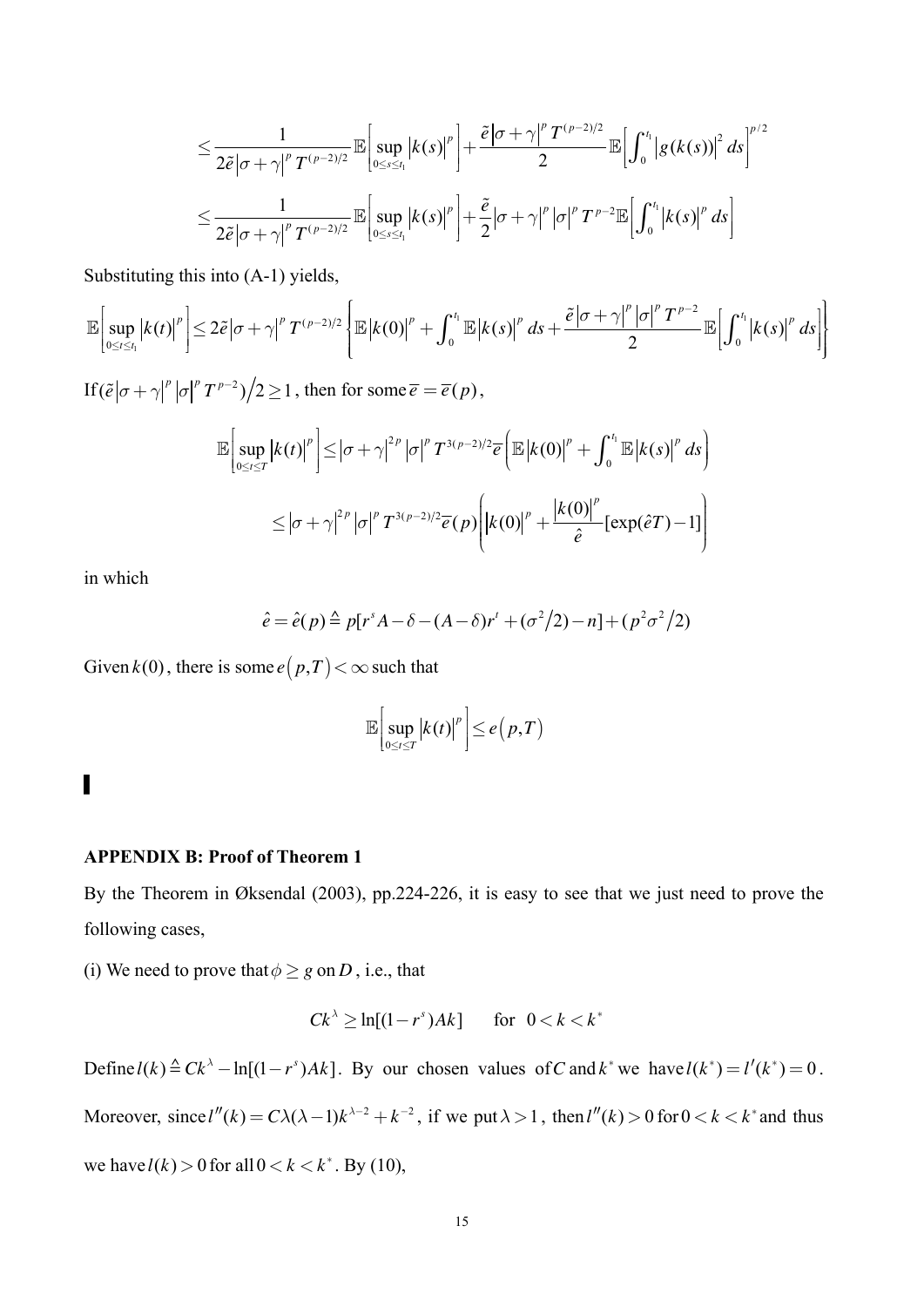$$
\Leftrightarrow \sqrt{[r^s A - \delta - (A - \delta)r' + (\sigma^2/2) - n]^2 + 2\sigma^2 \rho}
$$
  
> 
$$
\sigma^2 + [r^s A - \delta - (A - \delta)r' + (\sigma^2/2) - n]
$$

If

$$
r^{s}A+(3\sigma^{2}/2)\leq \delta+(A-\delta)r^{t}+n,
$$

Then  $\lambda > 1$  always holds. Otherwise, put

$$
r^{s}A + \sigma^{2} > \delta + n + (A - \delta)r^{t} - (\sigma^{2}/2)
$$

Then,

$$
\lambda > 1
$$
  
\n
$$
\Leftrightarrow [r^{s}A - \delta + (\sigma^{2}/2) - (A - \delta)r^{t} - n]^{2} + 2\sigma^{2}\rho
$$
  
\n
$$
> \{\sigma^{2} + [r^{s}A - \delta - (A - \delta)r^{t} + (\sigma^{2}/2) - n]\}^{2}
$$
  
\n
$$
\Leftrightarrow \rho + \delta + (A - \delta)r^{t} + n > \sigma^{2} + r^{s}A
$$

Thus,

$$
\lambda > 1 \qquad \text{when } r^s A + (3\sigma^2/2) \le \delta + n + (A - \delta)r^t \tag{B-1}
$$

or

$$
\lambda > 1
$$
 when  $\rho + \delta + (A - \delta)r' + n > \sigma^2 + r^s A > \delta + n + (A - \delta)r' - (\sigma^2/2)$  (B-2)

To sum up, either (B-1) or (B-2) can make (i) hold true.

(ii) Outside *D* we have  $\phi(s, k) = e^{-\rho s} \ln[(1 - r^s)Ak]$  and therefore

$$
\mathcal{A}\phi(s,k) = e^{-\rho s} \{-\rho \ln[(1-r^s)Ak] + [r^sA - \delta - (A-\delta)r^t + (\sigma^2/2) - n] \}
$$
  
\n
$$
\leq 0 \qquad \text{for } \forall k \geq k^*
$$
  
\n
$$
\Leftrightarrow k \geq \exp\{[r^sA - \delta - (A-\delta)r^t - n + (\sigma^2/2)]/\rho\} / [(1-r^s)A], \quad \forall k \geq k^*
$$
  
\n
$$
\Leftrightarrow k^* \geq \exp\{[r^sA - \delta - (A-\delta)r^t - n + (\sigma^2/2)]/\rho\} / [(1-r^s)A]
$$

which holds by  $(14)$ .

(iii) To check if  $\tau_p < \infty$  *a.s.*, we consider the solution *k*(*t*) of (6). First, we define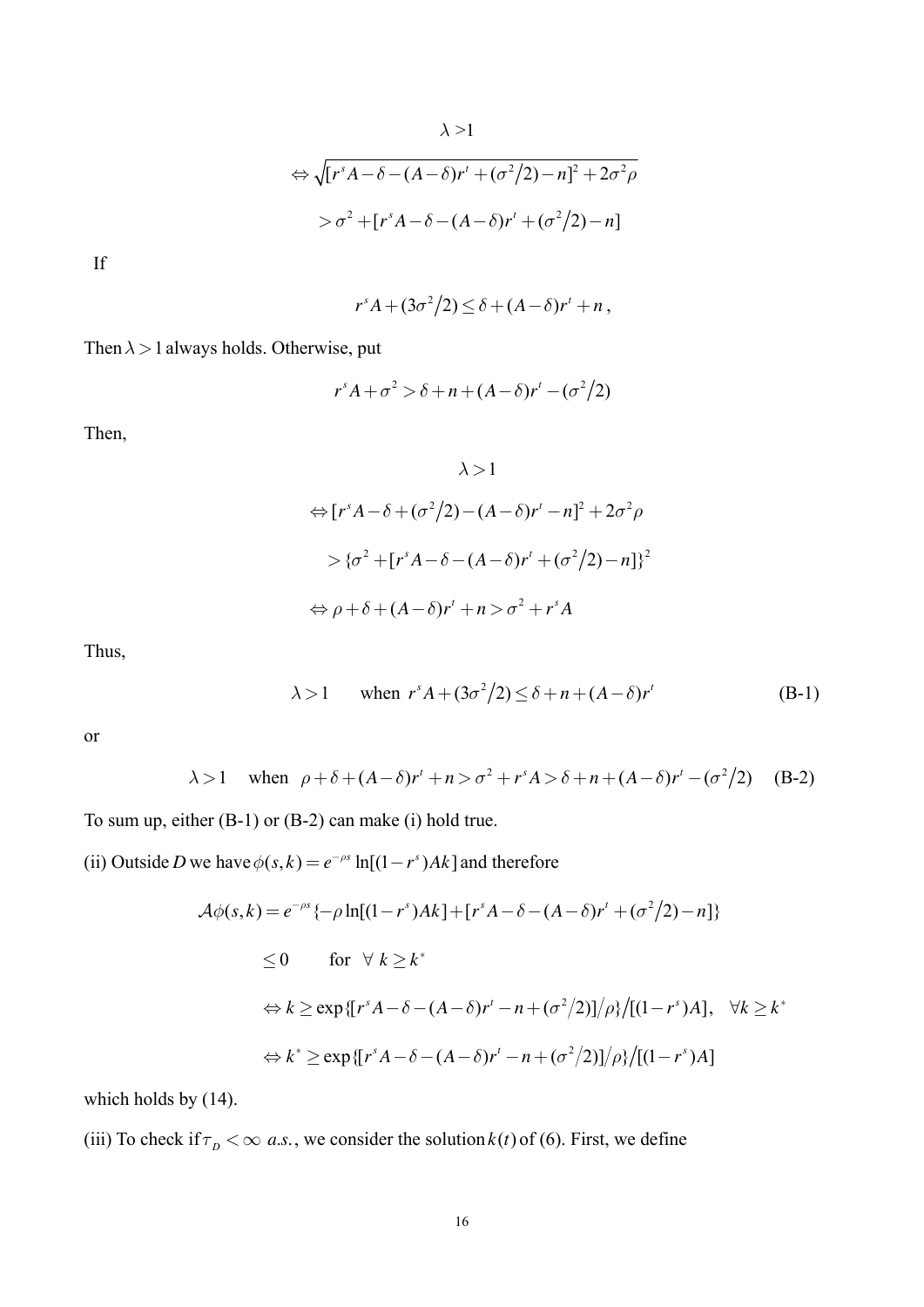$G(t) \triangleq \ln [k(t)]$ 

Then by Itô formula,

$$
dG(t) = [rs A - \delta - (A - \delta)rt + (\sigma2/2) - n]dt - \sigma dB(t)
$$

Hence,

$$
G(t) = G(0) + [r^{s} A - \delta - (A - \delta)r^{t} + (\sigma^{2}/2) - n]t - \sigma B(t)
$$

And this gives the solution

$$
k(t) = k \exp\{ [r^{s} A - \delta - (A - \delta)r^{t} + (\sigma^{2}/2) - n]t - \sigma B(t) \}
$$
 (B-3)

We see that if

$$
r^{s}A + (\sigma^{2}/2) > \delta + (A - \delta)r^{t} + n
$$
 (B-4)

And

 $\sigma$  < 0 (B-5)

Then,

$$
\lim_{t\to\infty}k(t)=\infty \qquad a.s.
$$

by the law of the iterated logarithm of Brownian motion. And in particular  $\tau_p < \infty$  *a.s.*, as required.

*Remark*: A comparison of (B-2) and (B-4) shows that we must put

$$
\rho > (\sigma^2/2) \tag{B-6}
$$

(iv) Since  $\phi$  is bounded on [0,  $k^*$ ], it suffices to check that

 ${e^{-\rho\tau} \ln[(1 - r^s)Ak(\tau)]}$ <sup> $t$ </sup>  $\ln[(1 - r^s)Ak(\tau)]\}_{\tau \in \mathcal{T}}$  is uniformly integrable on  $[k^*, \infty)$ 

For this to hold it suffices that there exists a constant *M* such that

$$
\mathbb{E}\{e^{-2\rho\tau}[\ln((1-r^s)Ak(\tau))]^2\} \leq M \quad \text{for all } \tau \in \mathcal{T} \text{ and } k(\tau) \geq k^*
$$

Since

$$
0 < \ln[(1 - r^s)Ak(t)] < (1 - r^s)Ak(t) \quad \text{on}[k^*, \infty)
$$

Hence by (B-3) we have

$$
\mathbb{E}\{e^{-2\rho\tau}[\ln((1-r^s)Ak(\tau))]^2\}\leq \mathbb{E}\{e^{-2\rho\tau}[(1-r^s)Ak(\tau)]^2\}
$$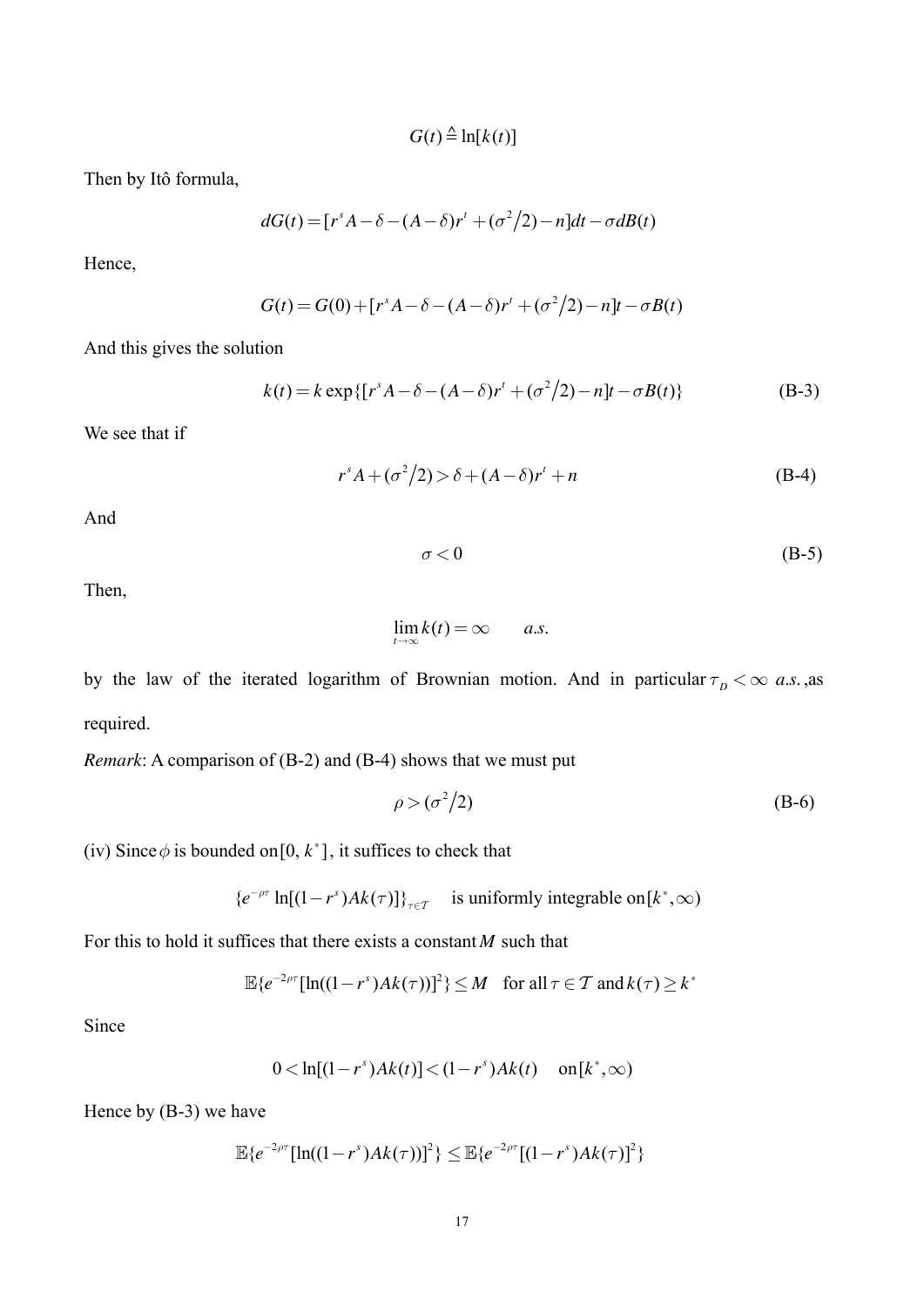$$
= (1 - rs)2 A2 k2 \mathbb{E}[\exp\{[2rs A - 2\delta - 2(A - \delta)r' + \sigma2 - 2n - 2\rho]\tau - 2\sigma B(\tau)\}]
$$
  
=  $(1 - rs)2 A2 k2 \mathbb{E}[\exp\{[2rs A - 2\delta - 2(A - \delta)r' + 3\sigma2 - 2n - 2\rho]\tau\}]$ 

We conclude that if

$$
r^{s}A + (3\sigma^{2}/2) \leq \delta + n + \rho + (A - \delta)r^{t}
$$
 (B-7)

the desired result is then immediate.

*Remark*: A comparison of (B-4) and (B-7) shows that we must put

$$
\rho > \sigma^2 \tag{B-8}
$$

▌

### **APPENDIX C: Proof of Theorem 2**

By  $(6)$ , we have

$$
k(t) = k \exp \{ [r^{s} A - \delta - (A - \delta)r^{t} + (\sigma^{2}/2) - n]t - \sigma B(t) \}
$$

Let  $\overline{\sigma} \triangleq -\sigma$ , we have

$$
k(t) = k \exp \{ [r^s A - \delta - (A - \delta)r^t + (\overline{\sigma}^2/2) - n]t + \overline{\sigma}B(t) \}
$$

Put

$$
r^{s}A-\delta-(A-\delta)r^{t}+(\overline{\sigma}^{2}/2)-n=-\overline{\sigma}^{2}/2
$$

Then

$$
r^{s}A + \sigma^{2} = \delta + (A - \delta)r^{t} + n
$$
\n(C-1)

Hence, with  $B_t \triangleq B(t)$ , we have

$$
k(t) = k \exp\left\{\overline{\sigma}B_t - (\overline{\sigma}^2 t/2)\right\}
$$

Let  $t \ge s \ge 0$ , one can find

$$
\mathbb{E}[k(t)|\mathcal{F}_s] = k \mathbb{E}\Big[\exp\big\{\overline{\sigma}B_t - (\overline{\sigma}^2 t/2)\big\}|\mathcal{F}_s\Big]
$$
  
=  $k \exp\big\{\overline{\sigma}B_s - (\overline{\sigma}^2 t/2)\big\} \mathbb{E}\big[\exp\{\overline{\sigma}(B_t - B_s)\}|\mathcal{F}_s\big]$   
=  $k \exp\big\{\overline{\sigma}B_s - (\overline{\sigma}^2 t/2)\big\} \mathbb{E}\big[\exp\big\{\overline{\sigma}(B_t - B_s)\big\}\big]$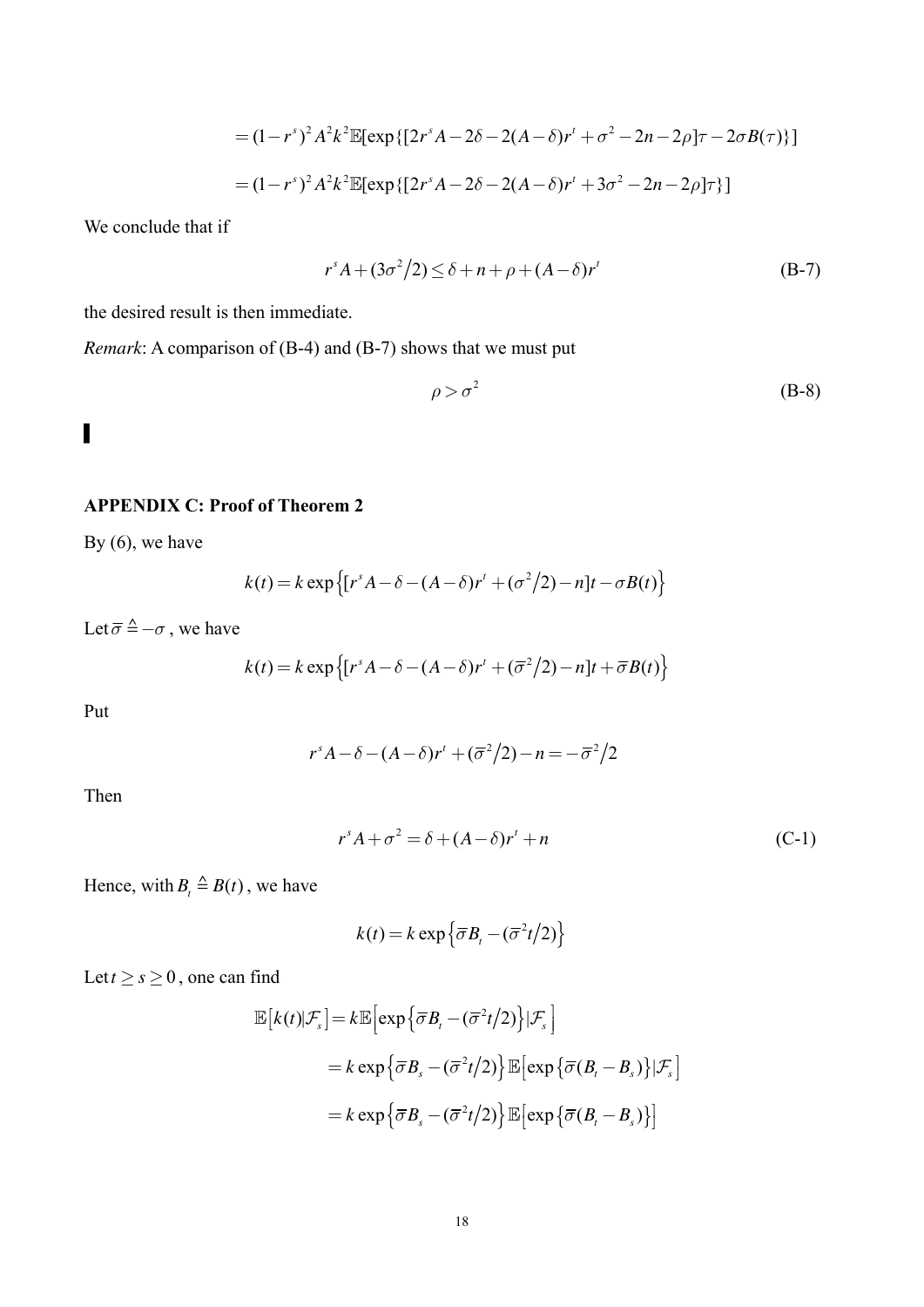$$
= k \exp \left\{\overline{\sigma} B_s - (\overline{\sigma}^2 t/2) \right\} \int_{\mathbb{R}} \frac{\exp \left\{\overline{\sigma} x - \left[x^2/2(t-s)\right]\right\}}{\sqrt{2\pi(t-s)}} d\mu(x)
$$
  
\n
$$
= k \exp \left\{\overline{\sigma} B_s - (\overline{\sigma}^2 t/2) \right\} \exp \left\{(\overline{\sigma}^2/2)(t-s) \right\} \times
$$
  
\n
$$
\int_{\mathbb{R}} \frac{\exp \left\{-\left[x - \overline{\sigma}(t-s)\right]^2/2(t-s) \right\}}{\sqrt{2\pi(t-s)}} d\mu(x)
$$
  
\n
$$
= k \exp \left\{\overline{\sigma} B_s - (\overline{\sigma}^2 s/2) \right\}
$$
  
\n
$$
= k(s)
$$

with  $\mu$  the canonical Lebesgue-Stieltjes measure. Hence,  $k(t)$  is an  $\mathcal{F}_t$  – martingale w.r.t.  $\mathbb P$ . On the other hand, noting that by (C-1)

$$
\mathbb{E}[|k(t)|] = k \mathbb{E}[\exp\{[r^s A - \delta - (A - \delta)r^t + (\sigma^2/2) - n]t - \sigma B(t)\}]
$$
  
=  $k \exp\{[r^s A - \delta - (A - \delta)r^t + \sigma^2 - n]t\}$   
=  $k \stackrel{\Delta}{=} k(0) < \infty$ 

Thus, by the Doob's martingale inequality,

$$
\mathbb{P}\left\{\sup_{0\leq t\leq T} \left|k(t)\right| \geq \lambda\right\} \leq \frac{1}{\lambda} \mathbb{E}\left[\left|k(T)\right|\right] = \frac{k}{\lambda}, \forall \lambda > 0, \forall T > 0
$$

Without loss of generality, we put  $\lambda = 2^m$  for  $m \in \mathbb{N}$ , then,

$$
\mathbb{P}\left\{\sup_{0\leq t\leq T}|k(t)|\geq 2^m\right\}\leq \frac{1}{2^m}k,\forall m\in\mathbb{N}
$$

By the Borel-Cantelli lemma,

$$
\mathbb{P}\left\{\sup_{0\leq t\leq T} |k(t)| \geq 2^m \text{ for infinitely many } m\right\} = 0
$$

So for a.a. $\omega$  there exists  $\overline{m}(\omega)$  such that

$$
\sup_{0\leq t\leq T} |k(t)| < 2^m \text{ for } m \geq \overline{m}(\omega)
$$

Thus,

$$
\limsup_{T \to \infty} \sup_{0 \le t \le T} |k(t)| < 2^m \quad \text{for} \quad m \ge \overline{m}(\omega) \tag{C-2}
$$

Consequently,  $k(t) = k(t, \omega)$  is uniformly bounded for  $t \in [0, T](\forall T > 0)$  and for  $a.a.\omega$ . Moreover, it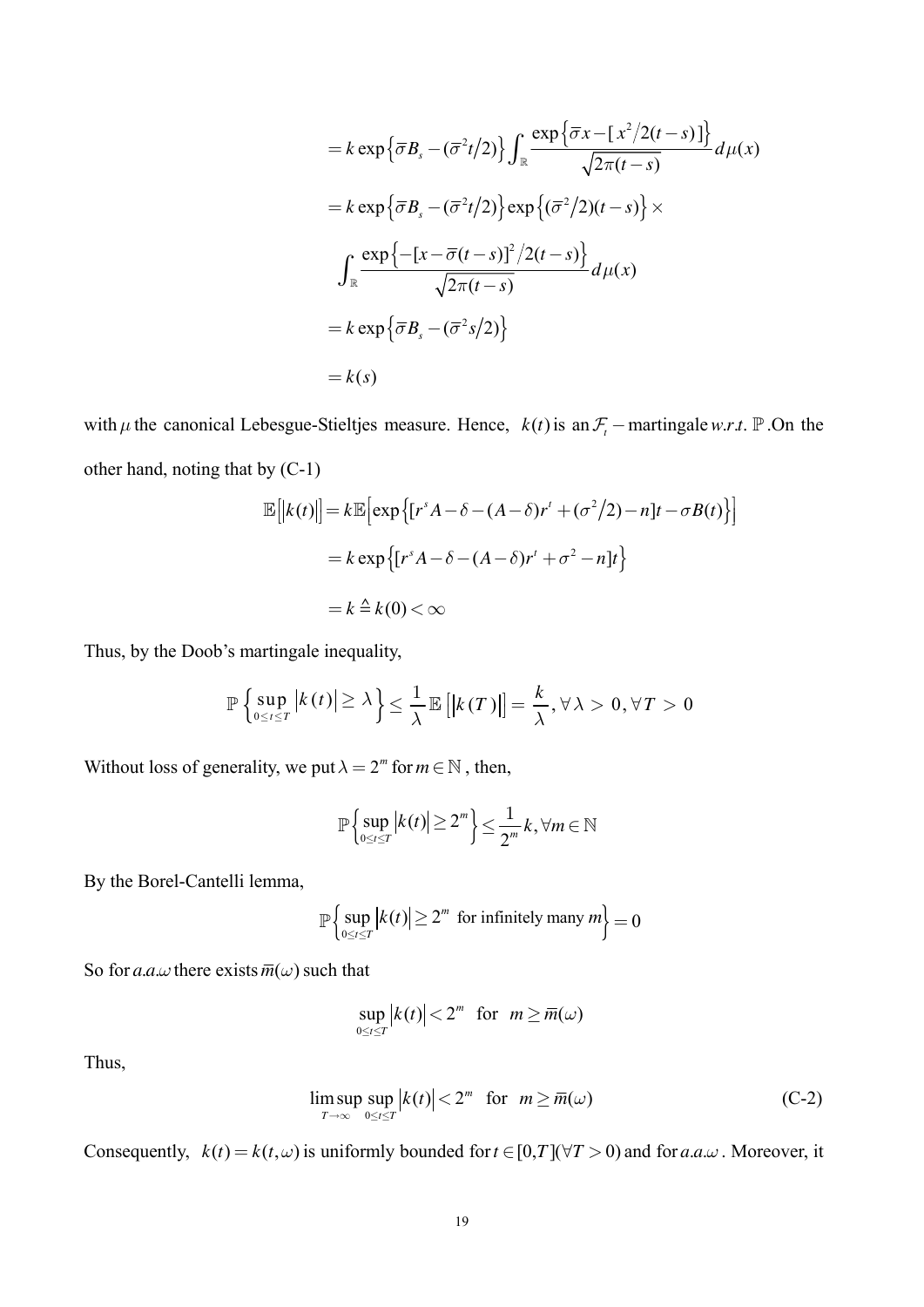is easily seen that  $k(t) - k^*$  is also an  $\mathcal{F}_t$  – martingale. So, applying Doob's martingale inequality again, we obtain,

$$
\mathbb{P}\left\{\sup_{0\leq t\leq T}\left|k(t)-k^*\right|\geq \varepsilon\right\}\leq \frac{\mathbb{E}\left[\left|k(T)-k^*\right|\right]}{\varepsilon},\forall \varepsilon>0,\forall T>0
$$

Using the definition of  $\tau_p$  in Theorem 1, we see that there exists  $\alpha > 0$  such that the above martingale inequality still holds for  $\forall t \in B_{\alpha}(\tau_{D}) \triangleq \{t; |t-\tau_{D}| < \alpha\}$ . Without loss of generality, we set  $\alpha = 2^{-m}$ ,  $\forall m \in \mathbb{N}$ . Hence,  $\forall T_m \in B_\alpha(\tau_D)$  and according to the continuity of martingale w.r.t t (given  $\omega$ ), condition (C-2) and Lebesgue bounded convergence theorem, we have

$$
\limsup_{m\to\infty} \mathbb{P}\left\{\sup_{0\leq t\leq T_m} \left|k(t)-k^*\right|\geq \varepsilon\right\} \leq \frac{\limsup_{m\to\infty} \mathbb{E}\left\|k(T_m)-k^*\right\|}{\varepsilon} = 0. \ \ a.s.
$$

which yields

$$
\limsup_{m\to\infty} \mathbb{P}\left\{\sup_{0\leq t\leq T_m} \left|k(t)-k^*\right|<\varepsilon\right\}\geq 1 \ \ a.s.
$$

Letting  $\varepsilon = 2^{-i}$ ,  $\forall i \in \mathbb{N}$ , we get

$$
\limsup_{m\to\infty} \mathbb{P}\left\{\sup_{0\leq t\leq T_m} \left|k(t)-k^*\right|<2^{-i}\right\}=1 \ \ \forall i\in\mathbb{N} \quad a.s.
$$

It follows from Fatou lemma that,

$$
\mathbb{P}\left\{\sup_{0\leq t\leq\tau_D}\left|k(t)-k^*\right|<2^{-i}\right\}=1\;\;\forall i\in\mathbb{N}\quad a.s.
$$

Thus, by the Borel-Cantelli lemma,

$$
\mathbb{P}\left\{\sup_{0\leq t\leq\tau_D}\left|k(t)-k^*\right|<2^{-i}\text{ for infinitely many }i\right\}=1
$$

So for a.a. $\omega$  there exists  $i(\omega)$  such that

$$
\sup_{0\leq t\leq\tau_D}\left|k(t)-k^*\right|<2^{-i}\quad\text{ for }\ i\geq\underline{i}(\omega)
$$

Therefore,  $k(t)$  uniformly converges to  $k^*$  for  $t \in [0, \tau_D]$  and for  $a.a.\omega$ .

#### **APPENDIX D: Proof of Theorem 3**

Note from Theorem 2 that  $k(t)$  will not be a martingale on probability space  $(\Omega, \mathcal{F}_T, \mathbb{P})$  for  $\forall T > 0$ 

when  $r^s A + \sigma^2 \neq \delta + n + (A - \delta)r^t$ . Since,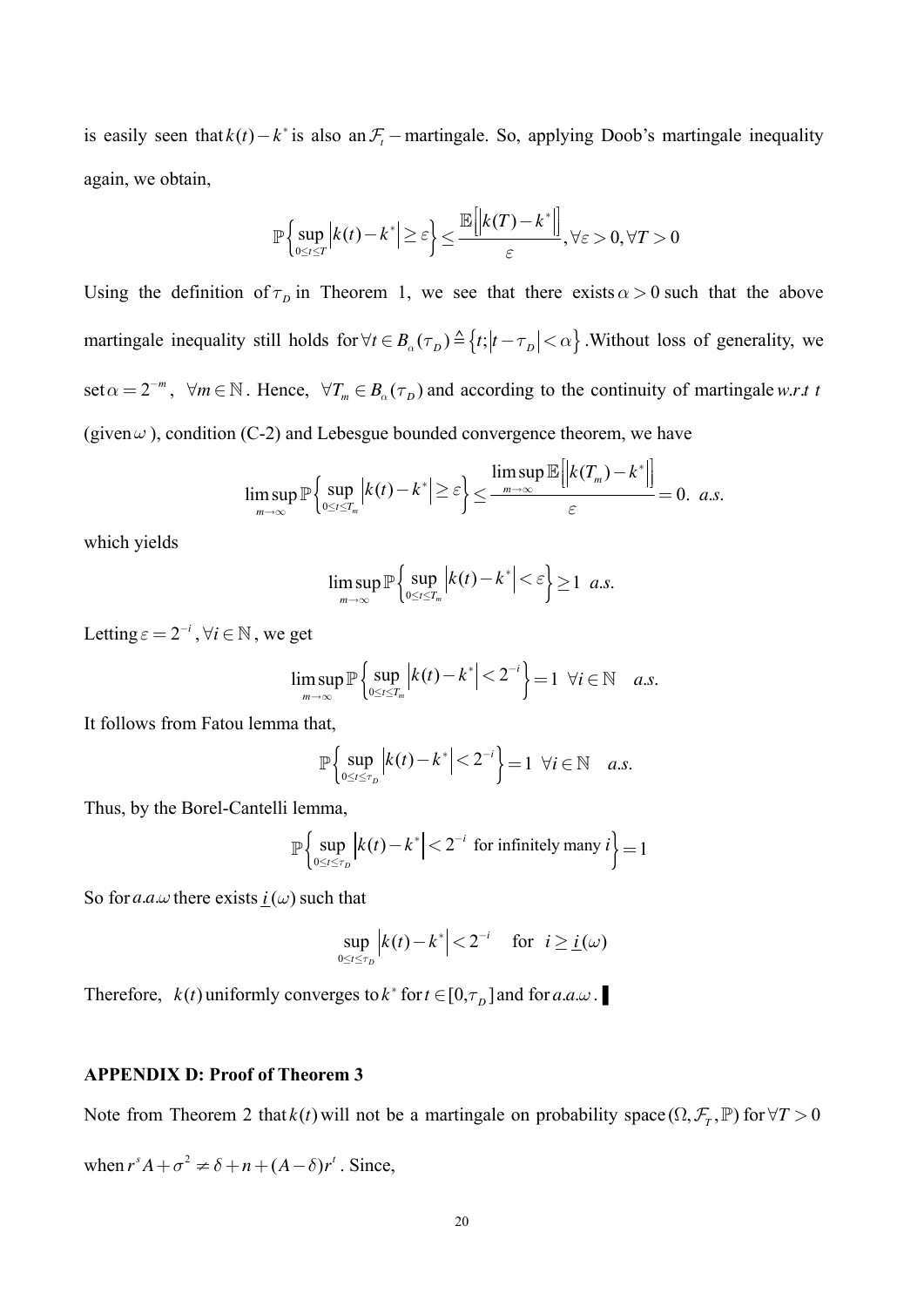$$
dk(t) = b(t, \omega)dt + \sigma(t, \omega)dB(t)
$$

where

$$
b(t,\omega) \triangleq [r^s A - \delta - (A - \delta)r^t + \sigma^2 - n]k(t)
$$

$$
\sigma(t,\omega) \triangleq -\sigma k(t)
$$

$$
B(0) \triangleq 0 \mathbb{P} - a.s.
$$

We now put

$$
\theta(t) \stackrel{\Delta}{=} \frac{b(t,\omega)}{\sigma(t,\omega)} = \frac{\delta + n + (A - \delta)r^t - r^sA - \sigma^2}{\sigma} \stackrel{\Delta}{=} \theta, \text{ for } a.a.(t,\omega) \in [0,T] \times \Omega
$$

Then,

$$
Z(t) \triangleq \exp\left\{-\int_0^t \theta(s)dB(s) - \frac{1}{2}\int_0^t \theta^2(s)ds\right\}
$$

$$
= \exp(-\theta B(t) - (\theta^2 t/2))
$$

Define a measure  $\mathbb Q$  on  $\mathcal F_r$  by,

$$
d\mathbb{Q}(\omega) = Z(T)d\mathbb{P}(\omega)
$$

i.e.,  $Z(T)$  is the so-called Radon-Nikodym derivative. Since,

$$
\mathbb{E}_{\mathbb{P}}[Z(T)] = \mathbb{E}_{\mathbb{P}}[\exp{\lbrace -\theta B(T) - (\theta^2 T/2) \rbrace}]
$$
  
= 
$$
\exp{\lbrace \theta^2 T/2 - (\theta^2 T/2) \rbrace}
$$
  
= 1

which shows, according to Girsanov theorem, that Q is a probability measure on  $\mathcal{F}_T$ , Q is equivalent to  $\mathbb P$  and  $k(t)$  is a local martingale w.r.t.  $\mathbb Q$ . Moreover,

$$
\mathbb{E}_{\mathbb{P}}\bigg[\exp\bigg((1/2)\int_0^T\theta^2(s)ds\bigg)\bigg]=\exp(\theta^2T/2)<\infty\qquad\text{for}\quad 0\leq T<\infty
$$

which satisfies the Novikov condition. Using Girsanov theorem again, we conclude that the following process

$$
\hat{B}(t) \triangleq \int_0^t \theta(s)ds + B(t) = \theta t + B(t), \quad 0 \le t \le T
$$

is a Brownian motion w.r.t.  $\mathbb Q$  with  $\hat{B}(0) = B(0) = 0$  a.s. and expressed in terms of  $\hat{B}(t)$  we can get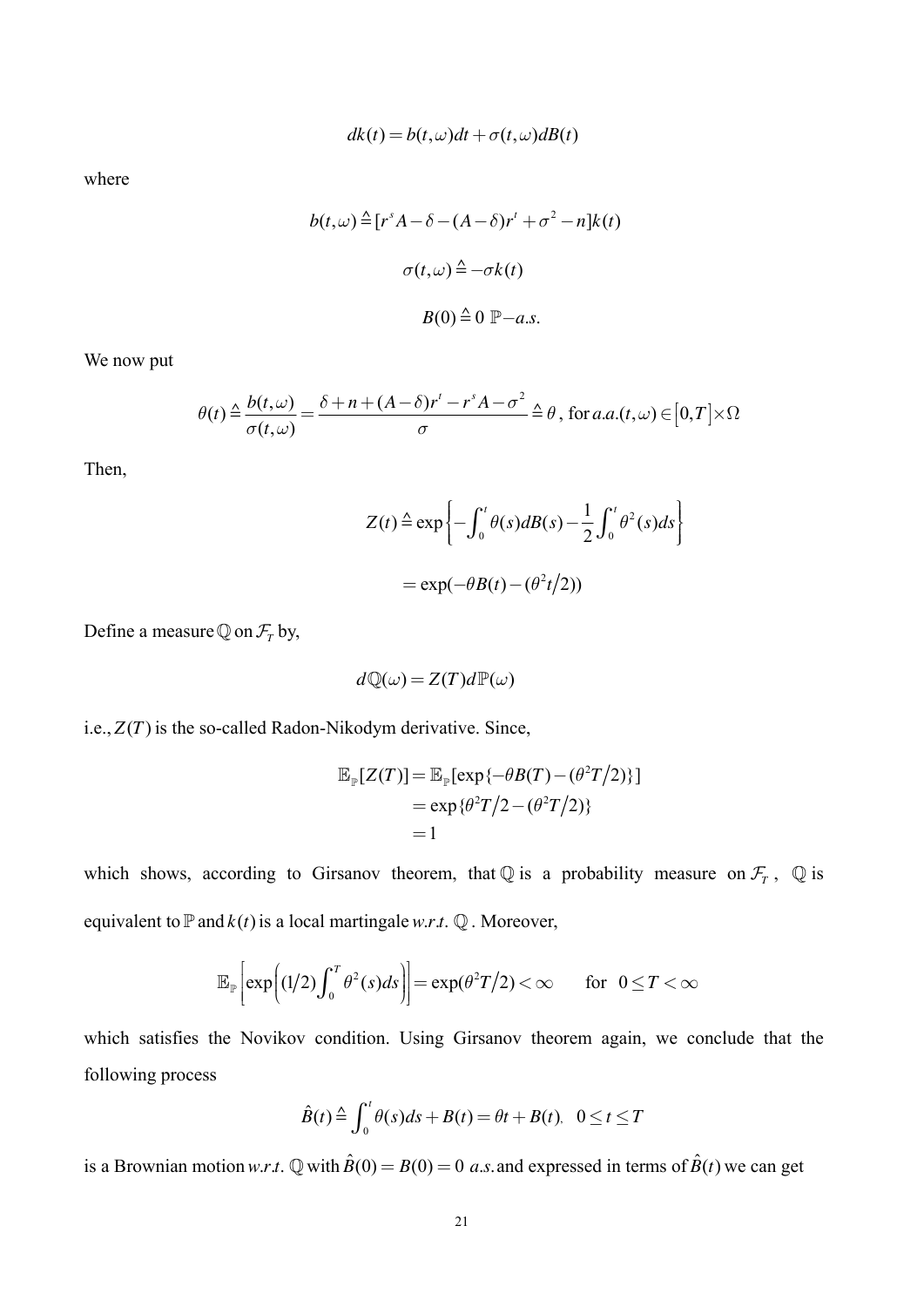$$
dk(t) = -\sigma k(t) d\hat{B}(t), \quad 0 \le t \le T
$$

Thus, it is easily seen that

$$
k(t) = k(0) \exp\{-\sigma \hat{B}(t) - (\sigma^2 t/2)\}
$$

which is defined on the measure space  $(\Omega, \mathcal{F}_{T}, \mathbb{Q})$ . Then,

$$
\mathbb{E}_{\mathbb{Q}}\left[|k(t)|\right] = k \mathbb{E}_{\mathbb{Q}}[\exp\{-\sigma \hat{B}(t) - (\sigma^2 t/2)\}] = k \tag{D-1}
$$

and

$$
\mathbb{E}_{\mathbb{Q}}\left[\sqrt{k(t)}\right] = \sqrt{k} \mathbb{E}_{\mathbb{Q}}[\exp\{-\left(\sigma \hat{B}(t)/2\right) - \left(\sigma^2 t/4\right)\}]
$$

$$
= \sqrt{k} \exp(-\sigma^2 t/8)
$$

Thus,

$$
\lim_{t\to\infty}\mathbb{E}_{\mathbb{Q}}\left[\sqrt{\left|k(t)\right|}\right]=0
$$

Now for any  $\varepsilon > 0$  and any constant  $H > 0$ , by the Chebyshev's inequality,

$$
\mathbb{Q}\left\{|k(t)|>H\right\} \le \frac{\mathbb{E}_{\mathbb{Q}}\left|\sqrt{|k(t)|}\right|}{\sqrt{H}}
$$

Hence,

$$
\limsup_{t\to\infty}\mathbb{Q}\big\{|k(t)|>H\big\}\leq 0
$$

which implies

$$
\limsup_{t\to\infty}\mathbb{Q}\left\{|k(t)|\leq H\right\}=1
$$

Therefore,  $k(t)$  is stochastically ultimately bounded. Now we define  $M(t) \triangleq k(t) - k^*$ , also a Q-local martingale, satisfying

$$
100 \text{ m}
$$

$$
|M(t)| = |k(t) - k^*| \le k(t) + k^*
$$

Hence,

$$
\lim_{t \to \infty} |M(t)| \le \lim_{t \to \infty} [k \exp\{-\sigma \hat{B}(t) - (\sigma^2 t/2)\}] + k^*
$$
  
= 
$$
\lim_{t \to \infty} \{k \exp[(\hat{B}(t)/t)(-\sigma t) - (\sigma^2 t/2)]\} + k^*
$$
  
= 
$$
0 + k^* = k^* \qquad a.s.
$$

by the strong law of large numbers for martingale and the fact  $0 \times \infty = 0$ . Hence,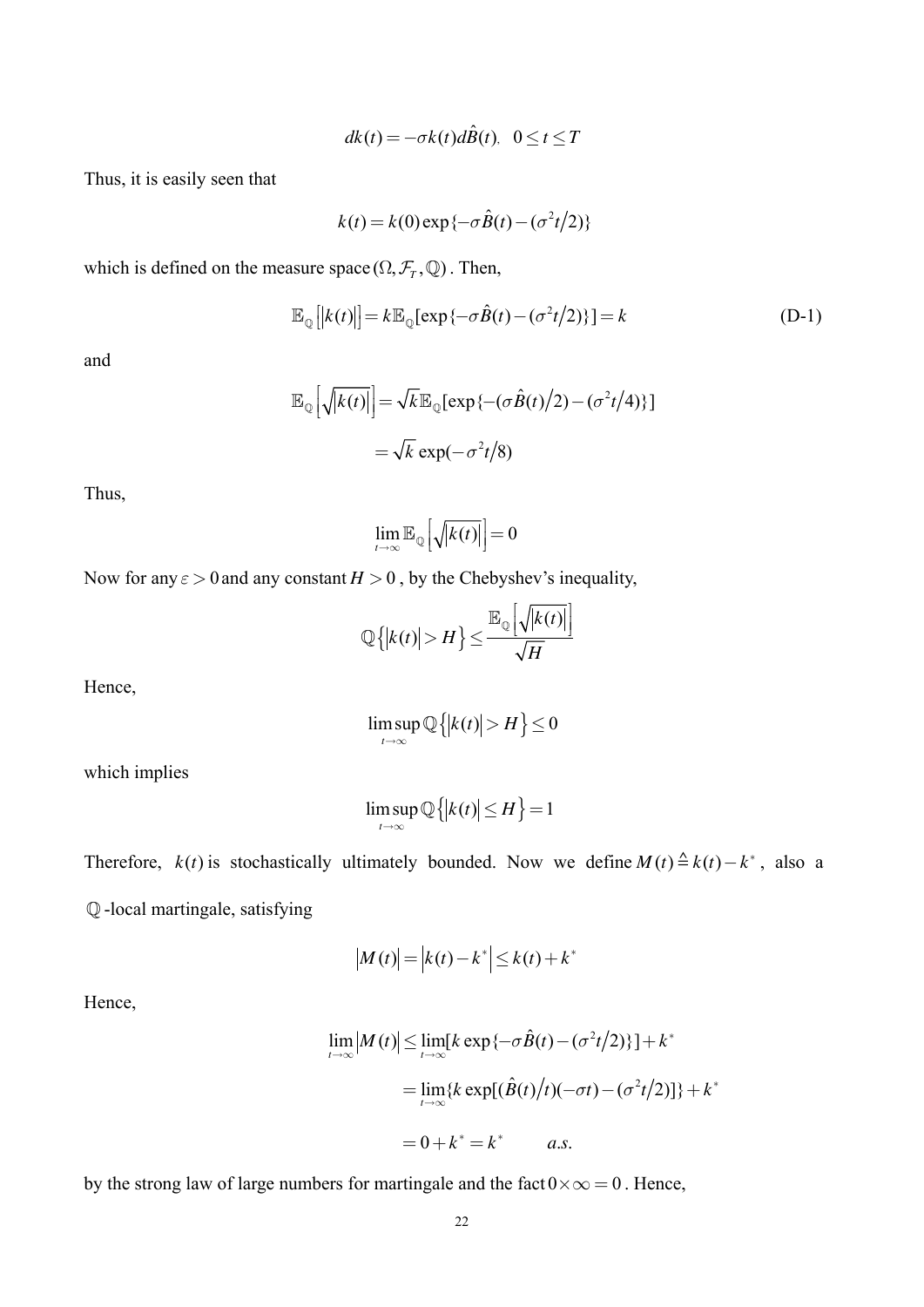$$
\lim_{t\to\infty}|M(t)|<+\infty \qquad a.s.
$$

For any integer  $i \ge 1$ , define the stopping time (or Markov time),

$$
\tau_i \triangleq \inf\{t \ge 0; \left|M(t)\right| \ge i\}
$$

Clearly,  $\tau_i \uparrow \infty$  a.s., and  $\mathbb{Q}(\overline{\Omega})=1$ , where

$$
\overline{\Omega} \triangleq \bigcup_{i=1}^{\infty} \{ \omega; \ \tau_i(\omega) = \infty \}
$$

Note that for any  $t \ge 0$ ,

$$
\mathbb{E}_{\mathbb{Q}}\left[\left|M(t\wedge \tau_i)\right|\right]\leq i
$$

Letting  $t \to \infty$  and using Fatou lemma, we obtain

$$
\limsup_{t\to\infty}\mathbb{E}_{\mathbb{Q}}\left[\left|M\left(t\wedge\tau_{i}\right)\right|\right]\leq\mathbb{E}_{\mathbb{Q}}\left[\limsup_{t\to\infty}\left|\left|M\left(t\wedge\tau_{i}\right)\right|\right]\right]=\mathbb{E}_{\mathbb{Q}}\left[\left|M\left(\tau_{i}\right)\right|\right]\leq i
$$

Thus,

$$
\mathbb{E}_{\mathbb{Q}}\left[\left|k(\tau_{i})-k^{*}\right|\right]\leq i<\infty
$$

Since  $k(t \wedge \tau_i) - k^*$  is a  $\mathbb{Q}$  - martingale, thus by (D-1) and the Doob's martingale inequality,

$$
\mathbb{Q}\left\{\omega; \sup_{0\leq t\leq T} \left|k(t\wedge \tau_i) - k^*\right| \geq \lambda\right\} \leq \frac{\mathbb{E}_{\mathbb{Q}}\left[\left|k(T\wedge \tau_i) - k^*\right|\right]}{\lambda}
$$

$$
\leq \frac{\mathbb{E}_{\mathbb{Q}}\left[\left|k(T\wedge \tau_i)\right|\right] + k^*}{\lambda} = \frac{k + k^*}{\lambda} \quad \forall \lambda, T > 0
$$

On the other hand, by Kolmogorov's inequality, we have

$$
\mathbb{Q}\left\{\omega;\sup_{0\leq t\leq T}\left|k(t\wedge\tau_{i})-k^{*}\right|\geq\lambda\right\}\leq\frac{\mathrm{var}_{\mathbb{Q}}\left[\left|k(T\wedge\tau_{i})-k^{*}\right|\right]}{\lambda^{2}},\forall\lambda,T>0
$$

Hence, we have

$$
\frac{\text{var}_{\mathbb{Q}}\left[\left|k(T \wedge \tau_{i}) - k^{*}\right|\right]}{\lambda^{2}} \leq \frac{k + k^{*}}{\lambda} \quad \forall \lambda, T > 0
$$
\n
$$
\Leftrightarrow \text{var}_{\mathbb{Q}}\left[\left|k(T \wedge \tau_{i}) - k^{*}\right|\right] \leq (k + k^{*})\lambda \quad \forall \lambda, T > 0 \tag{D-2}
$$

Since by the Minkowski inequality,

$$
\text{var}_{\mathbb{Q}}\left[\left|k(T\wedge \tau_i)-k^*\right|\right]\leq \mathbb{E}_{\mathbb{Q}}\left[\left|k(T\wedge \tau_i)-k^*\right|^2\right]-\left(k-k^*\right)^2 \quad \forall T>0
$$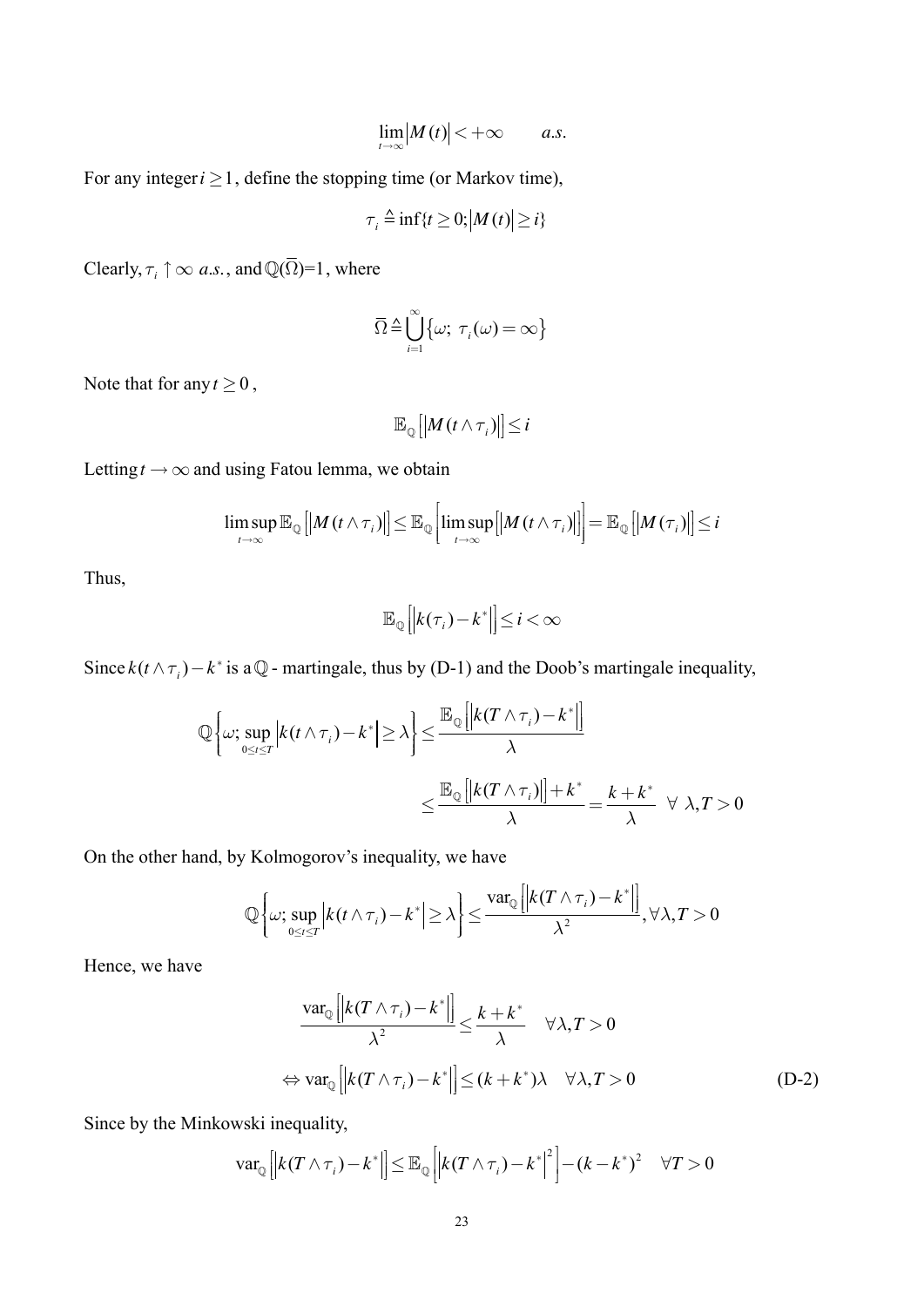Hence, by  $(D-2)$  we get

$$
\mathbb{E}_{\mathbb{Q}}\left[\left|k(T\wedge \tau_{i})-k^{*}\right|^{2}\right] \leq (k+k^{*})\lambda+(k-k^{*})^{2} < \infty \quad \forall \lambda, T>0
$$
\n(D-3)

Thus,  $k(T \wedge \tau_i) - k^*(\forall T > 0)$  is square-integrable martingale. Define

$$
\xi_i \triangleq \left| k(t \wedge \tau_i) - k^* \right| \quad \forall \ i \in \mathbb{N}
$$

And let

$$
\xi_i^* \triangleq \left\| k(t \wedge \tau_i) - k^* \right\|_{\infty} \triangleq \sup_{0 \le s \le t} \left| k(s \wedge \tau_i) - k^* \right| \quad \forall \ i \in \mathbb{N}
$$

$$
\left\| k(t \wedge \tau_i) - k^* \right\|_2 \triangleq \left\{ \mathbb{E}_{\mathbb{Q}} \left[ \left| k(t \wedge \tau_i) - k^* \right|^2 \right] \right\}^{1/2} \quad \forall \ i \in \mathbb{N}
$$

denote the  $L^{\infty}$  – norm and  $L^2$  – norm, respectively. Let  $\zeta > 0$  be some constant, then by Doob's martingale inequality and Fubini theorem, we have

$$
\mathbb{E}_{\mathbb{Q}}\left[\left|\xi_{i}^{*} \wedge \zeta\right|^{2}\right] = 2 \int_{0}^{\infty} \lambda \mathbb{Q}\left\{\omega; \xi_{i}^{*}(\omega) \wedge \zeta \geq \lambda\right\} d\lambda
$$
\n
$$
\leq 2 \int_{0}^{\infty} \left(\int_{\{\omega; \xi_{i}^{*}(\omega) \wedge \zeta \geq \lambda\}} \xi_{i}(\omega) d\mathbb{Q}(\omega)\right) d\lambda
$$
\n
$$
= 2 \int_{0}^{\infty} \left(\int_{\Omega} \xi_{i}(\omega) \chi_{\{\omega; \xi_{i}^{*}(\omega) \wedge \zeta \geq \lambda\}} d\mathbb{Q}(\omega)\right) d\lambda
$$
\n
$$
= 2 \int_{\Omega} \xi_{i}(\omega) \left(\int_{0}^{\xi_{i}^{*} \wedge \zeta} d\lambda\right) d\mathbb{Q}(\omega)
$$
\n
$$
= 2 \int_{\Omega} \xi_{i}(\omega) (\xi_{i}^{*}(\omega) \wedge \zeta) d\mathbb{Q}(\omega)
$$
\n
$$
= 2 \mathbb{E}_{\mathbb{Q}}\left[\xi_{i}(\xi_{i}^{*} \wedge \zeta)\right]
$$

It follows from Hölder inequality and  $\mathbb{E}_{\mathbb{Q}}[(\xi_i^* \wedge \zeta)^2] \leq \zeta^2 < \infty$  that,

$$
\left\|\xi_i^* \wedge \zeta\right\|_2^2 = \mathbb{E}_{\mathbb{Q}}\left[\left(\xi_i^* \wedge \zeta\right)^2\right] \le 2 \left\|\xi_i\right\|_2 \left\|\xi_i^* \wedge \zeta\right\|_2
$$

$$
\Leftrightarrow \left\|\xi_i^* \wedge \zeta\right\|_2 \le 2 \left\|\xi_i\right\|_2
$$

Hence, applying Lebesgue dominated convergence theorem,

$$
\left\| \xi_i^* \right\|_2 = \lim_{\zeta \to \infty} \left\| \xi_i^* \wedge \zeta \right\|_2 \le 2 \left\| \xi_i \right\|_2
$$

*i.e.*,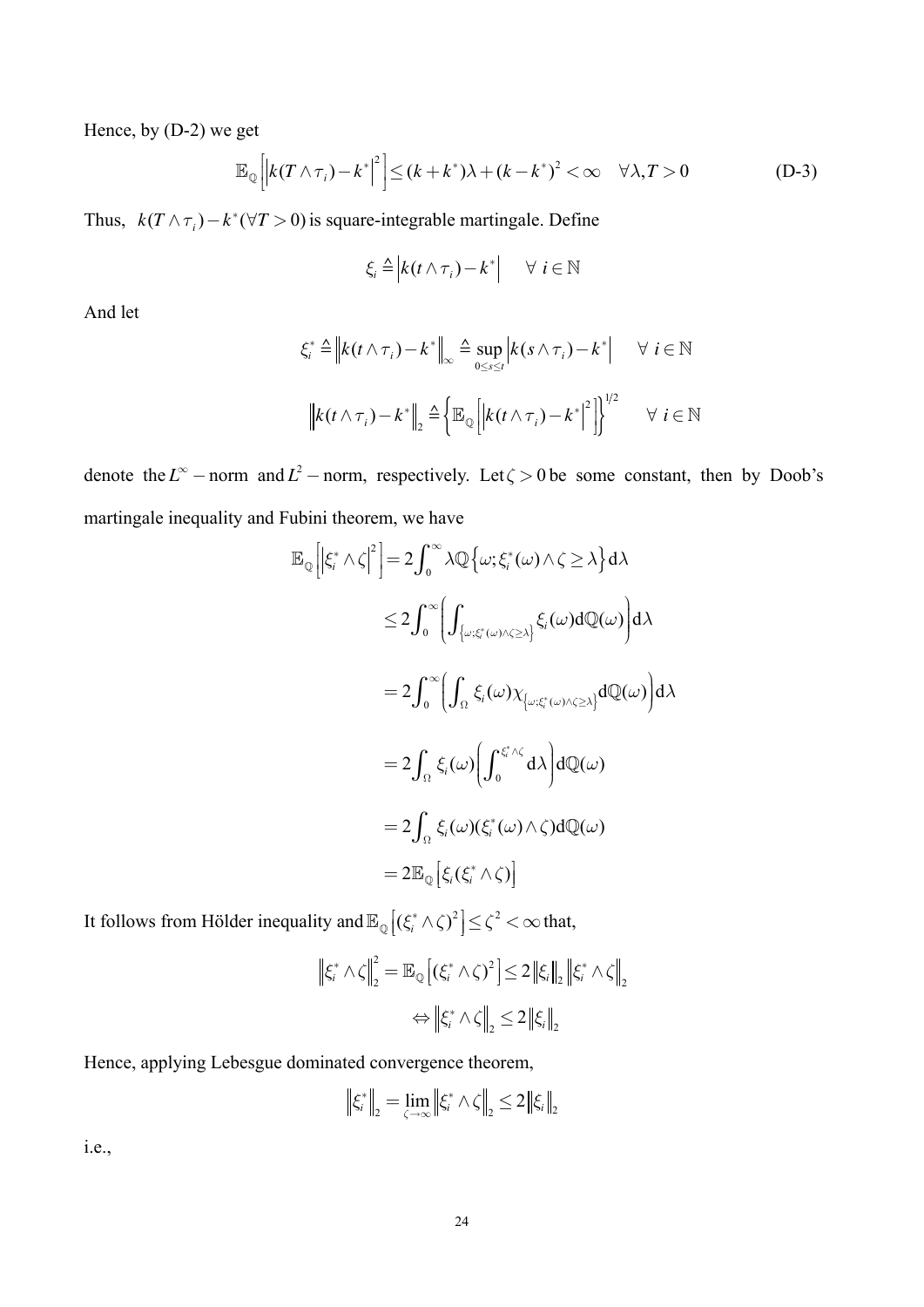$$
\left\{\mathbb{E}_{\mathbb{Q}}\left[\sup_{0\leq s\leq t}\left|k(s\wedge\tau_{i})-k^{*}\right|^{2}\right]\right\}^{1/2}\leq2\left\{\mathbb{E}_{\mathbb{Q}}\left[\left|k(t\wedge\tau_{i})-k^{*}\right|^{2}\right]\right\}^{1/2}\quad\forall i\in\mathbb{N}
$$
\n
$$
\Leftrightarrow\mathbb{E}_{\mathbb{Q}}\left[\sup_{0\leq s\leq t}\left|k(s\wedge\tau_{i})-k^{*}\right|^{2}\right]\leq4\mathbb{E}_{\mathbb{Q}}\left[\left|k(t\wedge\tau_{i})-k^{*}\right|^{2}\right]\right\}^{1/2}\leq4\lambda(k+k^{*})+4(k-k^{*})^{2}\quad\forall\lambda>0,\forall i\in\mathbb{N}
$$

by (D-3). Letting  $i \rightarrow \infty$  and by Lebesgue bounded convergence theorem,

$$
\mathbb{E}_{\mathbb{Q}}\left[\sup_{0\leq s\leq t}\left|k(s)-k^*\right|^2\right]\leq 4\lambda(k+k^*)+4(k-k^*)^2\quad \forall \lambda>0
$$

Thus

$$
\lim_{t\to\infty}\sup_{0\leq s\leq t}\Big|k(s)-k^*\Big|^2<\infty \quad a.s
$$

Therefore, there exists some constant  $F$  such that

$$
|k(t) - k^*|^2 \le F \qquad \forall t \ge 0 \tag{D-4}
$$

almost surely. Moreover, since on the probability space  $(\Omega, \mathcal{F}_T, \mathbb{Q})$  we have

$$
dk(t) = -\sigma k(t) d\hat{B}(t)
$$

Hence, we can define the following characteristic operator of  $k(t)$ ,

$$
\hat{\mathcal{A}}g(k) \triangleq \frac{1}{2} \sigma^2 k^2 \frac{\partial^2 g}{\partial k^2}
$$

for any  $k > 0$ . We define the Kullback-Leibler distance (see, Bomze, 1991; Imhof, 2005) between  $k$  and  $k^*$  as follows

$$
g(k) \triangleq \text{dist}(k, k^*) \triangleq k^* \log(k^*/k) \ge 0
$$

Then,

$$
\hat{\mathcal{A}}g(k) = \frac{1}{2}\sigma^2 k^*, \text{ for any } k > 0
$$

Thus, by  $(D-4)$ ,

$$
\hat{\mathcal{A}}g(k) \le \frac{1}{2}\sigma^2 k^* + 2F - |k - k^*|^2 \triangleq -|k - k^*|^2 + E
$$
 (D-5)

where  $E \triangleq (\sigma^2 k^*/2) + 2F > 0$  is some constant. Define,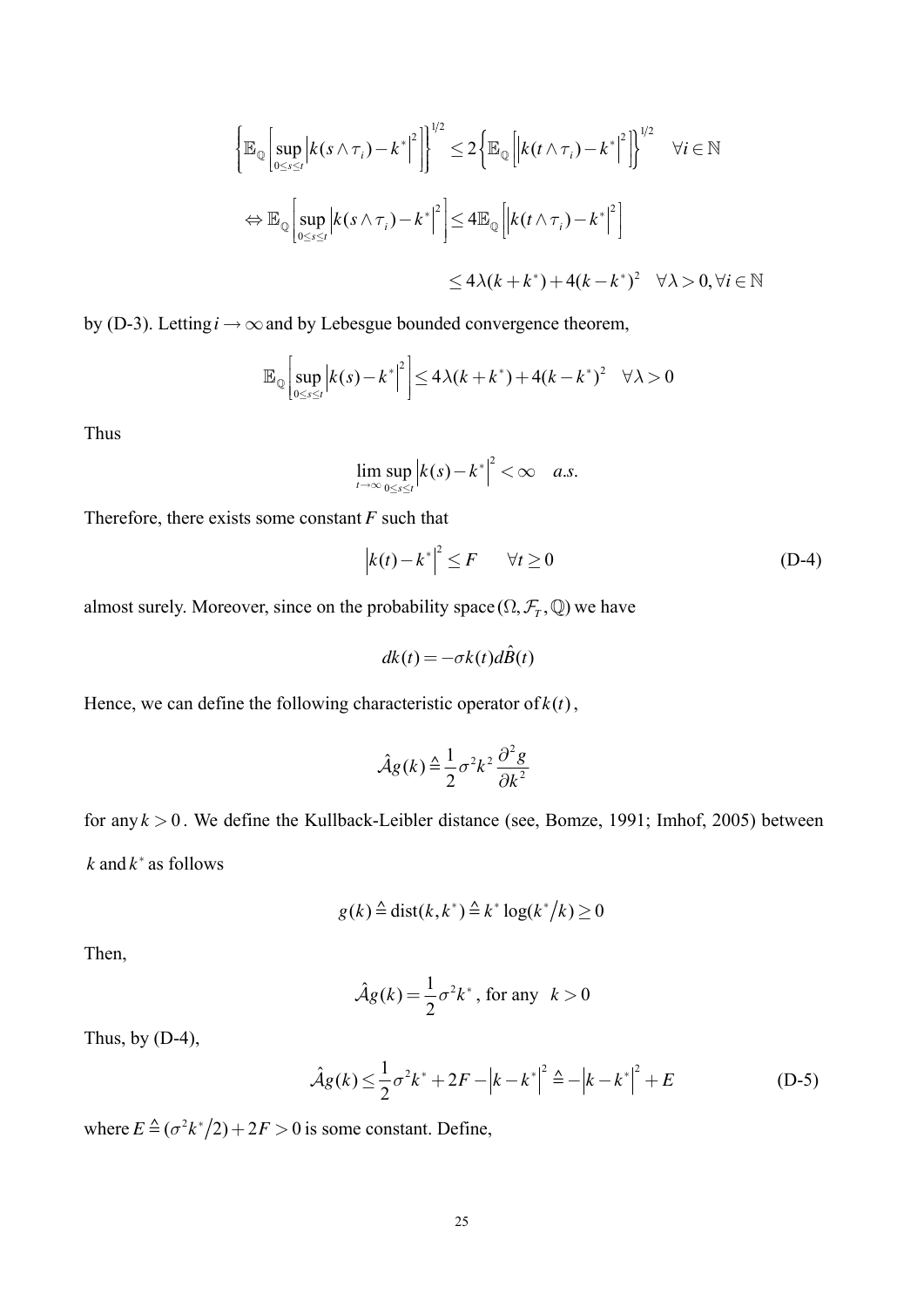$$
B_{\alpha}(k^*) \stackrel{\Delta}{=} \left\{ k(t) > 0; \left| k(t) - k^* \right| < \alpha, t \ge 0 \right\}
$$
\n
$$
\tilde{\tau} \stackrel{\Delta}{=} \tau_{\bar{B}_{\alpha}(k^*)} \stackrel{\Delta}{=} \inf \left\{ t; k(t) \in \bar{B}_{\alpha}(k^*) \right\}
$$

where  $\overline{B}_{\alpha}(k^*)$  denotes  $B_{\alpha}(k^*)$ 's closure. Suppose that  $\alpha^2 > E$ , for every  $k \notin \overline{B}_{\alpha}(k^*)$ , i.e.,  $k \in \overline{B}_{\alpha}^C(k^*)$ , we have

$$
\hat{\mathcal{A}}g(k) \le -\alpha^2 + E
$$

by (D-5). Then by Dynkin's formula,

$$
0 \leq \mathbb{E}_{\mathbb{Q}}^{k} \left\{ g \left[ k(t \wedge \tilde{\tau}) \right] \right\} = g(k) + \mathbb{E}_{\mathbb{Q}}^{k} \int_{0}^{t \wedge \tilde{\tau}} \hat{\mathcal{A}} g(k(s)) ds \leq g(k) + (E - \alpha^{2}) \mathbb{E}_{\mathbb{Q}}^{k} \left\{ t \wedge \tilde{\tau} \right\}
$$

Since  $t \wedge \tilde{\tau} \downarrow \tilde{\tau}$  as  $t \to \infty$ . Then by Lebesgue monotone convergence theorem, we have,

$$
0 \le g(k) + (E - \alpha^2) \mathbb{E}_{\mathbb{Q}}^k \left\{ \tilde{\tau}(\omega) \right\}
$$

which yields,

$$
\mathbb{E}_{\mathbb{Q}}^{k}\Big[\tau_{\bar{B}_{\alpha}(k^{*})}(\omega)\Big]=\mathbb{E}_{\mathbb{Q}}^{k}\big[\tilde{\tau}(\omega)\big]\le\frac{g(k)}{\alpha^{2}-E}=\frac{\text{dist}(k,k^{*})}{\alpha^{2}-E}
$$
\n(D-6)

as required in (i). Furthermore, for some constant  $W > g(k)$ , set up

$$
\tau_w \triangleq \inf\{t \ge 0; g(k(t)) = W\}
$$

Then, by Dynkin's formula and inequality (D-5),

$$
0 \leq \mathbb{E}_{\mathbb{Q}}^{k} \left\{ g[k(t \wedge \tau_{w})] \right\} = g(k) + \mathbb{E}_{\mathbb{Q}}^{k} \int_{0}^{t \wedge \tau_{w}} \hat{\mathcal{A}}g(k(s))ds
$$
  

$$
\leq g(k) - \mathbb{E}_{\mathbb{Q}}^{k} \int_{0}^{t \wedge \tau_{w}} \left| k(s) - k^{*} \right|^{2} ds + E \mathbb{E}_{\mathbb{Q}}^{k}(t \wedge \tau_{w})
$$

If  $W \to \infty$ , then  $t \wedge \tau_w \to t$ , and by Lebesgue bounded convergence theorem,

$$
0 \leq g(k) - \mathbb{E}_{\mathbb{Q}}^k \int_0^t \left| k(s) - k^* \right|^2 ds + Et
$$

which yields,

$$
\mathbb{E}_{\mathbb{Q}}^{k}\left[\frac{1}{t}\int_{0}^{t}\left|k(s)-k^{*}\right|^{2}ds\right]\leq\frac{g(k)}{t}+E
$$

Thus,

$$
\limsup_{t \to \infty} \mathbb{E}_{\mathbb{Q}}^k \left[ \frac{1}{t} \int_0^t \left| k(s) - k^* \right|^2 ds \right] \le E \tag{D-7}
$$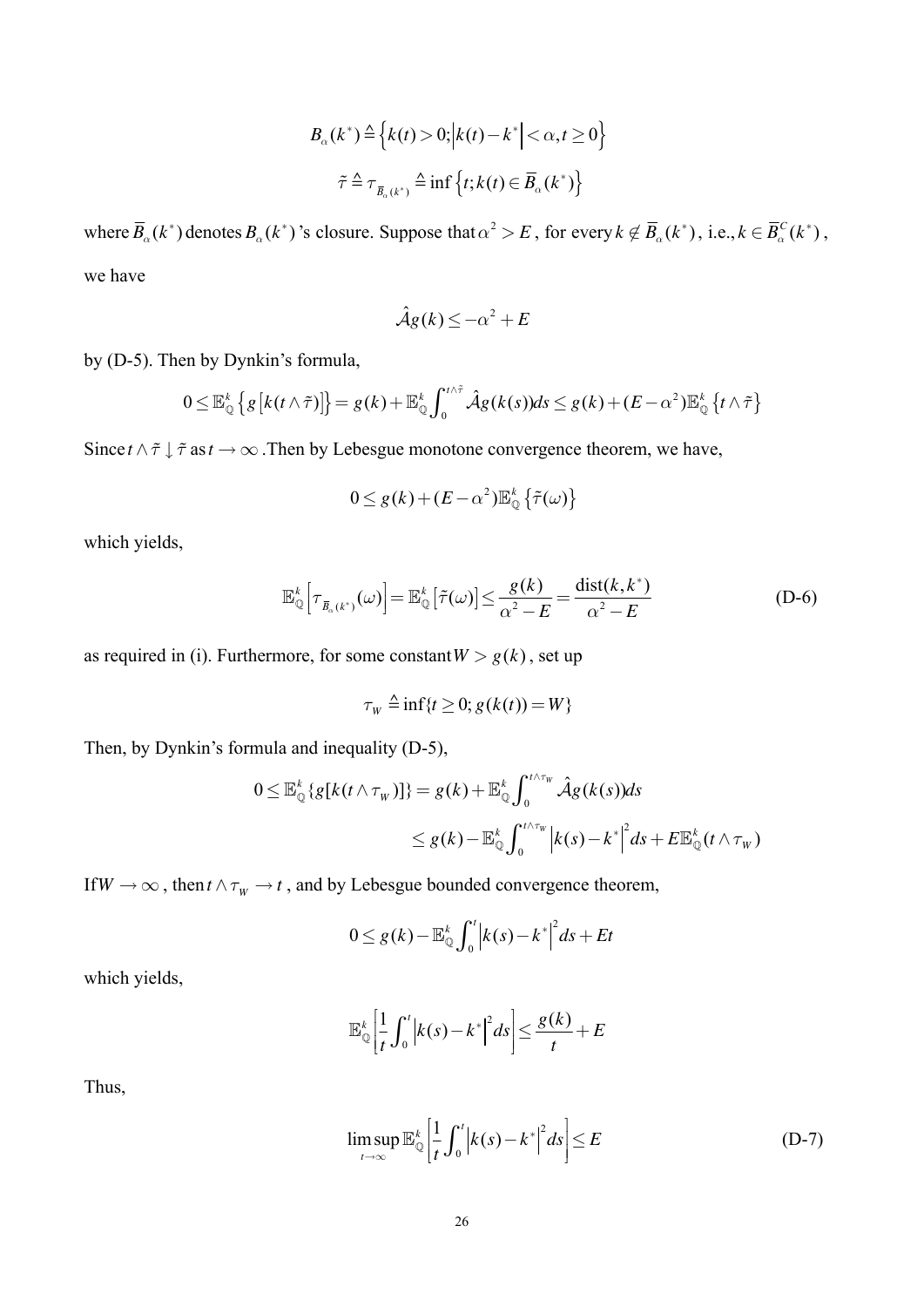Then the required assertion in (ii) follows. If we let  $\chi_{\bar{B}_{\alpha}^C(k^*)}$  denote the indicator function of  $\bar{B}_{\alpha}^C(k^*)$ , and let  $\nu$ , induced by Brownian motion  $\hat{B}(t), t \ge 0$ , denote the *Wiener measure* (see, Karatzas and Shreve, 1991, pp.71) on Borel sigma algebra  $\mathcal{B}(C[0,\infty))$  generated by  $k(t)$ ,  $t \ge 0$ , then we get

$$
\nu\left[\overline{B}_{\alpha}^{C}(k^{*})\right] = \limsup_{t \to \infty} \mathbb{E}_{\mathbb{Q}}^{k}\left[\frac{1}{t}\int_{0}^{t} \chi_{\overline{B}_{\alpha}^{C}(k^{*})}(k(s))ds\right]
$$
  

$$
\leq \limsup_{t \to \infty} \mathbb{E}_{\mathbb{Q}}^{k}\left[\frac{1}{t}\int_{0}^{t} \frac{\left|k(s)-k^{*}\right|^{2}}{\alpha^{2}}ds\right] \leq E/\alpha^{2}
$$

Hence we have,

$$
\nu\left[\overline{B}_{\alpha}(k^{*})\right] \geq 1 - \frac{E}{\alpha^{2}}\tag{D-8}
$$

which gives the desired result in (iii). ■

#### **APPENDIX E: Proof of Theorem 4**

By (6), we have

$$
dk(t) = f(k(t))dt + g(k(t))dB(t)
$$

where

$$
f(k(t)) \triangleq [r^{s} A - \delta - (A - \delta)r^{t} + \sigma^{2} - n]k(t) \triangleq \varpi k(t)
$$

$$
g(k(t)) \triangleq -\sigma k(t)
$$

Now, by Itô formula,

$$
|k(t) - k^*|^2 = |k(0) - k^*|^2 + 2 \int_0^t \langle k(s) - k^*, f(k(s)) \rangle ds
$$
  
+2\int\_0^t \langle k(s) - k^\*, g(k(s))dB(s) \rangle + \int\_0^t |g(k(s))|^2 ds

where  $\langle \cdot, \cdot \rangle$  denotes the standard inner product. For  $t_1 \in [0, T]$ , and  $\eta = \eta(p)$ , we get

$$
\sup_{0 \leq t \leq t_1} \left| k(t) - k^* \right|^p \leq \eta \left\{ \left| k(0) - k^* \right|^p + \left[ \int_0^{t_1} \left( \sigma^2 \left| k(s) \right|^2 \right) ds \right]^{p/2} + \sup_{0 \leq t \leq t_1} \left| \int_0^t \langle k(s) - k^*, f(k(s)) \rangle ds \right|^{p/2} + \sup_{0 \leq t \leq t_1} \left| \int_0^t \langle k(s) - k^*, g(k(s)) dB(s) \rangle \right|^{p/2} \right\}
$$

It follows from Cauchy-Schwarz inequality that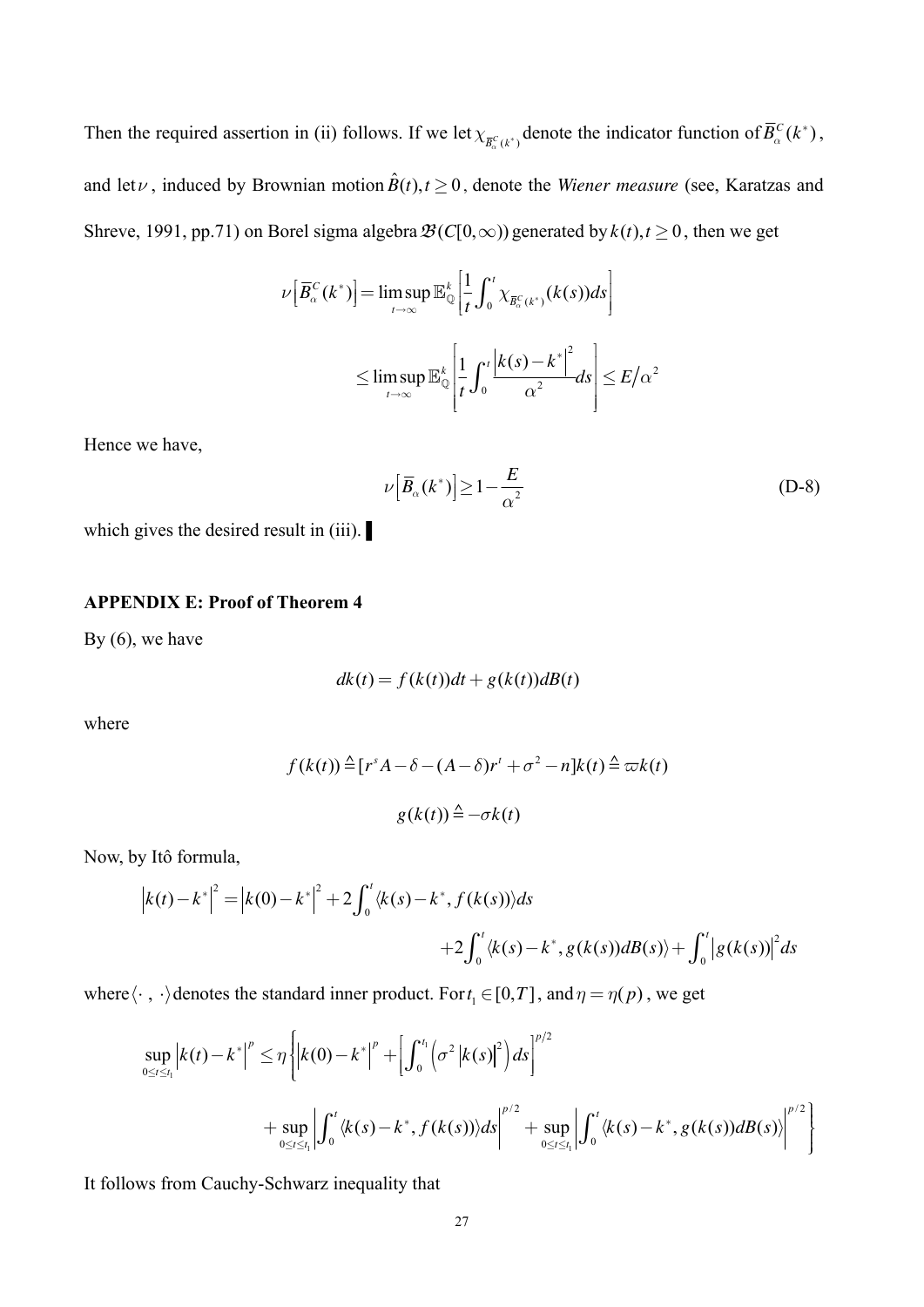$$
\sup_{0 \leq t \leq t_1} \left| k(t) - k^* \right|^p \leq \eta \left\{ \left| k(0) - k^* \right|^p + \left| \sigma \right|^p T^{(p-2)/2} \int_0^{t_1} \left| k(s) \right|^p ds \right\}
$$
  
+ 
$$
\sup_{0 \leq t \leq t_1} \left| \int_0^t \langle k(s) - k^*, f(k(s)) \rangle ds \right|^{p/2} + \sup_{0 \leq t \leq t_1} \left| \int_0^t \langle k(s) - k^*, g(k(s)) dB(s) \rangle \right|^{p/2} \right\}
$$

Taking expectations and for some  $\underline{\eta} = \underline{\eta}(p)$ , we have

$$
\mathbb{E}\Big[\sup_{0\leq t\leq t_1}\Big|k(t)-k^*\Big|^p\Big]\leq |\sigma|^p\,T^{(p-2)/2}\frac{\eta}{2}\Big\{\mathbb{E}\Big|k(0)-k^*\Big|^p+\mathbb{E}\Big[\int_0^{t_1}\big|k(s)\big|^p\,ds\Big] \n+\mathbb{E}\Big[\sup_{0\leq t\leq t_1}\Big|\int_0^t\langle k(s)-k^*,f(k(s))\rangle ds\Big|^{p/2}\Big|+\mathbb{E}\Big[\sup_{0\leq t\leq t_1}\Big|\int_0^t\langle k(s)-k^*,g(k(s))dB(s)\rangle\Big|^{p/2}\Big]\Big\}
$$

Applying Burkholder-Davis-Gundy inequality (see, Karatzas and Shreve, 1991, pp.166), for some  $\tilde{\eta} = \tilde{\eta}(p)$ 

$$
\mathbb{E}\Big[\sup_{0\leq t\leq t_{1}}\Big|k(t)-k^{*}\Big|^{p}\Big]\leq\Big|\sigma\Big|^{p}T^{(p-2)/2}\tilde{\eta}\Big\{\mathbb{E}\Big|k(0)-k^{*}\Big|^{p}+\int_{0}^{t_{1}}\mathbb{E}\Big|k(s)\Big|^{p}ds\\+\mathbb{E}\Big[\int_{0}^{t_{1}}\Big|k(s)-k^{*}\Big|^{2}\Big|f(k(s))\Big|^{2}ds\Big|^{p/4}+\mathbb{E}\Big[\int_{0}^{t_{1}}\Big|k(s)-k^{*}\Big|^{2}\Big|g(k(s))\Big|^{2}ds\Big|^{p/4}\Big\}\Big|\text{ (E-1)}
$$

Next, by the Young inequality (see, Higham et al, 2003) and Hölder inequality,

$$
\mathbb{E}\Big[\int_0^{t_1} \Big|k(s)-k^*\Big|^2 \Big|f(k(s))\Big|^2 \, ds\Big|^{p/4} \leq \mathbb{E}\Big[\sup_{0\leq s\leq t_1} \Big|k(s)-k^*\Big|^{p/2} \Big(\int_0^{t_1} \Big|f(k(s))\Big|^2 \, ds\Big)^{p/4}\Big]
$$
  
\n
$$
\leq \frac{1}{2(2|\sigma|^p T^{(p-2)/2}\tilde{\eta})}\mathbb{E}\Big[\sup_{0\leq s\leq t_1} \Big|k(s)-k^*\Big|^p\Big] + \frac{(2|\sigma|^p T^{(p-2)/2}\tilde{\eta})}{2}\mathbb{E}\Big[\int_0^{t_1} \Big|f(k(s))\Big|^2 \, ds\Big]^{p/2}
$$
  
\n
$$
\leq \frac{1}{2(2|\sigma|^p T^{(p-2)/2}\tilde{\eta})}\mathbb{E}\Big[\sup_{0\leq s\leq t_1} \Big|k(s)-k^*\Big|^p\Big] + \frac{(2|\sigma|^p T^{(p-2)/2}\tilde{\eta})}{2}T^{(p-2)/2}\Big|\varpi\Big|^p \mathbb{E}\Big[\int_0^{t_1} \Big|k(s)\Big|^p \, ds\Big](E-2)
$$

Similarly, we get

$$
\mathbb{E}\Big[\int_0^{t_1} \Big|k(s) - k^*\Big|^2 \Big|g(k(s))\Big|^2 \, ds\Big]^{p/4} \leq \frac{1}{2(2|\sigma|^p T^{(p-2)/2}\tilde{\eta})} \mathbb{E}\Big[\sup_{0 \leq s \leq t_1} \Big|k(s) - k^*\Big|^p\Big] + \frac{(2|\sigma|^p T^{(p-2)/2}\tilde{\eta})}{2} T^{(p-2)/2} |\sigma|^p \, \mathbb{E}\Big[\int_0^{t_1} \Big|k(s)\Big|^p \, ds\Big] \qquad \text{(E-3)}
$$

Hence, substituting (E-2) and (E-3) into (E-1) yields,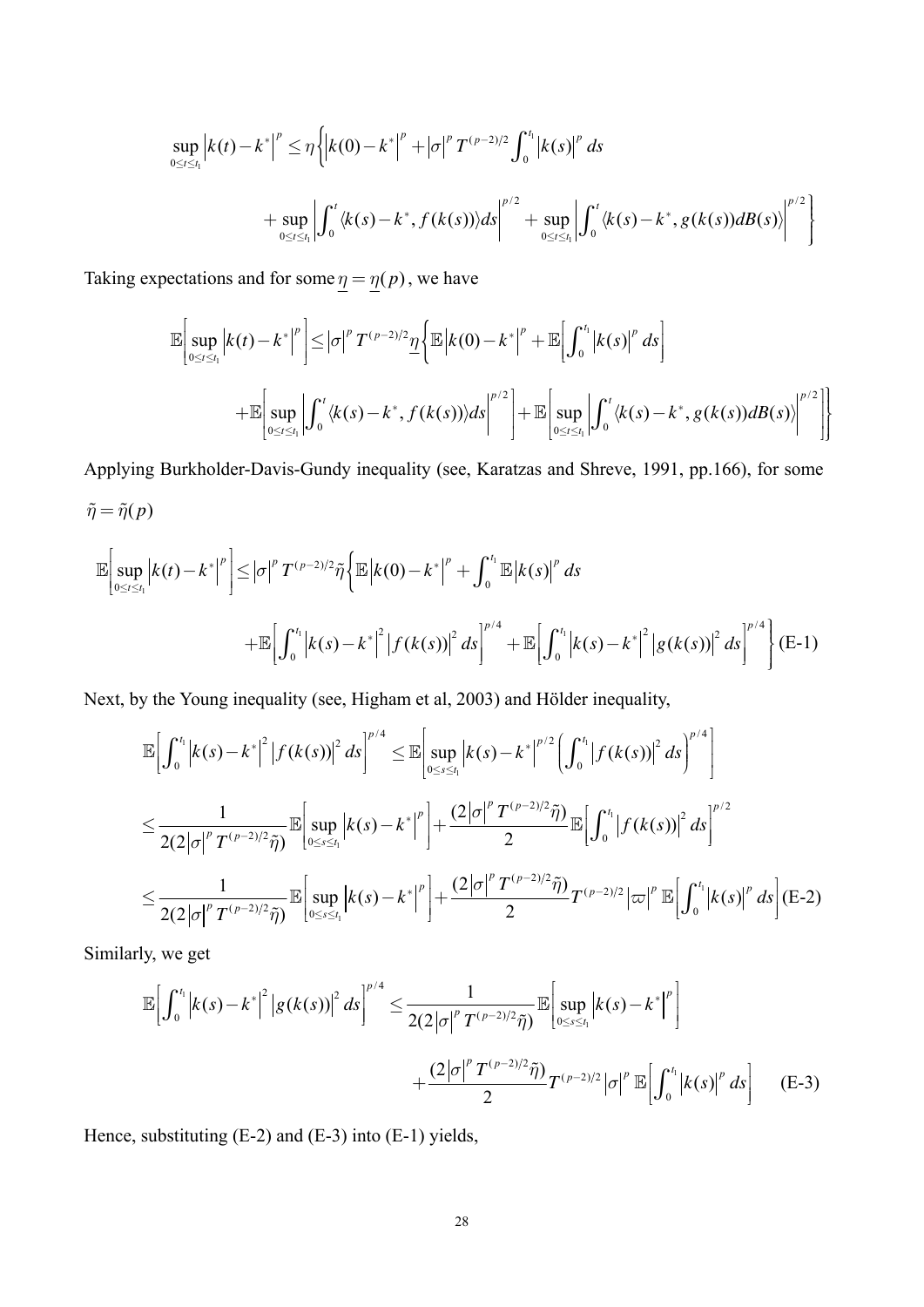$$
\mathbb{E}\bigg[\sup_{0\leq t\leq t_1}\big|k(t)-k^*\big|^p\bigg]\leq 2\big|\sigma\big|^p T^{(p-2)/2}\tilde{\eta}\bigg\{\mathbb{E}\bigg[\big|k(0)-k^*\big|^p\bigg]\bigg|\\+\int_0^{t_1}\mathbb{E}\big|k(s)\big|^p\,ds+\tilde{\eta}T^{p-2}\big|\sigma\big|^p\,\mathbb{E}\bigg[\int_0^{t_1}\big|k(s)\big|^p\,ds\bigg]\big(\big|\sigma\big|^p+\big|\varpi\big|^p\big)\bigg\}
$$

There must be some  $\overline{\eta} = \overline{\eta}(p)$  such that,

$$
\mathbb{E}\bigg[\sup_{0\leq t\leq t_1}\big|k(t)-k^*\big|^p\bigg]\leq 2\big|\sigma\big|^{2p}T^{3(p-2)/2}\big(\big|\sigma\big|^p+\big|\varpi\big|^p\big)\overline{\eta}(p)\bigg(\mathbb{E}\big|k(0)-k^*\big|^p+\int_0^T\mathbb{E}\big|k(s)\big|^p\,ds\bigg)
$$

Since by  $(6)$ ,

$$
k(t) = k(0) \exp \left\{ \left[ r^s A - \delta - (A - \delta) r^t + (\sigma^2/2) - n \right] t - \sigma B(t) \right\}
$$

Thus

$$
\mathbb{E}\left[\left|k(t)\right|^p\right] = \left|k(0)\right|^p \mathbb{E}\left[\exp\left\{p[r^s A - \delta - (A - \delta)r^t + (\sigma^2/2) - n]t - p\sigma B(t)\right\}\right]
$$

$$
= \left|k(0)\right|^p \exp(\widehat{\eta}(p)t)
$$

where

$$
\widehat{\eta}(p) \stackrel{\Delta}{=} p[r^s A - \delta - (A - \delta)r' + (\sigma^2/2) - n] + (p^2 \sigma^2/2)
$$

Hence

$$
\int_0^T \mathbb{E}\Big[ \big| k(t) \big|^p \Big] ds = \frac{\big| k(0) \big|^p}{\widehat{\eta}} \big[ \exp(\widehat{\eta}T) - 1 \big]
$$

Therefore,

$$
\mathbb{E}\left[\sup_{0\leq t\leq T}\left|k(t)-k^*\right|^p\right]\leq 2\left|\sigma\right|^{2p}T^{3(p-2)/2}\left(\left|\sigma\right|^p+\left|\varpi\right|^p\right)\overline{\eta}(p)\left(\left|k(0)-k^*\right|^p+\frac{\left|k(0)\right|^p}{\widehat{\eta}}\left[\exp(\widehat{\eta}T)-1\right]\right)
$$

Put

$$
C(p,T) \triangleq 2|\sigma|^{2p} T^{3(p-2)/2} \left( |\sigma|^p + |\varpi|^p \right) \overline{\eta}(p) \left( |k(0) - k^*|^p + \frac{|k(0)|^p}{\widehat{\eta}} [\exp(\widehat{\eta}T) - 1] \right)
$$

Then we have

$$
\mathbb{E}\bigg[\sup_{0\leq t\leq T}\bigg|k(t)-k^*\bigg|^p\bigg]\leq C(p,T)
$$

In particular, when  $\sigma \rightarrow 0$ , by Levi lemma we have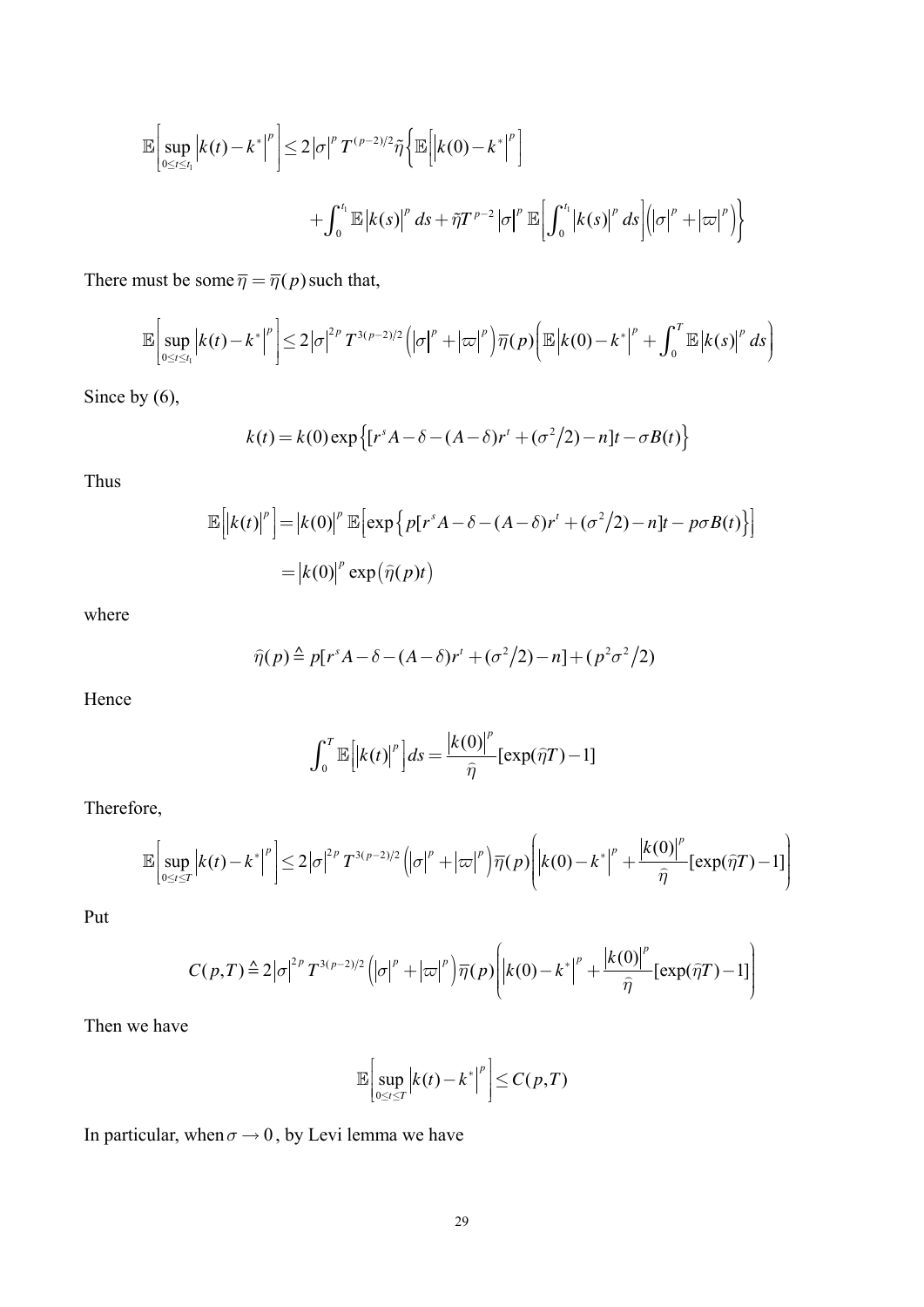$$
\lim_{T\to\infty}\mathbb{E}\bigg[\sup_{0\leq t\leq T}\bigg|k(t)-k^*\bigg|^p\bigg]=\mathbb{E}\bigg[\lim_{T\to\infty}\sup_{0\leq t\leq T}\bigg|k(t)-k^*\bigg|^p\bigg]\to 0
$$

 $\blacksquare$ 

#### **APPENDIX F: Proof of Theorem 5**

Noting that

$$
\mathbb{E}\left[\sup_{0\leq t\leq T}\left|\overline{c}^*(t)-\tilde{c}^*(t)\right|^2\right]=\rho\mathbb{E}\left[\sup_{0\leq t\leq T}\left|\overline{k}(t)-\tilde{k}(t)\right|^2\right]
$$
(F-1)

Hence, we now prove that

$$
\mathbb{E}\left[\lim_{T\to\infty}\sup_{0\leq t\leq T}\left|\overline{k}(t)-\tilde{k}(t)\right|^2\right]\to 0
$$

From lemma 1 and for  $\forall 2 < p < \infty$  there is some constant W such that

$$
\mathbb{E}\bigg[\sup_{0\leq t\leq T}\left|\overline{\mathcal{K}}(t)\right|^{p}\bigg]\vee\mathbb{E}\bigg[\sup_{0\leq t\leq T}\left|\widetilde{\mathcal{K}}(t)\right|^{p}\bigg]\leq W\tag{F-2}
$$

where

$$
\overline{k}(t) = k(0) + \int_0^t [r^s A - \delta - (A - \delta)\overline{r}_0^t + \sigma^2 - n]\overline{k}(s)ds + \int_0^t (-\sigma)\overline{k}(s)dB(s)
$$
  

$$
\tilde{k}(t) = k(0) + \int_0^t [r^s A - \delta - (A - \delta)\tilde{r}_0^t + \sigma^2 - n]\tilde{k}(s)ds + \int_0^t (-\sigma)\tilde{k}(s)dB(s)
$$

Suppose  $|\overline{k}(t)| \vee |\overline{k}(t)| \leq \overline{W}$ ,  $\forall t \geq 0$ , otherwise we just consider  $\overline{k}(t) \wedge \overline{W}$  and  $\overline{k}(t) \wedge \overline{W}$  instead of  $\overline{k}(t)$  and  $\tilde{k}(t)$ , respectively, for some  $0 \leq \overline{W} < \infty$ . In what follows, we firstly define the following stopping time,

$$
\overline{\tau}_{\overline{w}} \triangleq \inf\{t \ge 0; \left|\overline{k}(t)\right| \ge \overline{W}\}, \tilde{\tau}_{\overline{w}} \triangleq \inf\{t \ge 0; \left|\tilde{k}(t)\right| \ge \overline{W}\}, \tau_{\overline{w}} \triangleq \overline{\tau}_{\overline{w}} \wedge \tilde{\tau}_{\overline{w}}
$$

By the Young inequality (see, Higham et al, 2003) and for any  $v > 0$ ,

$$
\mathbb{E}\left[\sup_{0\leq t\leq T}\left|\overline{k}(t)-\tilde{k}(t)\right|^{2}\right] = \mathbb{E}\left[\sup_{0\leq t\leq T}\left|\overline{k}(t)-\tilde{k}(t)\right|^{2}\chi_{\{\overline{\tau}_{\overline{W}}>T,\tilde{\tau}_{\overline{W}}>T\}}\right] + \mathbb{E}\left[\sup_{0\leq t\leq T}\left|\overline{k}(t)-\tilde{k}(t)\right|^{2}\chi_{\{\overline{\tau}_{\overline{W}}>T,\tilde{\tau}_{\overline{W}}>T\}}\right]
$$
\n
$$
\leq \mathbb{E}\left[\sup_{0\leq t\leq T}\left|\overline{k}(t\wedge\tau_{\overline{W}})-\tilde{k}(t\wedge\tau_{\overline{W}})\right|^{2}\chi_{\{\tau_{\overline{W}}>T\}}\right]
$$
\n
$$
+\frac{2\upsilon}{p}\mathbb{E}\left[\sup_{0\leq t\leq T}\left|\overline{k}(t)-\tilde{k}(t)\right|^{p}\right]+\frac{1-(2/p)}{\upsilon^{2/(p-2)}}\mathbb{P}\{\overline{\tau}_{\overline{W}}\leq T, or\tilde{\tau}_{\overline{W}}\leq T\} \quad \text{(F-3)}
$$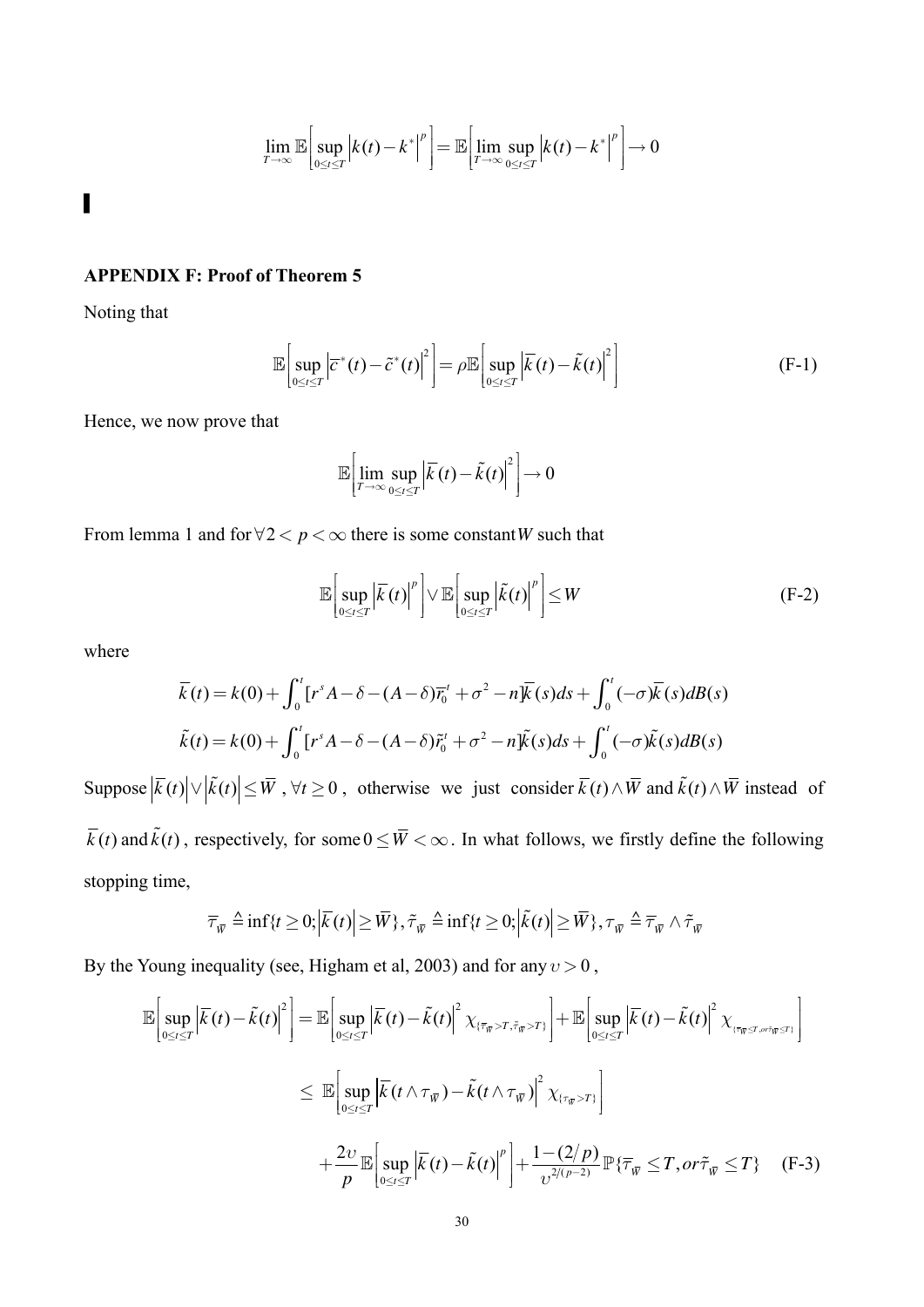It follows from (F-2) that,

$$
\mathbb{P}\left\{\overline{\tau}_{\overline{w}}\leq T\right\}=\mathbb{E}\left[\chi_{\{\overline{\tau}_{\overline{w}}\leq T\}}\frac{\overline{k}\left(\overline{\tau}_{\overline{w}}\right)^p}{\overline{w}^p}\right]\leq \frac{1}{\overline{w}^p}\mathbb{E}\left[\sup_{0\leq t\leq T}\left|\overline{k}(t)\right|^p\right]\leq \frac{W}{\overline{w}^p}
$$

And similarly,  $\mathbb{P}\{\tilde{\tau}_{\bar{W}} \leq T\} \leq (W/\bar{W}^p)$ . So,

$$
\mathbb{P}\{\overline{\tau}_{\overline{w}}\leq T, or\tilde{\tau}_{\overline{w}}\leq T\} \leq \mathbb{P}\{\overline{\tau}_{\overline{w}}\leq T\} + \mathbb{P}\{\tilde{\tau}_{\overline{w}}\leq T\} \leq \frac{2W}{\overline{W}^p}
$$

Thus we obtain,

$$
\mathbb{E}\bigg[\sup_{0\leq t\leq T}\left|\overline{\mathcal{K}}(t)-\tilde{\mathcal{K}}(t)\right|^{p}\bigg]\leq 2^{p-1}\mathbb{E}\bigg[\sup_{0\leq t\leq T}\bigg(\left|\overline{\mathcal{K}}(t)\right|^{p}+\left|\tilde{\mathcal{K}}(t)\right|^{p}\bigg)\bigg]\leq 2^{p}W
$$

Hence (F-3) becomes,

$$
\mathbb{E}\bigg[\sup_{0\leq t\leq T}\left|\overline{k}(t)-\tilde{k}(t)\right|^{2}\bigg]\leq \mathbb{E}\bigg[\sup_{0\leq t\leq T}\left|\overline{k}(t\wedge\tau_{\overline{w}})-\tilde{k}(t\wedge\tau_{\overline{w}})\right|^{2}\bigg]+\frac{2^{p+1}vW}{p}+\frac{(p-2)2W}{pv^{2/p-2}\overline{W}^{p}}\qquad(F-4)
$$

Define

$$
\overline{\kappa} \stackrel{\Delta}{=} r^s A - \delta - (A - \delta)\overline{r}_0^t + \sigma^2 - n
$$
  

$$
\tilde{\kappa} \stackrel{\Delta}{=} r^s A - \delta - (A - \delta)\tilde{r}_0^t + \sigma^2 - n
$$

Thus by the Cauchy-Schwarz inequality and the triangle inequality,

$$
\begin{split}\n\left| \overline{\tilde{k}}(t \wedge \tau_{\overline{w}}) - \tilde{k}(t \wedge \tau_{\overline{w}})\right|^2 &= \left| \int_0^{t \wedge \tau_{\overline{w}}} [\overline{\kappa} \overline{k}(s) - \tilde{\kappa} \tilde{k}(s)] ds + \int_0^{t \wedge \tau_{\overline{w}}} \sigma[\tilde{k}(s) - \overline{k}(s)] dB(s) \right|^2 \\
&\leq 2 \left| T \int_0^{t \wedge \tau_{\overline{w}}} \left| \overline{\kappa} \overline{k}(s) - \tilde{\kappa} \tilde{k}(s) \right|^2 ds + \sigma^2 \left| \int_0^{t \wedge \tau_{\overline{w}}} [\tilde{k}(s) - \overline{k}(s)] dB(s) \right|^2 \right| \\
&\leq 2 T \int_0^{t \wedge \tau_{\overline{w}}} |\overline{\kappa}|^2 \left| \overline{k}(s) - \tilde{k}(s) \right|^2 ds + 2T \int_0^{t \wedge \tau_{\overline{w}}} |\overline{\kappa} - \tilde{\kappa}|^2 \left| \tilde{k}(s) \right|^2 ds + 2\sigma^2 \left| \int_0^{t \wedge \tau_{\overline{w}}} [\tilde{k}(s) - \overline{k}(s)] dB(s) \right|^2\n\end{split}
$$

So for any  $\tau \leq T$ , by Itô isometry, we have

$$
\mathbb{E}\Big[\sup_{0\leq t\leq\tau}\Big|\overline{\mathcal{K}}(t\wedge\tau_{\overline{W}})-\tilde{k}(t\wedge\tau_{\overline{W}})\Big|^2\Big]
$$
\n
$$
\leq 2\Big(T\big|\overline{\kappa}\big|^2+\sigma^2\Big)\mathbb{E}\Big[\int_0^{t\wedge\tau_{\overline{W}}}\Big|\overline{k}(s)-\tilde{k}(s)\Big|^2\,ds\Big]+2T\big|\overline{\kappa}-\tilde{\kappa}\big|^2\int_0^T\mathbb{E}\Big|\tilde{k}(s)\Big|^2\,ds
$$
\n
$$
\leq 2\Big(T\big|\overline{\kappa}\big|^2+\sigma^2\Big)\int_0^T\mathbb{E}\Big[\sup_{0\leq t_0\leq s}\Big|\overline{k}(t_0\wedge\tau_{\overline{W}})-\tilde{k}(t_0\wedge\tau_{\overline{W}})\Big|^2\Big]ds+2T\big|\overline{\kappa}-\tilde{\kappa}\big|^2\int_0^T\mathbb{E}\Big|\tilde{k}(s)\Big|^2\,ds
$$

Since by  $(6)$ ,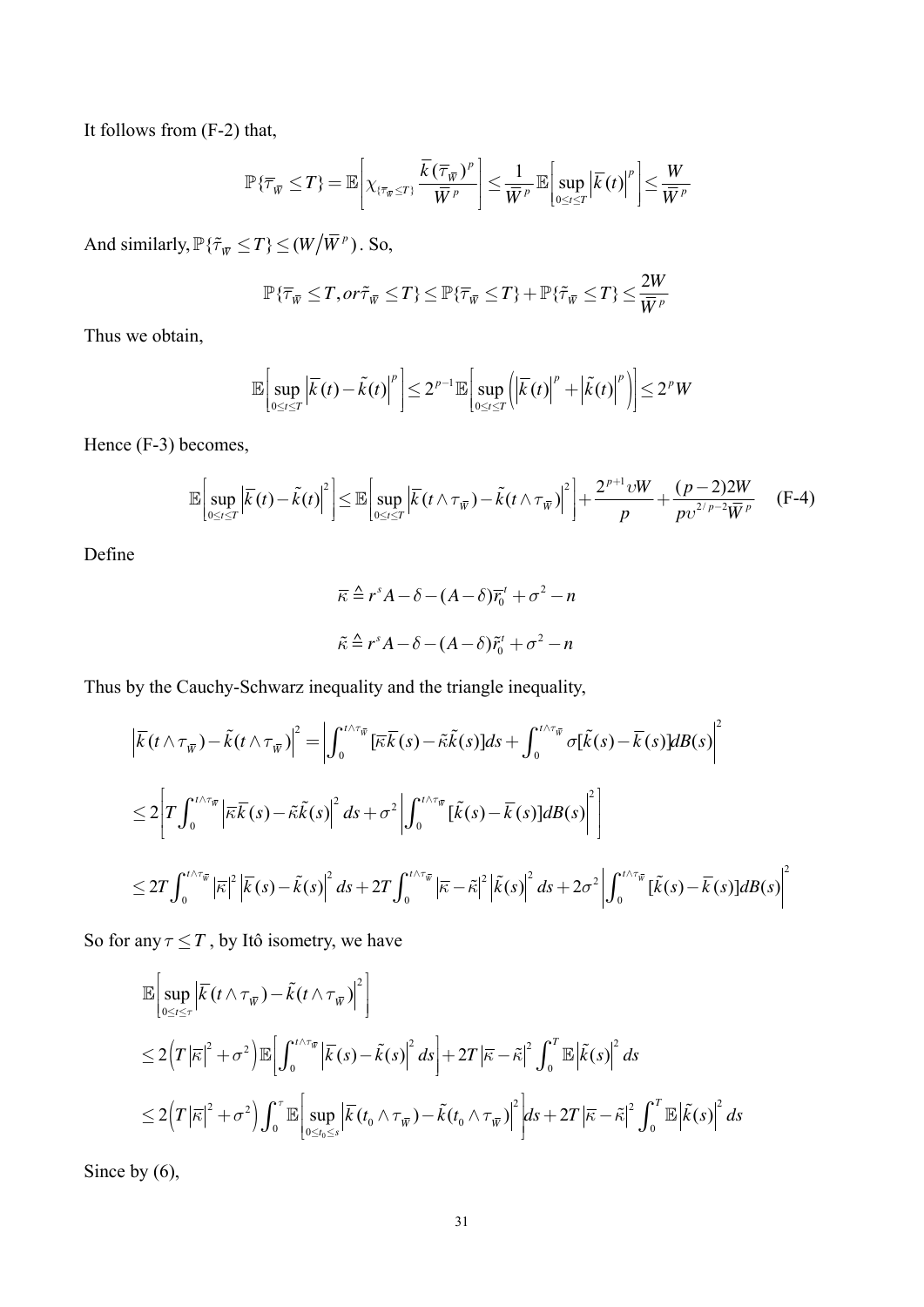$$
\tilde{k}(t) = k(0) \exp \left\{ \left[ r^s A - \delta - (A - \delta) \tilde{r}_0^t + (\sigma^2/2) - n \right] t - \sigma B(t) \right\}
$$

Thus

$$
\mathbb{E}\left[\left|\tilde{k}(t)\right|^2\right] = \left|k(0)\right|^2 \exp(\tilde{\kappa}_1 t)
$$

Where

$$
\tilde{\kappa}_1 \stackrel{\Delta}{=} 2r^s A - 2\delta - 2(A - \delta)\tilde{r}_0^t + 3\sigma^2 - 2n
$$

Then

$$
\int_0^T \mathbb{E} \left| \tilde{k}(t) \right|^2 dt = \frac{\left| k(0) \right|^2}{\tilde{\kappa}_1} \left( \exp(\tilde{\kappa}_1 T) - 1 \right)
$$

Accordingly,

$$
\mathbb{E}\bigg[\sup_{0\leq t\leq\tau}\left|\overline{k}(t\wedge\tau_{\overline{w}})-\tilde{k}(t\wedge\tau_{\overline{w}})\right|^2\bigg]\leq 2\Big(T\left|\overline{\kappa}\right|^2+\sigma^2\Big)\int_0^{\tau}\mathbb{E}\bigg[\sup_{0\leq t_0\leq s}\left|\overline{k}(t_0\wedge\tau_{\overline{w}})-\tilde{k}(t_0\wedge\tau_{\overline{w}})\right|^2\bigg]ds\\+2T\left|\overline{\kappa}-\tilde{\kappa}\right|^2\Big(\big|k(0)\big|^2\big/\tilde{\kappa}_1\Big)\big(\exp(\tilde{\kappa}_1T)-1\big)
$$

So the Gronwall's inequality (see, Higham et al, 2003) yields

$$
\mathbb{E}\bigg[\sup_{0\leq t\leq\tau}\left|\overline{k}(t\wedge\tau_{\overline{w}})-\tilde{k}(t\wedge\tau_{\overline{w}})\right|^2\bigg]\leq 2T\left|\overline{\kappa}-\tilde{\kappa}\right|^2\frac{\left|k(0)\right|^2}{\tilde{\kappa}_1}\big(\exp(\tilde{\kappa}_1T)-1\big)\exp\big[2(T\left|\overline{\kappa}\right|^2+\sigma^2)T\big]
$$

Inserting this into  $(F-4)$  gives

$$
\mathbb{E}\bigg[\sup_{0\leq t\leq T}\left|\overline{\mathcal{K}}(t)-\tilde{\mathcal{K}}(t)\right|^2\bigg]\leq 2T\left|\overline{\mathcal{K}}-\tilde{\mathcal{K}}\right|^2\frac{\left|k(0)\right|^2}{\tilde{\mathcal{K}}_1}\big(\exp(\tilde{\mathcal{K}}_1T)-1\big)e^{2(T|\overline{\mathcal{K}}|^2+\sigma^2)T}+\frac{2^{p+1}vW}{p}+\frac{2(p-2)W}{pv^{2/(p-2)}\overline{W}^p}
$$

Hence, for  $\forall \varepsilon > 0$ , we can choose some v and  $\overline{W}$  such that,

$$
\frac{2^{p+1}vW}{p} \leq \frac{\varepsilon}{3} \text{ and } \frac{2(p-2)W}{pv^{2/(p-2)}\overline{W}^p} \leq \frac{\varepsilon}{3}
$$

And for any given T, we put  $k(0)$  such that

$$
2T|\bar{\kappa}-\tilde{\kappa}|^2\frac{\big|\kappa(0)\big|^2}{\tilde{\kappa}_1}\big(\exp(\tilde{\kappa}_1T)-1\big)e^{2(T|\bar{\kappa}|^2+\sigma^2)T}\leq \varepsilon/3
$$

So, for  $\forall \varepsilon > 0$ ,

$$
\mathbb{E}\bigg[\sup_{0\leq t\leq T}\left|\overline{k}(t)-\tilde{k}(t)\right|^2\bigg]\leq \varepsilon
$$

Therefore, we have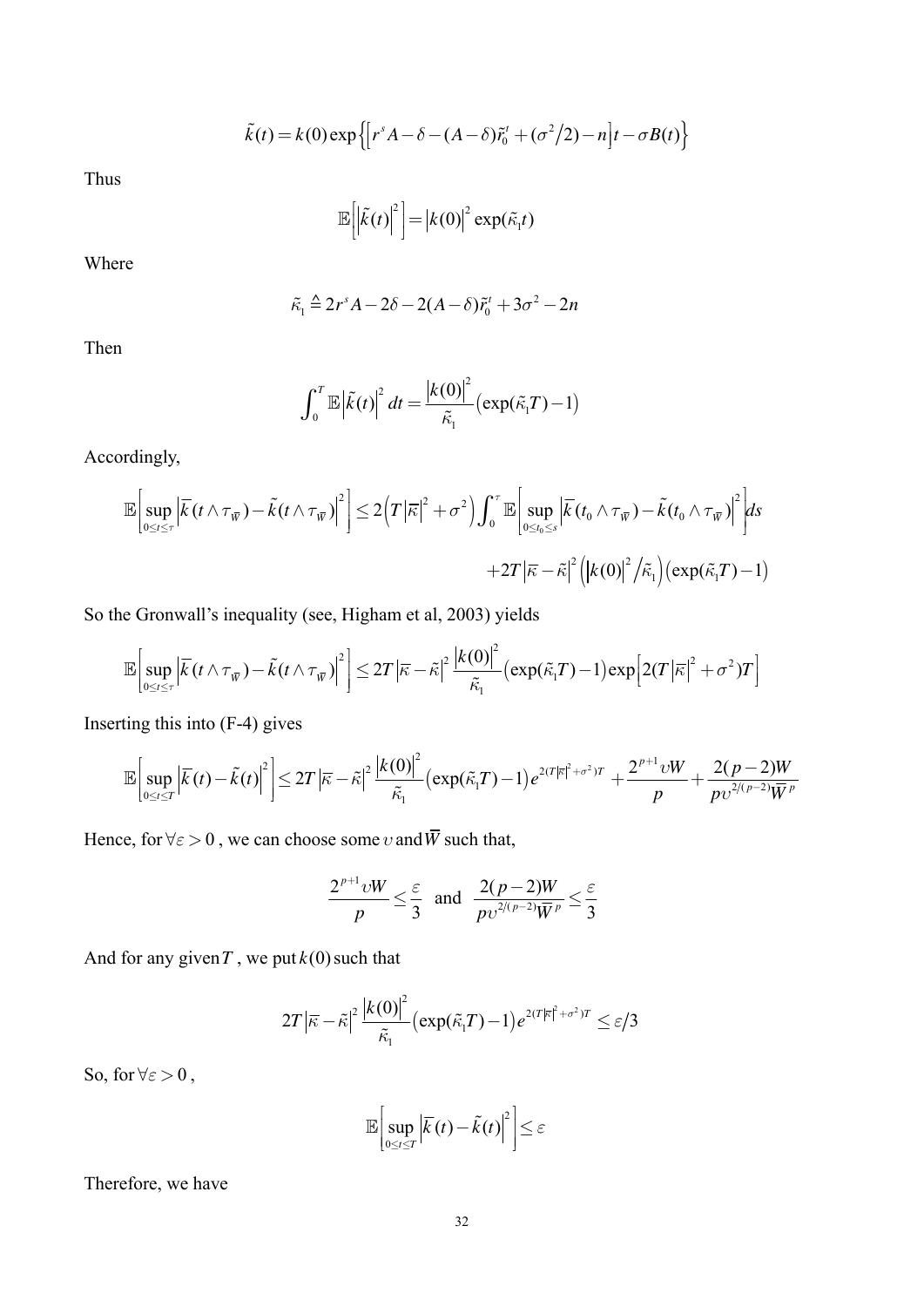$$
\lim_{T\to\infty}\mathbb{E}\bigg[\sup_{0\leq t\leq T}\bigg|\overline{\mathcal{K}}(t)-\tilde{\mathcal{K}}(t)\bigg|^2\bigg]\to 0, \text{ as } \varepsilon\to 0
$$

By Levi lemma, we obtain

$$
\mathbb{E}\bigg[\lim_{T\to\infty}\sup_{0\leq t\leq T}\big|\overline{k}(t)-\tilde{k}(t)\big|^2\bigg]\to 0
$$

which yields,

$$
\mathbb{E}\left[\lim_{T\to\infty}\sup_{0\leq t\leq T}\left|\overline{c}^*(t)-\tilde{c}^*(t)\right|^2\right]\to 0 \quad \text{as} \quad \varepsilon\to 0
$$

by  $(F-1)$ .

### **APPENDIX G: Proof of Theorem 6**

By  $(23)$ , we have,

$$
dc^*(t) = f(k(t))dt + g(k(t))dB(t)
$$

Where

$$
f(k(t)) \triangleq \rho[r^s A - \delta - (A - \delta)r^t + \sigma^2 - n]k(t) \triangleq \overline{\omega}k(t)
$$

$$
g(k(t)) \triangleq -\sigma \rho k(t)
$$

Now, by Itô formula,

$$
|c^*(t) - c^*|^2 = |c^*(0) - c^*|^2 + 2 \int_0^t \langle c^*(s) - c^*, f(k(s)) \rangle ds
$$
  
+2 $\int_0^t \langle c^*(s) - c^*, g(k(s))dB(s) \rangle + \int_0^t |g(k(s))|^2 ds$ 

where  $\langle \cdot, \cdot \rangle$  denotes the standard inner product. For  $t_1 \in [0,T]$ , and  $\zeta = \zeta(p)$ ,  $\forall p \ge 2$  we get

$$
\sup_{0 \le t \le t_1} \left| c^*(t) - c^* \right|^p \le \zeta \left\{ \left| c^*(0) - c^* \right|^p + \left[ \int_0^{t_1} \left( \rho^2 \sigma^2 \left| k(s) \right|^2 \right) ds \right]^{p/2} + \sup_{0 \le t \le t_1} \left| \int_0^t \left( c^*(s) - c^*, f(k(s)) \right) ds \right|^{p/2} + \sup_{0 \le t \le t_1} \left| \int_0^t \left( c^*(s) - c^*, g(k(s)) dB(s) \right) \right|^{p/2} \right\}
$$

It follows from Cauchy-Schwarz inequality that

$$
\sup_{0\leq t\leq t_1}\left|c^*(t)-c^*\right|^p\leq\zeta\left\{\left|c^*(0)-c^*\right|^p+\left|\rho\sigma\right|^pT^{(p-2)/2}\int_0^{t_1}\left|k(s)\right|^p ds+\right\}
$$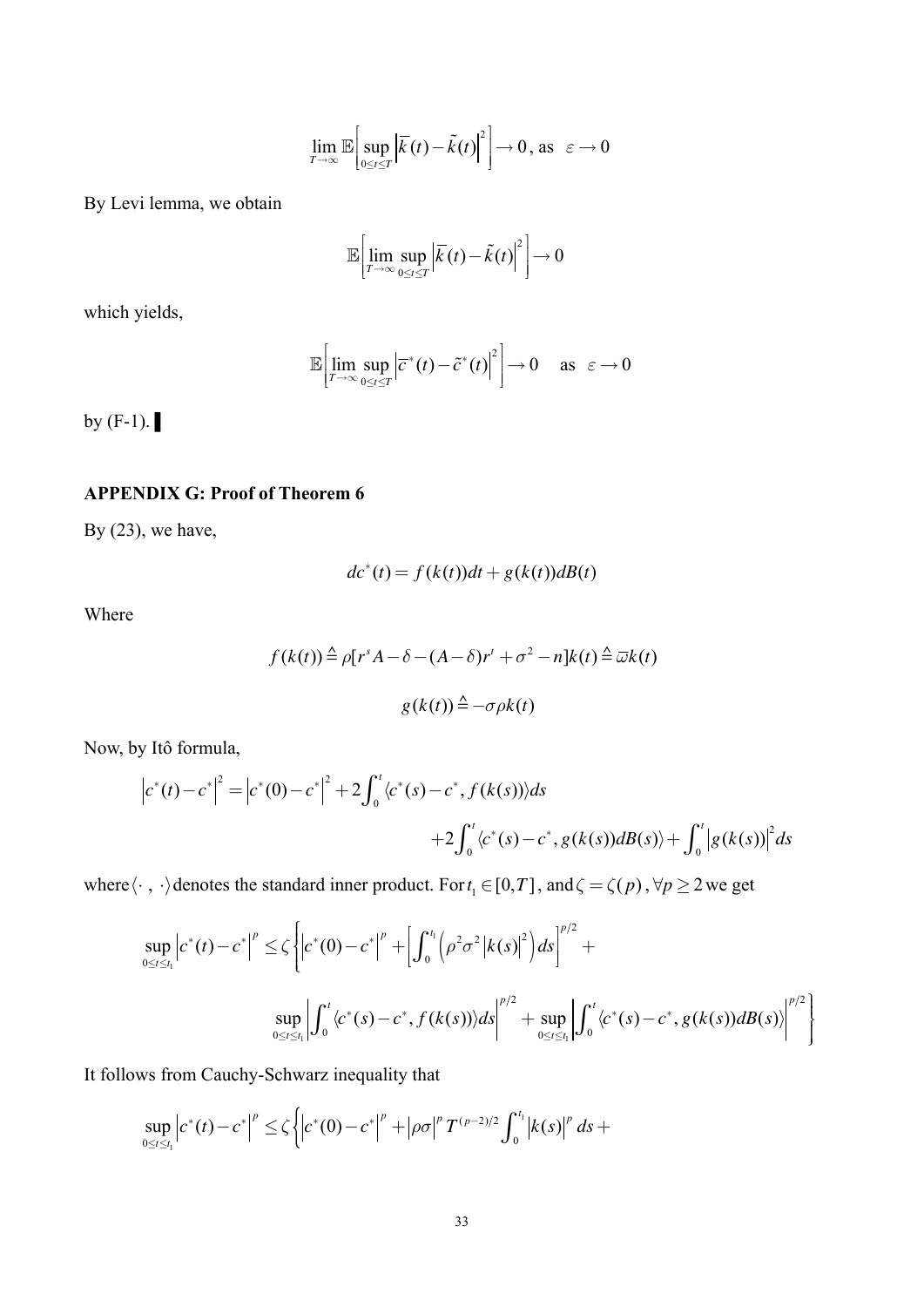$$
\sup_{0\leq t\leq t_1}\left|\int_0^t \langle c^*(s)-c^*, f(k(s))\rangle ds\right|^{p/2}+\sup_{0\leq t\leq t_1}\left|\int_0^t \langle c^*(s)-c^*, g(k(s))dB(s)\rangle\right|^{p/2}\right\}
$$

Taking expectations and for some  $\underline{\zeta} = \underline{\zeta}(p)$ , we have

$$
\mathbb{E}\Bigg[\sup_{0\leq t\leq t_1}\Big|c^*(t)-c^*\Big|^p\Bigg]\leq \Big|\rho\sigma\Big|^p T^{(p-2)/2}\underline{\zeta}\Bigg\{\mathbb{E}\Big|c^*(0)-c^*\Big|^p+\mathbb{E}\Big[\int_0^{t_1}\big|k(s)\big|^p\,ds\Big]+\\ \mathbb{E}\Bigg[\sup_{0\leq t\leq t_1}\Big|\int_0^{t_1}\langle c^*(s)-c^*,f(k(s))\rangle ds\Big|^{p/2}\Bigg]+\mathbb{E}\Bigg[\sup_{0\leq t\leq t_1}\Big|\int_0^{t_1}\langle c^*(s)-c^*,g(k(s))dB(s)\rangle\Big|^{p/2}\Bigg]\Bigg\}
$$

Applying Burkholder-Davis-Gundy inequality (see, Karatzas and Shreve, 1991, pp.166), for some  $\tilde{\zeta} = \tilde{\zeta}(p)$ ,

$$
\mathbb{E}\Big[\sup_{0\leq t\leq t_{1}}\Big|c^{*}(t)-c^{*}\Big|^{p}\Big]\leq\Big|\rho\sigma\Big|^{p}T^{(p-2)/2}\tilde{\zeta}\Big\{\mathbb{E}\Big|c^{*}(0)-c^{*}\Big|^{p}+\int_{0}^{t_{1}}\mathbb{E}\Big|k(s)\Big|^{p}ds+\mathbb{E}\Big[\int_{0}^{t_{1}}\Big|c^{*}(s)-c^{*}\Big|^{2}\Big|f(k(s))\Big|^{2}ds\Big|^{p/4}+\mathbb{E}\Big[\int_{0}^{t_{1}}\Big|c^{*}(s)-c^{*}\Big|^{2}\Big|g(k(s))\Big|^{2}ds\Big|^{p/4}\Big\}\Big|\text{G-1}\Big|
$$

Next, by the Young inequality (see, Higham et al, 2003) and Hölder inequality,

$$
\mathbb{E}\Big[\int_{0}^{t_{1}}\big|c^{*}(s)-c^{*}\big|^{2}\big|f(k(s))\big|^{2}ds\Big|^{p/4}\leq\mathbb{E}\Big[\sup_{0\leq s\leq t_{1}}\big|c^{*}(s)-c^{*}\big|^{p/2}\Big(\int_{0}^{t_{1}}\big|f(k(s))\big|^{2}ds\Big)^{p/4}\Big]
$$
\n
$$
\leq\frac{1}{2(2|\rho\sigma|^{p}T^{(p-2)/2}\tilde{\zeta})}\mathbb{E}\Big[\sup_{0\leq s\leq t_{1}}\big|c^{*}(s)-c^{*}\big|^{p}\Big|+\frac{(2|\rho\sigma|^{p}T^{(p-2)/2}\tilde{\zeta})}{2}\mathbb{E}\Big[\int_{0}^{t_{1}}\big|f(k(s))\big|^{2}ds\Big|^{p/2}
$$
\n
$$
\leq\frac{1}{2(2|\rho\sigma|^{p}T^{(p-2)/2}\tilde{\zeta})}\mathbb{E}\Big[\sup_{0\leq s\leq t_{1}}\big|c^{*}(s)-c^{*}\big|^{p}\Big|+\frac{(2|\rho\sigma|^{p}T^{(p-2)/2}\tilde{\zeta})}{2}T^{(p-2)/2}\big|\overline{\omega}\big|^{p}\mathbb{E}\Big[\int_{0}^{t_{1}}\big|k(s)\big|^{p}ds\Big]
$$
\n(G-2)

Similarly, we get

$$
\mathbb{E}\Big[\int_0^{t_1} \Big|c^*(s) - c^*\Big|^2 \Big|g(k(s))\Big|^2 ds\Big|^{p/4} \leq \frac{1}{2(2|\rho\sigma|^p T^{(p-2)/2}\tilde{\zeta})} \mathbb{E}\Big[\sup_{0 \leq s \leq t_1} \Big|c^*(s) - c^*\Big|^p\Big] + \frac{(2|\rho\sigma|^p T^{(p-2)/2}\tilde{\zeta})}{2} T^{(p-2)/2} |\rho\sigma|^p \mathbb{E}\Big[\int_0^{t_1} \Big|k(s)\Big|^p ds\Big] \quad \text{(G-3)}
$$

Hence, substituting  $(G-2)$  and  $(G-3)$  into  $(G-1)$  yields,

$$
\mathbb{E}\left[\sup_{0\leq t\leq t_1}\left|c^*(t)-c^*\right|^p\right]\leq 2\left|\rho\sigma\right|^pT^{(p-2)/2}\tilde{\zeta}\left\{\mathbb{E}\left[\left|c^*(0)-c^*\right|^p\right]\right\}
$$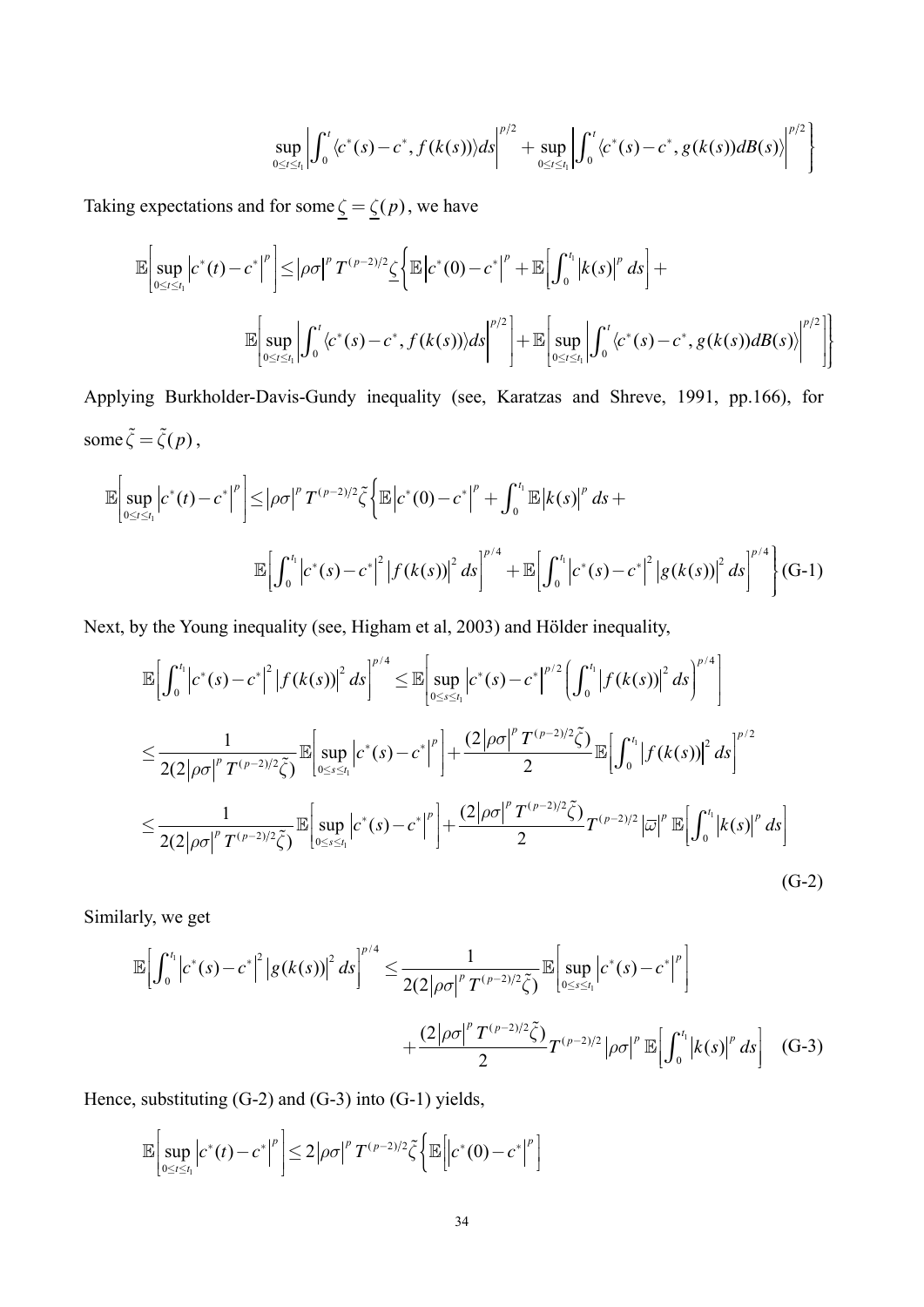$$
+\int_0^{t_1} {\mathbb E} \left|k(s)\right|^p ds + \tilde{\zeta} T^{p-2} {\mathbb E} \left[\int_0^{t_1} \left|k(s)\right|^p ds\right] \left(\left|\rho\sigma\right|^{2p} + \left|\rho\sigma\right|^p \left|\overline{\omega}\right|^p \right) \right]
$$

Then there must be some  $\overline{\zeta} = \overline{\zeta}(p)$  such that,

$$
\mathbb{E}\bigg[\sup_{0\leq t\leq t_1}\bigg|c^*(t)-c^*\bigg|^p\bigg]\leq 2\big|\rho\sigma\big|^{2p}T^{3(p-2)/2}\bigg(\big|\rho\sigma\big|^p+\big|\overline{\omega}\big|^p\bigg)\overline{\zeta}(p)\bigg(\mathbb{E}\big|c^*(0)-c^*\big|^p+\int_0^T\mathbb{E}\big|k(s)\big|^p\,ds\bigg)
$$

Since by  $(6)$ ,

$$
k(t) = k(0) \exp \left\{ \left[ r^s A - \delta - (A - \delta) r^t + (\sigma^2/2) - n \right] t - \sigma B(t) \right\}
$$

Thus

$$
\mathbb{E}\left[\left|k(t)\right|^p\right] = \left|k(0)\right|^p \mathbb{E}\left[\exp\left\{p[r^s A - \delta - (A - \delta)r^t + (\sigma^2/2) - n]t - p\sigma B(t)\right\}\right]
$$

$$
= \left|k(0)\right|^p \exp\left(\hat{\zeta}(p)t\right)
$$

where

$$
\widehat{\zeta}(p) \triangleq p[r^s A - \delta - (A - \delta)r^t + (\sigma^2/2) - n] + (p^2 \sigma^2/2).
$$

Hence

$$
\int_0^T \mathbb{E}\left[\left|k(t)\right|^p\right]ds = \frac{\left|k(0)\right|^p}{\widehat{\zeta}}\left[\exp(\widehat{\zeta}T) - 1\right]
$$

Therefore,

$$
\mathbb{E}\bigg[\sup_{0\leq t\leq T}\bigg|c^*(t)-c^*\bigg|^p\bigg]\leq 2\big|\rho\sigma\big|^{2p}T^{3(p-2)/2}\bigg(\big|\rho\sigma\big|^p+\big|\overline{\omega}\big|^p\bigg)\times\overline{\zeta}(p)\bigg|\bigg|c^*(0)-c^*\big|^p+\frac{\big|k(0)\big|^p}{\widehat{\zeta}}\big[\exp(\widehat{\zeta}T)-1\big]\bigg)
$$

Put

$$
C(p,T) \triangleq 2|\rho\sigma|^{2p}T^{3(p-2)/2}\left(|\rho\sigma|^{p}+|\overline{\omega}|^{p}\right)\overline{\zeta}(p)\left(|c^{*}(0)-c^{*}|^{p}+ \frac{|k(0)|^{p}}{\widehat{\zeta}}[\exp(\widehat{\zeta}T)-1]\right)
$$

Then we have

$$
\mathbb{E}\left|\sup_{0\leq t\leq T}\left|c^*(t)-c^*\right|^p\right|\leq C(p,T)
$$

Thus, if  $\rho \to 0$  or  $\sigma \to 0$ , then by Levi lemma we get

$$
\lim_{T\to\infty}\mathbb{E}\bigg[\sup_{0\leq t\leq T}\bigg|c^*(t)-c^*\bigg|^p\bigg]=\mathbb{E}\bigg[\lim_{T\to\infty}\sup_{0\leq t\leq T}\bigg|c^*(t)-c^*\bigg|^p\bigg]\to 0
$$

 $\overline{\phantom{a}}$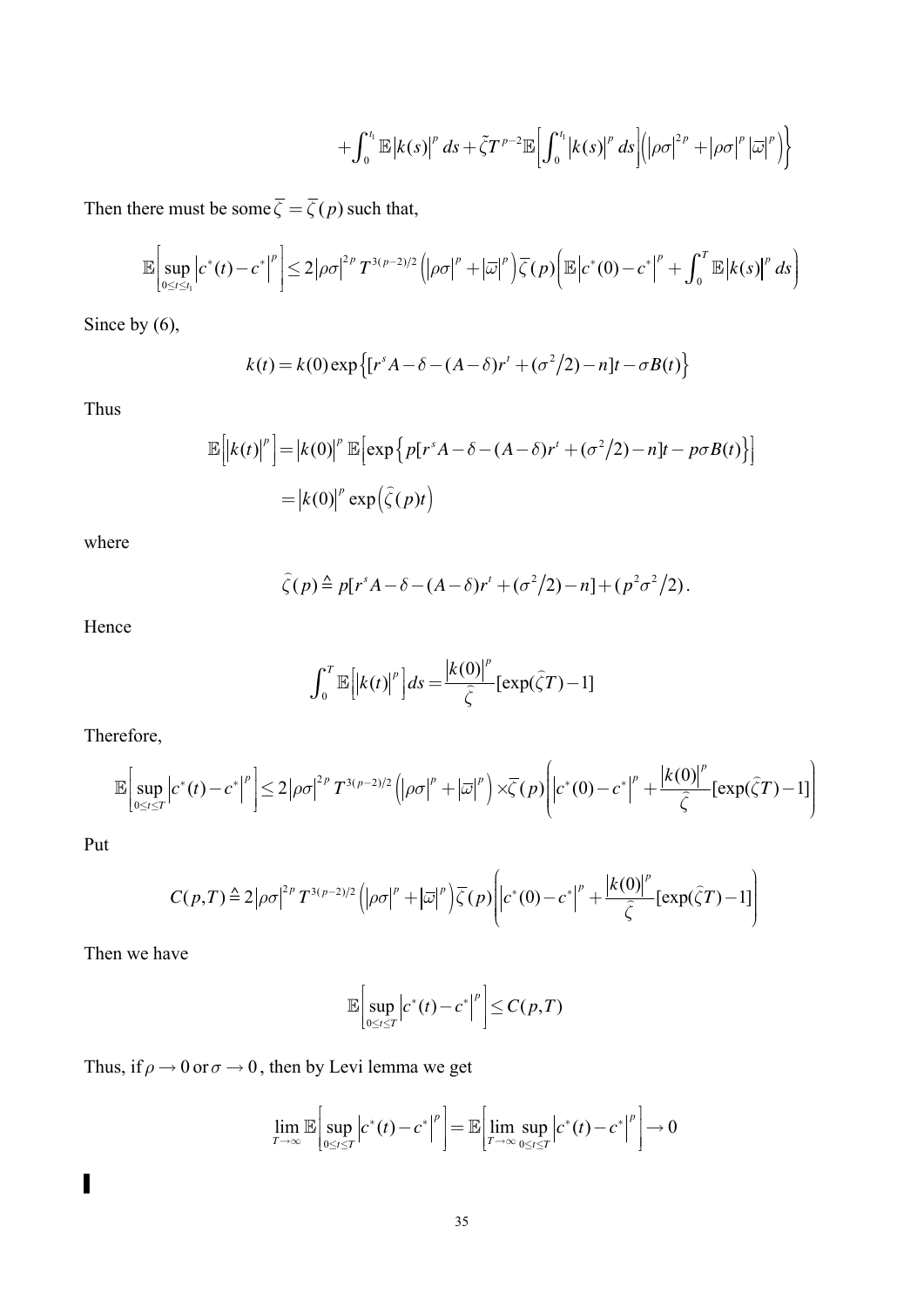## **APPENDIX H: Proof of Theorem 7**

By  $(26)$ , we see that,

$$
d\Phi(t) = \begin{pmatrix} -dk(t) \\ dy(t) \\ dz^*(t) \end{pmatrix} = \begin{pmatrix} -[r^s A - \delta - (A - \delta)r' - n + \sigma^2] \\ A[r^s A - \delta - (A - \delta)r' - n + \sigma^2] \\ \rho[r^s A - \delta - (A - \delta)r' - n + \sigma^2] \end{pmatrix} k(t)dt + \begin{pmatrix} 1 \\ -A \\ -\rho \end{pmatrix} \sigma k(t)dB(t)
$$
  
\n
$$
\hat{=} (\overline{\varsigma}_1 \quad \overline{\varsigma}_2 \quad \overline{\varsigma}_3)^T k(t)dt + (1 - A - \rho)^T \sigma k(t)dB(t)
$$
  
\n
$$
\hat{=} \vec{\varsigma} k(t)dt + (1 - A - \rho)^T \sigma k(t)dB(t)
$$
  
\n
$$
\hat{=} \vec{f}(k(t))dt + \vec{g}(k(t))dB(t)
$$

Now, by Itô formula,

$$
\|\mathbf{\Phi}(t) - \mathbf{\Phi}^*\|_2^2 = \|\mathbf{\Phi}(0) - \mathbf{\Phi}^*\|_2^2 + 2\int_0^t \langle \mathbf{\Phi}(s) - \mathbf{\Phi}^*, \vec{f}(k(s)) \rangle ds
$$
  
+2\int\_0^t \langle \mathbf{\Phi}(s) - \mathbf{\Phi}^\*, \vec{g}(k(s))dB(s) \rangle + \int\_0^t \|\vec{g}(k(s))\|\_2^2 ds

where  $\langle \cdot, \cdot \rangle$  denotes the standard inner product. For  $t_1 \in [0, T]$ , and  $\zeta = \zeta(p)$ ,  $\forall p \ge 2$  we get

$$
\sup_{0\leq t\leq t_1} \left\| \boldsymbol{\Phi}(t) - \boldsymbol{\Phi}^* \right\|_p^p \leq \zeta \left\{ \left\| \boldsymbol{\Phi}(0) - \boldsymbol{\Phi}^* \right\|_p^p + \left[ \int_0^{t_1} \left( (1+\rho^2 + A^2) \sigma^2 \left| k(s) \right|^2 \right) ds \right]^{p/2} + \sup_{0\leq t \leq t_1} \left| \int_0^t \langle \boldsymbol{\Phi}(s) - \boldsymbol{\Phi}^*, \vec{f}(k(s)) \rangle ds \right|^{p/2} + \sup_{0\leq t \leq t_1} \left| \int_0^t \langle \boldsymbol{\Phi}(s) - \boldsymbol{\Phi}^*, \vec{g}(k(s)) dB(s) \rangle \right|^{p/2} \right\}
$$

It follows from Cauchy-Schwarz inequality that

$$
\sup_{0 \leq t \leq t_1} \left\| \boldsymbol{\Phi}(t) - \boldsymbol{\Phi}^* \right\|_p^p \leq \zeta \left\{ \left\| \boldsymbol{\Phi}(0) - \boldsymbol{\Phi}^* \right\|_p^p + (1 + \rho^2 + A^2)^{p/2} |\sigma|^p T^{(p-2)/2} \int_0^{t_1} \left| k(s) \right|^p ds \right\}
$$
  
+ 
$$
\sup_{0 \leq t \leq t_1} \left| \int_0^t \langle \boldsymbol{\Phi}(s) - \boldsymbol{\Phi}^*, \vec{f}(k(s)) \rangle ds \right|^{p/2} + \sup_{0 \leq t \leq t_1} \left| \int_0^t \langle \boldsymbol{\Phi}(s) - \boldsymbol{\Phi}^*, \vec{g}(k(s)) dB(s) \rangle \right|^{p/2} \right\}
$$

Taking expectations and for some  $\underline{\zeta} = \underline{\zeta}(p)$ , we have

$$
\mathbb{E}\Big[\sup_{0\leq t\leq t_1}\Big|\vert \boldsymbol{\Phi}(t)-\boldsymbol{\Phi}^*\Big|\vert_{p}^{p}\Big]\leq (1+\rho^2+A^2)^{p/2}\left|\sigma\right|^{p}T^{(p-2)/2}\leq \Big\{\mathbb{E}\Big|\vert \boldsymbol{\Phi}(0)-\boldsymbol{\Phi}^*\Big|\vert_{p}^{p}+\mathbb{E}\Big[\int_{0}^{t_1}\big|k(s)\big|^{p}ds\Big]
$$

$$
+\mathbb{E}\Big[\sup_{0\leq t\leq t_1}\Big|\int_{0}^{t}\langle \boldsymbol{\Phi}(s)-\boldsymbol{\Phi}^*,\vec{f}(k(s))\rangle ds\Big|^{p/2}\Big]+ \mathbb{E}\Big[\sup_{0\leq t\leq t_1}\Big|\int_{0}^{t}\langle \boldsymbol{\Phi}(s)-\boldsymbol{\Phi}^*,\vec{g}(k(s))dB(s)\rangle\Big|^{p/2}\Big]\Big\}
$$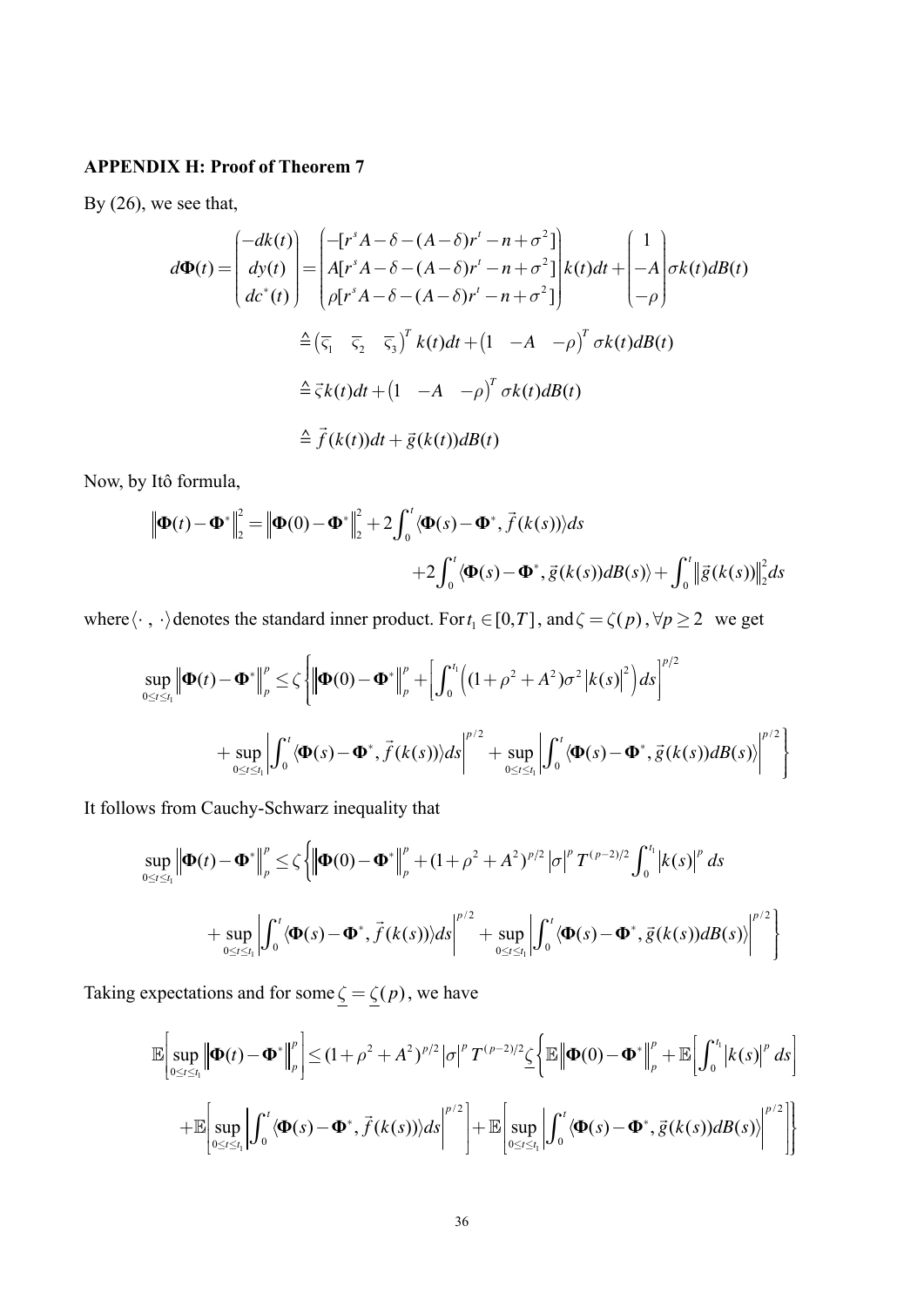Applying Burkholder-Davis-Gundy inequality, for some  $\tilde{\zeta} = \tilde{\zeta}(p)$ ,

$$
\mathbb{E}\Big[\sup_{0\leq t\leq t_1}\Big|\Big|\mathbf{\Phi}(t)-\mathbf{\Phi}^*\Big|\Big|_{p}^{p}\Big]\leq (1+\rho^2+A^2)^{p/2}\big|\sigma\big|^p T^{(p-2)/2}\tilde{\zeta}\Big\{\mathbb{E}\Big|\Big|\mathbf{\Phi}(0)-\mathbf{\Phi}^*\Big|\Big|_{p}^{p}
$$
  
+
$$
\int_{0}^{t_1}\mathbb{E}\big|k(s)\big|^p\,ds+\mathbb{E}\Big[\int_{0}^{t_1}\Big|\Big|\mathbf{\Phi}(t)-\mathbf{\Phi}^*\Big|\Big|_{2}^{2}\Big|\overrightarrow{f}(k(s))\Big|\Big|_{2}^{2}\,ds\Big|^{p/4}
$$
  
+
$$
\mathbb{E}\Big[\int_{0}^{t_1}\Big|\Big|\mathbf{\Phi}(t)-\mathbf{\Phi}^*\Big|\Big|_{2}^{2}\Big|\overrightarrow{g}(k(s))\Big|\Big|_{2}^{2}\,ds\Big|^{p/4}\Big\}\Big]
$$
(H-1)

Next, by the Young inequality (see, Higham et al, 2003) and Hölder inequality,

$$
\mathbb{E}\Big[\int_{0}^{t_{1}}\left\|\mathbf{\Phi}(t)-\mathbf{\Phi}^{*}\right\|_{2}^{2}\left\|\vec{f}(k(s))\right\|_{2}^{2}ds\Big]^{p/4}\leq\mathbb{E}\Big[\sup_{0\leq s\leq t_{1}}\left\|\mathbf{\Phi}(t)-\mathbf{\Phi}^{*}\right\|_{2}^{p/2}\Big(\int_{0}^{t_{1}}\left\|\vec{f}(k(s))\right\|_{2}^{2}ds\Big)^{p/4}\Big]
$$
\n
$$
\leq\frac{1}{2(2(1+\rho^{2}+A^{2})^{p/2}|\sigma|^{p}T^{(p-2)/2}\tilde{\zeta})}\mathbb{E}\Big[\sup_{0\leq t\leq t_{1}}\left\|\mathbf{\Phi}(t)-\mathbf{\Phi}^{*}\right\|_{p}^{p}\Big]
$$
\n
$$
+\frac{(2(1+\rho^{2}+A^{2})^{p/2}|\sigma|^{p}T^{(p-2)/2}\tilde{\zeta})}{2}\mathbb{E}\Big[\int_{0}^{t_{1}}\left\|\vec{f}(k(s))\right\|_{2}^{2}ds\Big]^{p/2}
$$
\n
$$
\leq\frac{1}{2(2(1+\rho^{2}+A^{2})^{p/2}|\sigma|^{p}T^{(p-2)/2}\tilde{\zeta})}\mathbb{E}\Big[\sup_{0\leq t\leq t_{1}}\left\|\mathbf{\Phi}(t)-\mathbf{\Phi}^{*}\right\|_{p}^{p}\Big]
$$
\n
$$
+\frac{(2(1+\rho^{2}+A^{2})^{p/2}|\sigma|^{p}T^{(p-2)/2}\tilde{\zeta})}{2}T^{(p-2)/2}\left\|\vec{\zeta}\right\|_{2}^{p}\mathbb{E}\Big[\int_{0}^{t_{1}}|k(s)|^{p}ds\Big] \quad \text{(H-2)}
$$

Similarly, we get

$$
\mathbb{E}\Big[\int_0^{t_1} \Big|\Phi(t) - \Phi^*\Big|^2_{2} \Big|\tilde{g}(k(s))\Big|^2_{2} ds\Big|^{p/4}\n\n
$$
\leq \frac{1}{2(2(1+\rho^2 + A^2)^{p/2}|\sigma|^p T^{(p-2)/2}\tilde{\zeta})} \mathbb{E}\Big[\sup_{0 \leq t \leq t_1} \Big|\Phi(t) - \Phi^*\Big|^p_{p}\Big]
$$
\n
$$
+ \frac{(2(1+\rho^2 + A^2)^{p/2}|\sigma|^p T^{(p-2)/2}\tilde{\zeta})}{2} T^{(p-2)/2} (1+\rho^2 + A^2)^{p/2} |\sigma|^p \mathbb{E}\Big[\int_0^{t_1} \Big|k(s)\Big|^p ds\Big] (H-3)
$$
$$

Hence, substituting (H-2) and (H-3) into (H-1) yields,

$$
\mathbb{E}\bigg[\sup_{0\leq t\leq t_1}\bigg|\bigg|\Phi(t)-\Phi^*\bigg|^p\bigg]\leq 2(1+\rho^2+A^2)^{p/2}\big|\sigma\big|^p\,T^{(p-2)/2}\tilde{\zeta}\bigg\{\mathbb{E}\bigg|\big|\Phi(0)-\Phi^*\big|^p\bigg|_{p}^p+\\
$$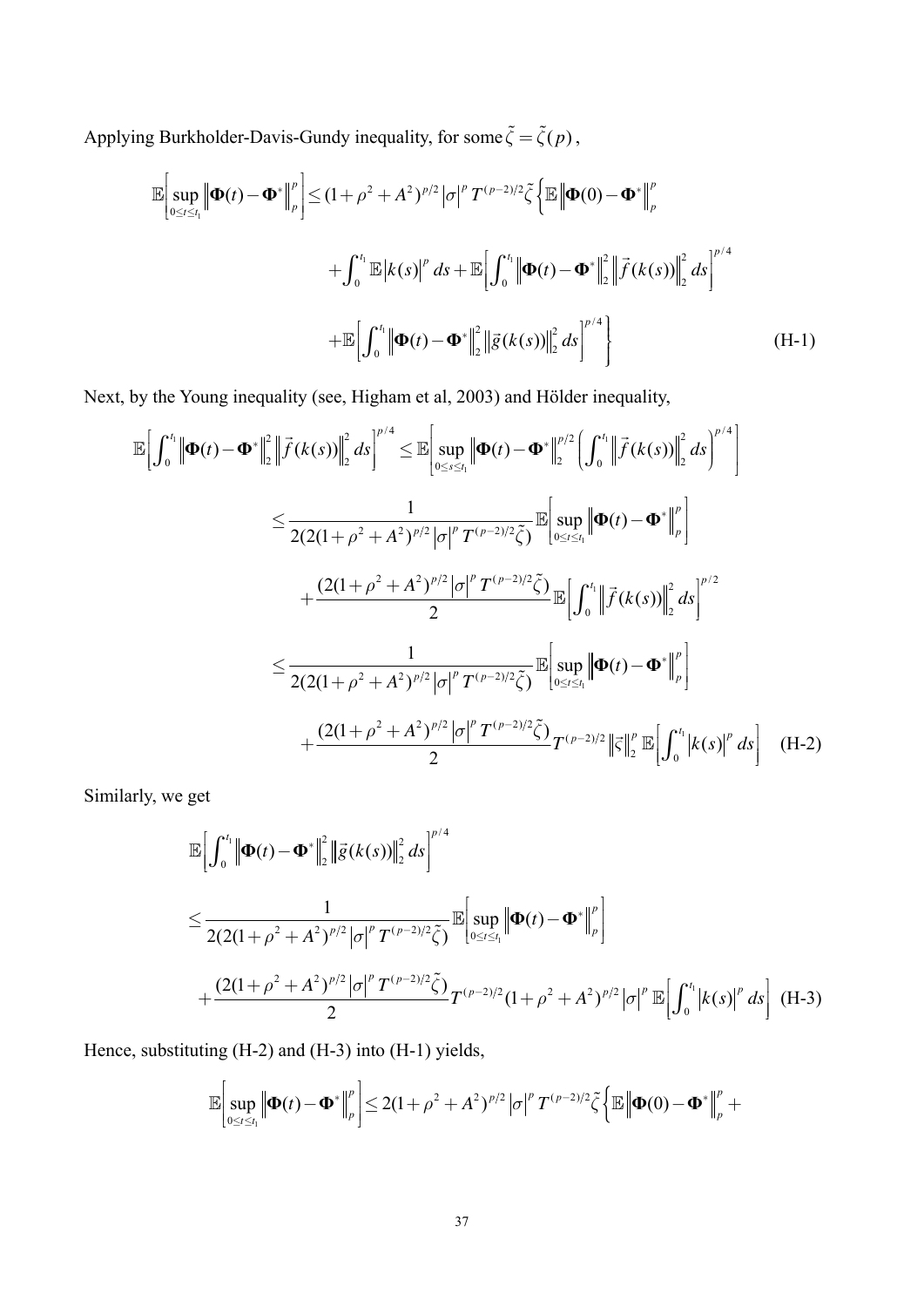$$
\int_0^{t_1} {\mathbb{E}} \left| k(s) \right|^p ds + (1+\rho^2+A^2)^{p/2} |\sigma|^p \, \tilde{\zeta} T^{p-2} {\mathbb{E}} \bigg[ \int_0^{t_1} \left| k(s) \right|^p ds \bigg] \bigg( \left\| \vec{\zeta} \right\|_2^p + (1+\rho^2+A^2)^{p/2} |\sigma|^p \bigg) \bigg\}
$$

Then there exists some  $\overline{\zeta} = \overline{\zeta}(p)$  such that,

$$
\mathbb{E}\Big[\sup_{0\leq t\leq t_{1}}\Big|\mathbf{\Phi}(t)-\mathbf{\Phi}^{*}\Big|_{p}^{p}\Big]\leq 2(1+\rho^{2}+A^{2})^{p}\big|\sigma\big|^{2p}T^{3(p-2)/2}\Big(\Big|\big|\vec{z}\big|\big|_{2}^{p}+(1+\rho^{2}+A^{2})^{p/2}\big|\sigma\big|^{p}\Big)\overline{\zeta}
$$
\n
$$
\times\Big(\mathbb{E}\Big[\Big|\mathbf{\Phi}(0)-\mathbf{\Phi}^{*}\Big|_{p}^{p}\Big]+\int_{0}^{t_{1}}\mathbb{E}\big|k(s)\big|^{p}ds\Big)
$$
\n
$$
\leq 2(1+\rho^{2}+A^{2})^{p}\big|\sigma\big|^{2p}T^{3(p-2)/2}\Big(\Big|\big|\vec{z}\big|\big|_{2}^{p}+(1+\rho^{2}+A^{2})^{p/2}\big|\sigma\big|^{p}\Big)\overline{\zeta}(p)
$$
\n
$$
\times\Big(\mathbb{E}\Big[\Big|\mathbf{\Phi}(0)-\mathbf{\Phi}^{*}\Big|_{p}^{p}\Big]+\int_{0}^{T}\mathbb{E}\big|k(s)\big|^{p}ds\Big)
$$

Since by  $(6)$ ,

$$
k(t) = k(0) \exp \left\{ \left[ r^s A - \delta - (A - \delta) r^t + (\sigma^2/2) - n \right] t - \sigma B(t) \right\}
$$

Thus

$$
\mathbb{E}\left[\left|k(t)\right|^p\right] = \left|k(0)\right|^p \mathbb{E}\left[\exp\left\{p[r^s A - \delta - (A - \delta)r^t + (\sigma^2/2) - n]t - p\sigma B(t)\right\}\right]
$$

$$
= \left|k(0)\right|^p \exp\left(\hat{\zeta}(p)t\right)
$$

where

$$
\widehat{\zeta}(p) \stackrel{\Delta}{=} p[r^s A - \delta - (A - \delta)r^t + (\sigma^2/2) - n] + (p^2 \sigma^2/2)
$$

Hence

$$
\int_0^T \mathbb{E}\Big[ \Big|k(t)\Big|^p \Big] ds = \frac{\Big|k(0)\Big|^p}{\widehat{\zeta}} \Big[ \exp(\widehat{\zeta}T) - 1 \Big]
$$

Therefore,

$$
\mathbb{E}\Big[\sup_{0\leq t\leq T}\Big\|\mathbf{\Phi}(t)-\mathbf{\Phi}^*\Big\|_{p}^{p}\Big]\leq 2(1+\rho^2+A^2)^{p}\big|\sigma\big|^{2p}T^{3(p-2)/2}\Big(\Big\|\vec{\varsigma}\Big\|_{2}^{p}+(1+\rho^2+A^2)^{p/2}\big|\sigma\big|^{p}\Big)\\ \times\overline{\zeta}(p)\Bigg(\Big\|\mathbf{\Phi}(0)-\mathbf{\Phi}^*\Big\|_{p}^{p}+\frac{\big|k(0)\big|^{p}}{\widehat{\zeta}}\big[\exp(\widehat{\zeta}T)-1\big]\Bigg)
$$

Put

$$
C(p,T) \triangleq 2(1+\rho^2+A^2)^p |\sigma|^{2p} T^{3(p-2)/2} \left( \left\| \vec{\varsigma} \right\|_2^p + (1+\rho^2+A^2)^{p/2} |\sigma|^p \right)
$$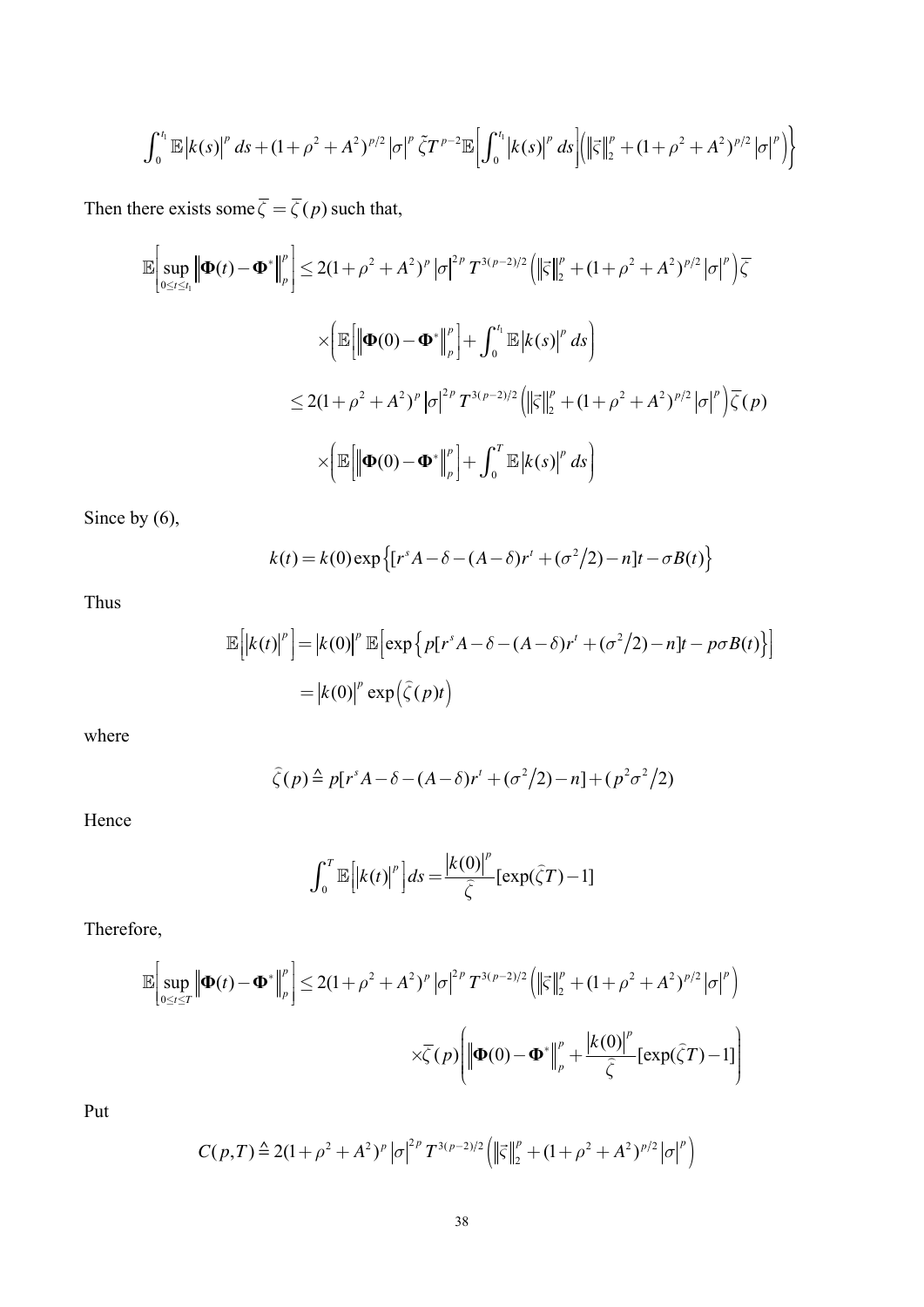$$
\times \overline{\zeta}(p) \Bigg( \Big\| \boldsymbol{\Phi}(0) - \boldsymbol{\Phi}^* \Big\|_p^p + \frac{\big| k(0) \big|^p}{\widehat{\zeta}} \big[ \exp(\widehat{\zeta}T) - 1 \big] \Bigg)
$$

Then we have

$$
\mathbb{E}\bigg[\sup_{0\leq t\leq T}\big\|\boldsymbol{\Phi}(t)-\boldsymbol{\Phi}^*\big\|_p^p\bigg]\leq C(p,T)
$$

Thus, if  $\sigma \rightarrow 0$ , by Levi lemma we get the following desired result,

$$
\lim_{T\to\infty}\mathbb{E}\bigg[\sup_{0\leq t\leq T}\bigg|\bigg|\boldsymbol{\Phi}(t)-\boldsymbol{\Phi}^*\bigg|_p^p\bigg]=\mathbb{E}\bigg[\lim_{T\to\infty}\sup_{0\leq t\leq T}\bigg|\bigg|\boldsymbol{\Phi}(t)-\boldsymbol{\Phi}^*\bigg|_p^p\bigg]\to 0
$$

 $\overline{\phantom{a}}$ 

#### **REFERENCES**

Aghion, P., 2004. Growth and Development: A Schumpeterian Approach. Annals of Economics and Finance 5, 1-25.

Araujo, A. and J.A. Scheinkman, 1977. Smoothness, Comparative Dynamics, and the Turnpike Property. Econometrica 45, 601-620.

Barro, R.J., 1990. Government Spending in a Simple Model of Endogenous Growth. *Journal of* Political Economy 98, 103-125.

Bewley, T., 1982. An Integration of Equilibrium Theory and Turnpike Theory. Journal of Mathematical Economics 10, 233-267.

Bomze, I.M., 1991. Cross entropy minimization in uninvadable states of complex populations. Journal of Mathematical Biology 30, 73-87.

Coles, J.L., 1985. Equilibrium Turnpike Theory with Constant Returns to Scale and Possibly Heterogeneous Discount Factors. International Economic Review 26, 671-679.

Drandakis, E.M., 1966. On Efficient Accumulation Paths in the Closed Production Model. Econometrica 34, 331-346.

Gale, D., 1967. On Optimal Development in a Multi-Sector Economy. Review of Economic Studies  $34, 1-18.$ 

Gantz, D.T., 1980. A Strong Turnpike Theorem for a Nonstationary von Neumann-Gale Production Model. Econometrica 48, 1777-1790.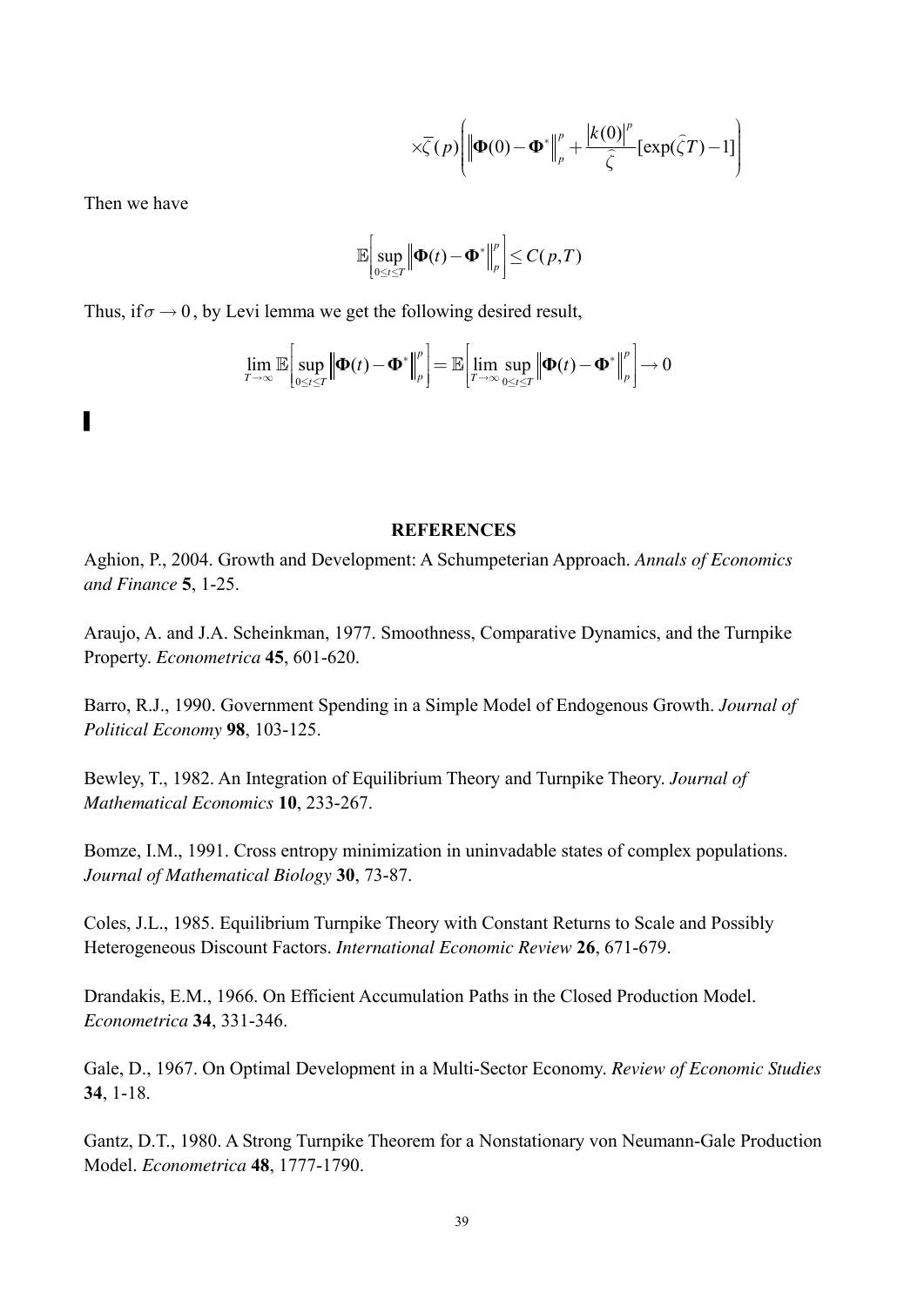Gong, L. and H. Zou, 2000. Foreign Aid Reduces Domestic Capital Accumulation and Increases Foreign Borrowing: A Theoretical Analysis. *Annals of Economics and Finance* **1**, 147-163.

Gong, L. and H. Zou, 2002. Fiscal Federalism, Public Capital Formation, and Endogenous Growth. *Annals of Economics and Finance* **4**, 471-490.

Higham, D.J., X.R. Mao and A.M. Stuart, 2003. Strong Convergence of Euler-Type Methods for Nonlinear Stochastic Differential Equations. *SIAM Journal on Numerical Analysis* **40**, 1041-1063.

Joshi, S., 1997. Turnpike Theorem in Nonconvex and Nonstationary Environment. *International Economic Review* **38**, 225-248.

Karatzas, I. and S. E. Shreve, 1991. *Brownian Motion and Stochastic Calculus*. Volume 113 of Graduate Texts in Mathematics. New York: Springer-Verlag, second edition.

Kurz, M., 1965. Optimal Paths of Capital Accumulation Under the Minimum Time Objective. *Econometrica* **33**, 42-66.

Imhof, L.A., 2005. The Long-Run Behavior of the Stochastic Replicator Dynamics. *Annals of Applied Probability* **15**, 1019-1045.

McKenzie, L., 1963. Turnpike Theorems for a Generalized Leontief Model. *Econometrica* **31**, 165-180.

McKenzie, L., 1976. Turnpike Theory. *Econometrica* **44**, 841-865.

McKenzie, L., 1982. A Primal Route to the Turnpike and Liapounov Stability. *Journal of Economic Theory* **27**, 194-209.

Merton, R.C., 1975. An Asymptotic Theory of Growth Under Uncertainty. *Review of Economic Studies* **42**, 375-393.

Morishima, M., 1961. Proof of a Turnpike Theorem: The "No Joint Production" Case. *Review of Economic Studies* **28**, 89-97.

Morishima, M., 1965. On the Two Theorems of Growth Economics: A Mathematical Exercise. *Econometrica* **33**, 829-840.

Øksendal, B., 2003. *Stochastic Differential Equations*. Universitext. Berlin: Springer-Verlag, sixth edition.

Øksendal, B. and A.Sulem, 2007. *Applied Stochastic Control of Jump Diffusions.* Berlin: Springer-Verlag, second edition.